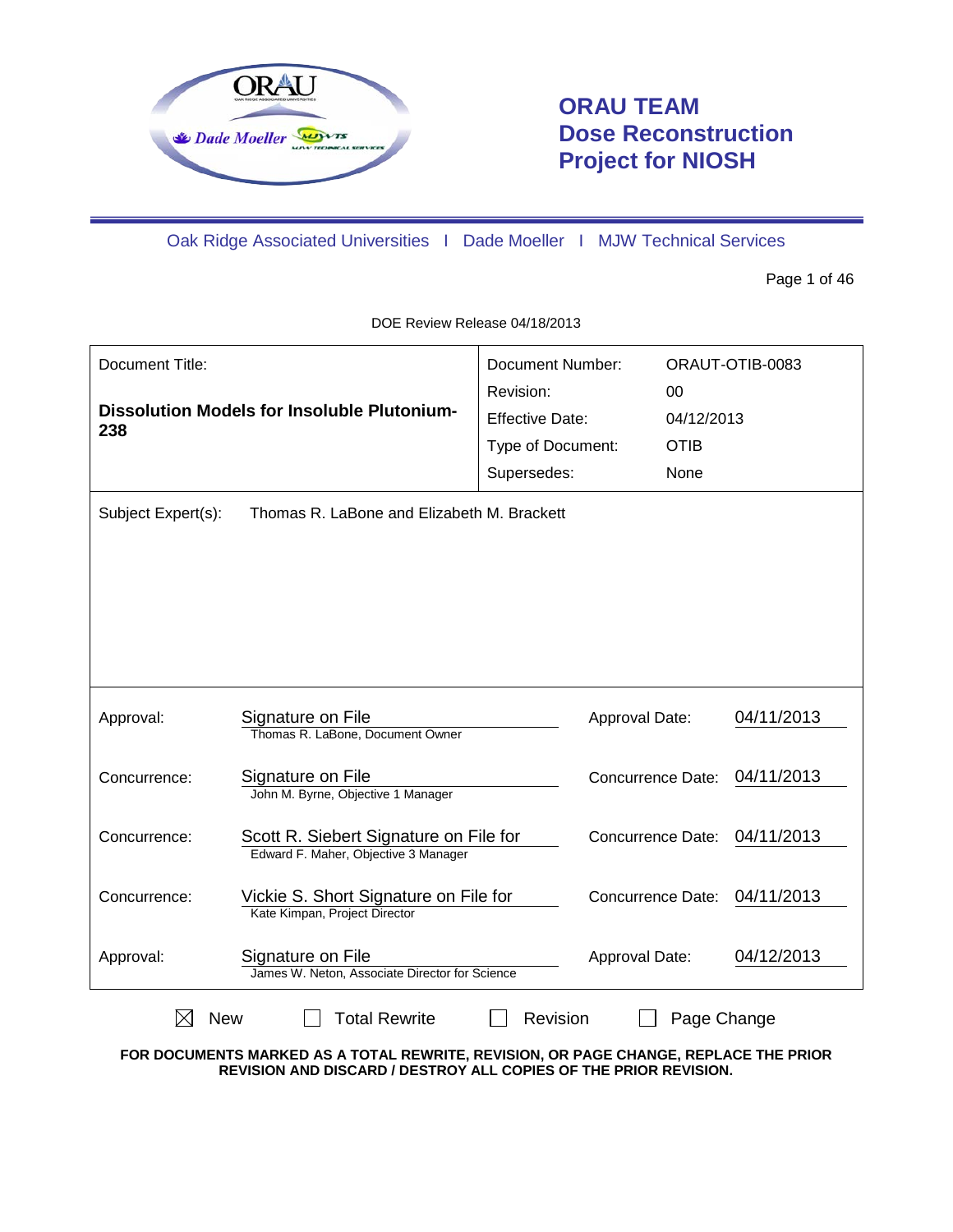| Document No. ORAUT-OTIB-0083 | Revision No. 00 | Effective Date: 04/12/2013 | Page 2 of 46 |
|------------------------------|-----------------|----------------------------|--------------|
|------------------------------|-----------------|----------------------------|--------------|

### **PUBLICATION RECORD**

| <b>EFFECTIVE</b> | <b>REVISION</b> |                                                                                                                                                                                                                                                                                                                  |
|------------------|-----------------|------------------------------------------------------------------------------------------------------------------------------------------------------------------------------------------------------------------------------------------------------------------------------------------------------------------|
| <b>DATE</b>      | <b>NUMBER</b>   | <b>DESCRIPTION</b>                                                                                                                                                                                                                                                                                               |
| 04/12/2013       | 00              | New document initiated to consolidate in one document information<br>about insoluble Pu-238 that is relevant to dose reconstruction at<br>several sites. Incorporates formal internal and NIOSH review<br>comments. Training required: As determined by the Objective<br>Manager. Initiated by Thomas R. LaBone. |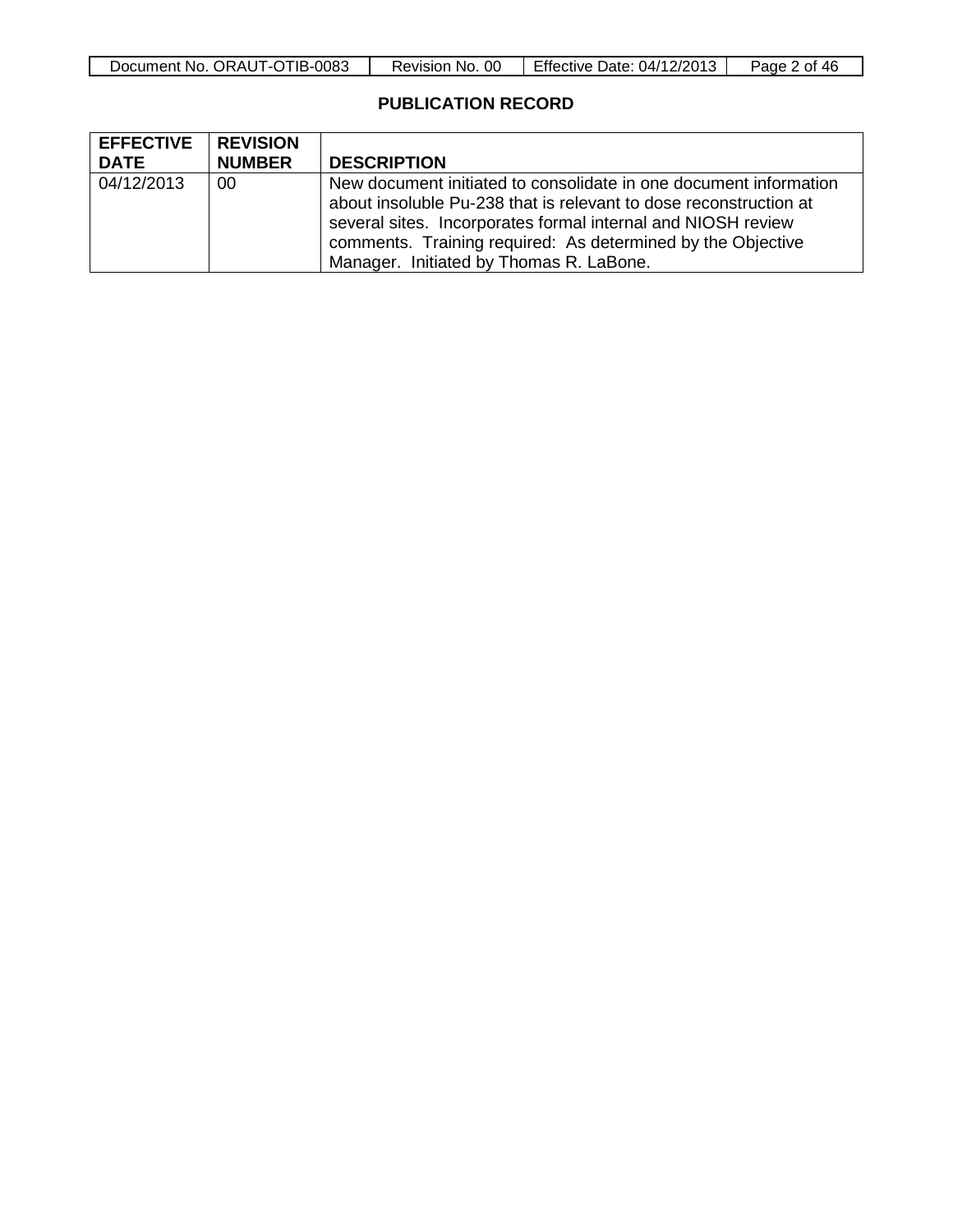| OTIB-0083<br>ORAUT-C<br>Document No. | 0C<br>No.<br>Revision, | Effective<br>Date: 04/12/2013 | -46<br>Page<br>∍of |
|--------------------------------------|------------------------|-------------------------------|--------------------|

**TABLE OF CONTENTS**

# **SECTION TITLE PAGE**

| 1.0 |  |
|-----|--|
| 2.0 |  |
| 3.0 |  |
| 4.0 |  |
| 5.0 |  |
| 6.0 |  |
|     |  |

## **LIST OF TABLES**

#### **TABLE TITLE PAGE**

| $2 - 1$  | Summary of limiting dissolution type versus the duration of a chronic inhalation intake of<br>$^{238}$ Pu | 8 |
|----------|-----------------------------------------------------------------------------------------------------------|---|
| $2 - 2$  | Summary of limiting dissolution type versus the time after an acute intake a single urine                 |   |
| $3 - 1$  |                                                                                                           |   |
| $3 - 2$  |                                                                                                           |   |
| $3 - 3$  |                                                                                                           |   |
| $3 - 4$  |                                                                                                           |   |
| $3-5$    |                                                                                                           |   |
| $3-6$    |                                                                                                           |   |
| $3 - 7$  |                                                                                                           |   |
| $3 - 8$  |                                                                                                           |   |
| $3-9$    |                                                                                                           |   |
| $3 - 10$ |                                                                                                           |   |
| $3 - 11$ |                                                                                                           |   |
| $3 - 12$ |                                                                                                           |   |
| $3 - 13$ |                                                                                                           |   |
| $3 - 14$ |                                                                                                           |   |
| $3 - 15$ |                                                                                                           |   |
| $3 - 16$ |                                                                                                           |   |
| $4 - 1$  | Summary of dissolution rate constants in both the standard and alternate forms  29                        |   |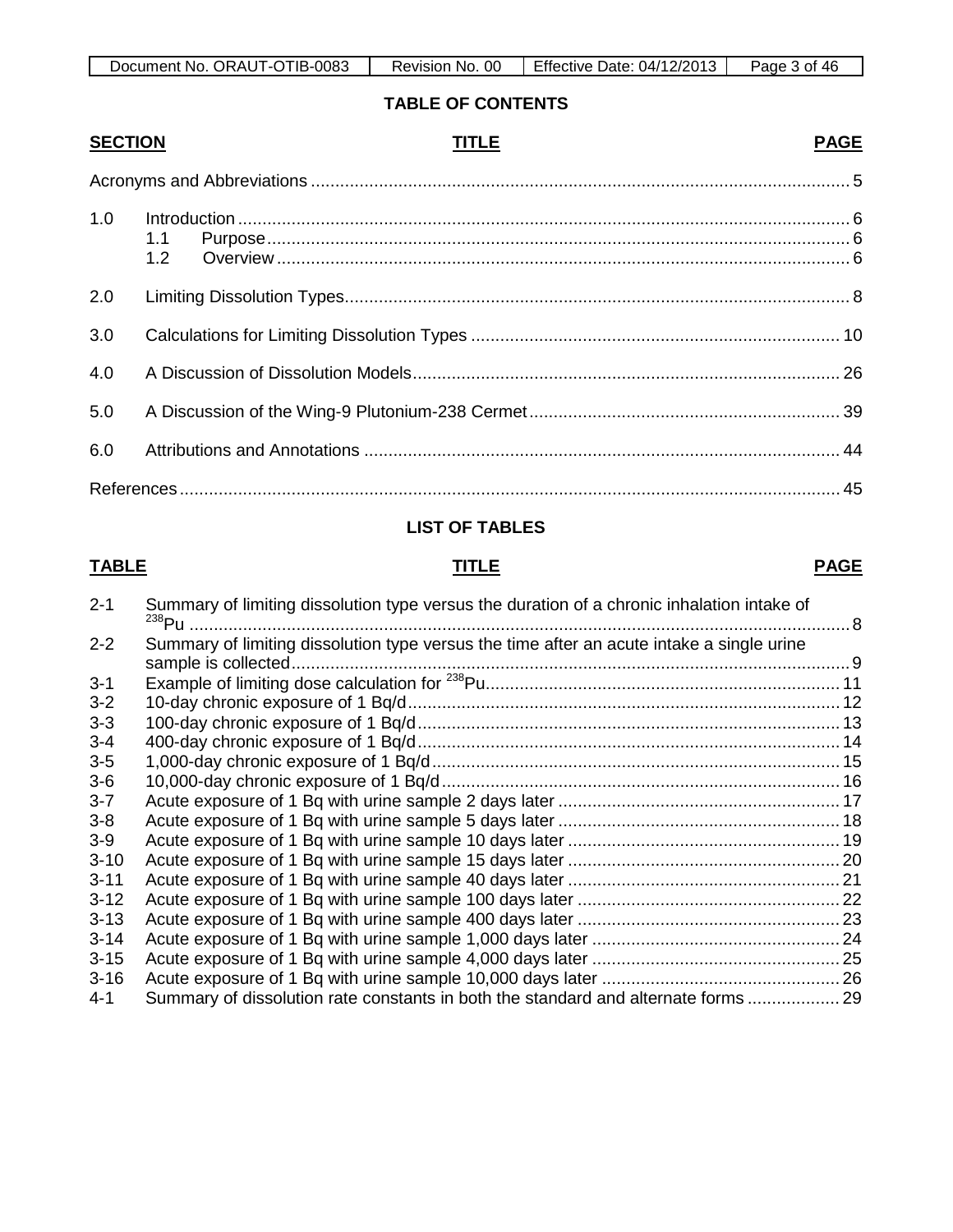**LIST OF FIGURES**

# **FIGURES TITLE PAGE**

| $1 - 1$<br>LANL urinary excretion curve modeled with type S and type J dissolution types  6<br>$1 - 2$<br>Evaluation of a single positive urine result on day 365 assuming an acute intake<br>$1 - 3$<br>occurred at the midpoint between the positive result and a less-than result 1 year earlier 8<br>Standard and alternate forms of the ICRP Publication 66 dissolution model  27<br>Comparison of rate of dissolution curves for types J (in red) and L (in blue) material  38<br>Figure 4-8 with expanded time scale to show details at time of intake 44 |          |  |
|------------------------------------------------------------------------------------------------------------------------------------------------------------------------------------------------------------------------------------------------------------------------------------------------------------------------------------------------------------------------------------------------------------------------------------------------------------------------------------------------------------------------------------------------------------------|----------|--|
|                                                                                                                                                                                                                                                                                                                                                                                                                                                                                                                                                                  |          |  |
|                                                                                                                                                                                                                                                                                                                                                                                                                                                                                                                                                                  |          |  |
|                                                                                                                                                                                                                                                                                                                                                                                                                                                                                                                                                                  |          |  |
|                                                                                                                                                                                                                                                                                                                                                                                                                                                                                                                                                                  |          |  |
|                                                                                                                                                                                                                                                                                                                                                                                                                                                                                                                                                                  | $4 - 1$  |  |
|                                                                                                                                                                                                                                                                                                                                                                                                                                                                                                                                                                  | $4 - 2$  |  |
|                                                                                                                                                                                                                                                                                                                                                                                                                                                                                                                                                                  | $4 - 3$  |  |
|                                                                                                                                                                                                                                                                                                                                                                                                                                                                                                                                                                  | $4 - 4$  |  |
|                                                                                                                                                                                                                                                                                                                                                                                                                                                                                                                                                                  | $4 - 5$  |  |
|                                                                                                                                                                                                                                                                                                                                                                                                                                                                                                                                                                  | $4-6$    |  |
|                                                                                                                                                                                                                                                                                                                                                                                                                                                                                                                                                                  | $4 - 7$  |  |
|                                                                                                                                                                                                                                                                                                                                                                                                                                                                                                                                                                  | $4 - 8$  |  |
|                                                                                                                                                                                                                                                                                                                                                                                                                                                                                                                                                                  | $4 - 9$  |  |
|                                                                                                                                                                                                                                                                                                                                                                                                                                                                                                                                                                  | $4 - 10$ |  |
|                                                                                                                                                                                                                                                                                                                                                                                                                                                                                                                                                                  | $4 - 11$ |  |
|                                                                                                                                                                                                                                                                                                                                                                                                                                                                                                                                                                  | $4 - 12$ |  |
|                                                                                                                                                                                                                                                                                                                                                                                                                                                                                                                                                                  | $4 - 13$ |  |
|                                                                                                                                                                                                                                                                                                                                                                                                                                                                                                                                                                  | $4 - 14$ |  |
|                                                                                                                                                                                                                                                                                                                                                                                                                                                                                                                                                                  | $4 - 15$ |  |
|                                                                                                                                                                                                                                                                                                                                                                                                                                                                                                                                                                  | $4 - 16$ |  |
|                                                                                                                                                                                                                                                                                                                                                                                                                                                                                                                                                                  | $4 - 17$ |  |
|                                                                                                                                                                                                                                                                                                                                                                                                                                                                                                                                                                  | $4 - 18$ |  |
|                                                                                                                                                                                                                                                                                                                                                                                                                                                                                                                                                                  | $4 - 19$ |  |
|                                                                                                                                                                                                                                                                                                                                                                                                                                                                                                                                                                  | $4 - 20$ |  |
|                                                                                                                                                                                                                                                                                                                                                                                                                                                                                                                                                                  | $5-1$    |  |
|                                                                                                                                                                                                                                                                                                                                                                                                                                                                                                                                                                  | $5 - 2$  |  |
|                                                                                                                                                                                                                                                                                                                                                                                                                                                                                                                                                                  | $5 - 3$  |  |
|                                                                                                                                                                                                                                                                                                                                                                                                                                                                                                                                                                  | $5 - 4$  |  |
|                                                                                                                                                                                                                                                                                                                                                                                                                                                                                                                                                                  | $5-5$    |  |
|                                                                                                                                                                                                                                                                                                                                                                                                                                                                                                                                                                  | $5-6$    |  |
|                                                                                                                                                                                                                                                                                                                                                                                                                                                                                                                                                                  | $5 - 7$  |  |
|                                                                                                                                                                                                                                                                                                                                                                                                                                                                                                                                                                  | $5-8$    |  |
|                                                                                                                                                                                                                                                                                                                                                                                                                                                                                                                                                                  | $5-9$    |  |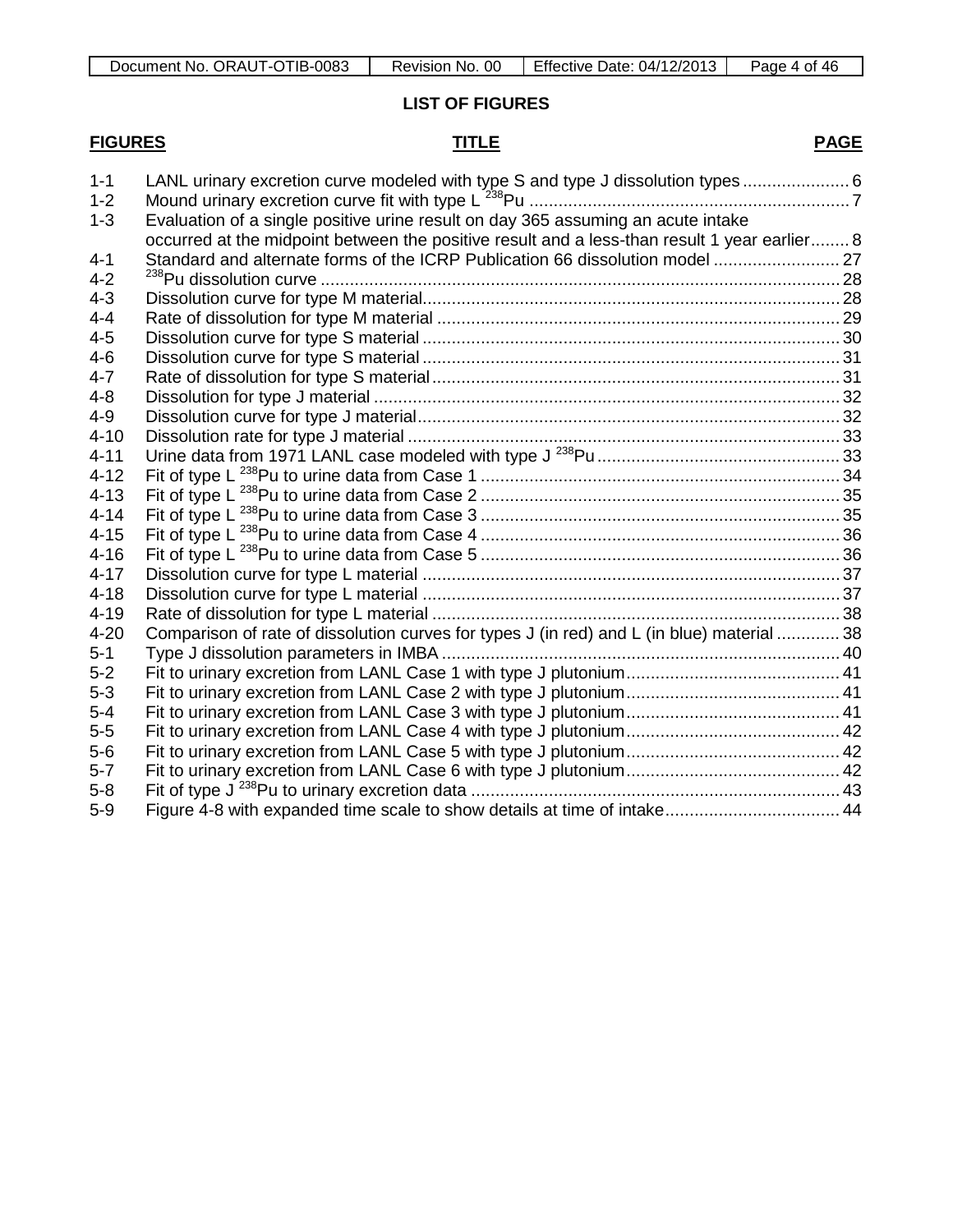### **ACRONYMS AND ABBREVIATIONS**

| <b>Bq</b>                                               | becquerel                                                                                                                                                                       |
|---------------------------------------------------------|---------------------------------------------------------------------------------------------------------------------------------------------------------------------------------|
| d<br><b>DCF</b><br><b>DOE</b><br>dpm                    | day<br>dose conversion factor<br>U.S. Department of Energy<br>disintegrations per minute                                                                                        |
| <b>HRTM</b>                                             | human respiratory tract model                                                                                                                                                   |
| <b>ICRP</b><br><b>IMBA</b><br><b>IREP</b><br><b>IRF</b> | International Commission on Radiological Protection<br><b>Integrated Modules for Bioassay Analysis</b><br>Interactive RadioEpidemiological Program<br>intake retention fraction |
| <b>LANL</b>                                             | Los Alamos National Laboratory                                                                                                                                                  |
| <b>NIOSH</b>                                            | National Institute for Occupational Safety and Health                                                                                                                           |
| <b>ORAU</b>                                             | Oak Ridge Associated Universities                                                                                                                                               |
| <b>RTG</b>                                              | radioisotopic thermoelectric generator                                                                                                                                          |
| <b>SNAP</b><br>Sv                                       | <b>Systems for Nuclear Auxiliary Power</b><br>SRDB Ref ID Site Research Database Reference Identification (number)<br>sievert                                                   |
| <b>TIB</b>                                              | technical information bulletin                                                                                                                                                  |
| <b>U.S.C.</b>                                           | <b>United States Code</b>                                                                                                                                                       |
| ş                                                       | section or sections                                                                                                                                                             |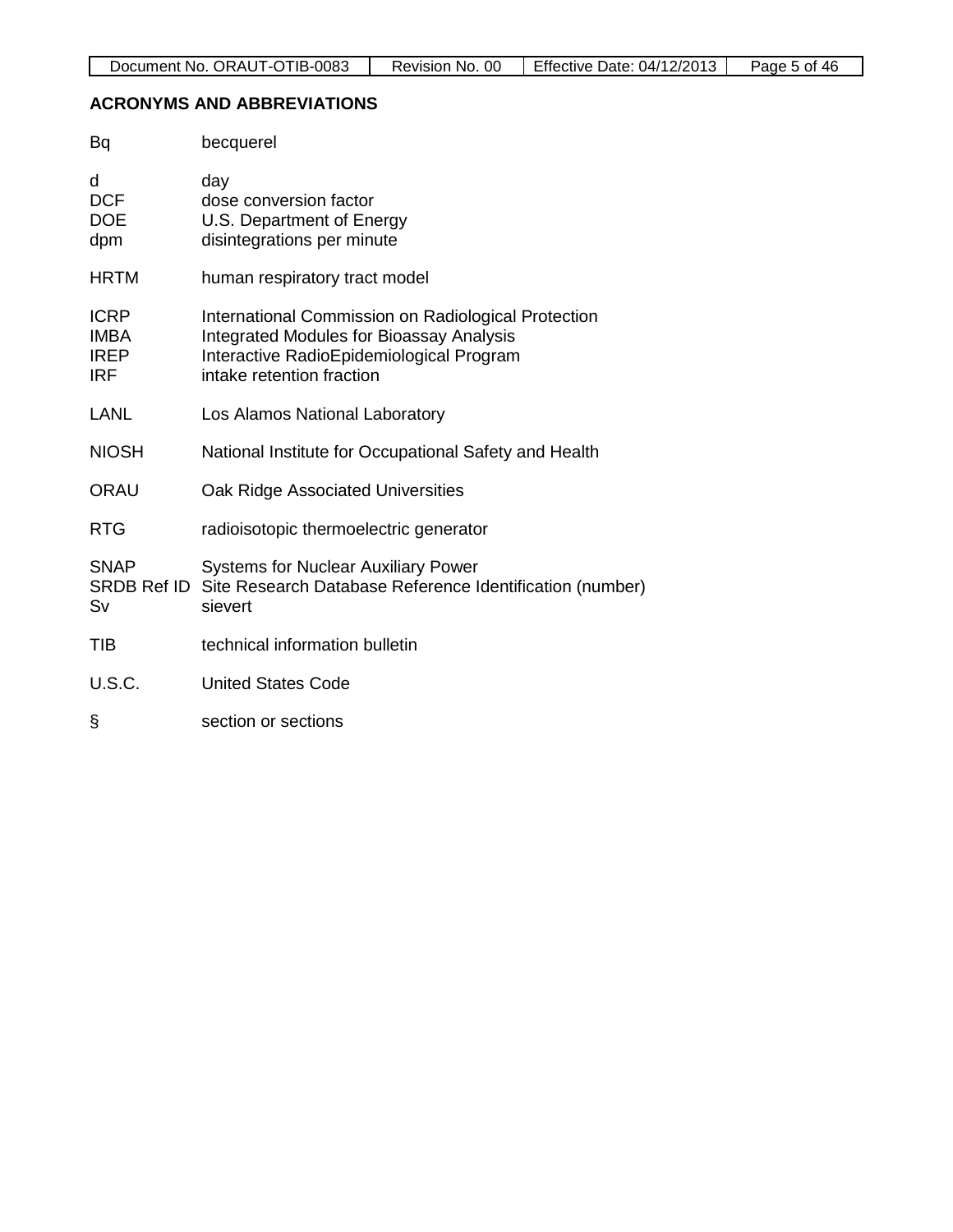| Document No. ORAUT-OTIB-0083 | Revision No. 00 | Effective Date: 04/12/2013 | Page 6 of 46 |
|------------------------------|-----------------|----------------------------|--------------|
|                              |                 |                            |              |

## **1.0 INTRODUCTION**

Technical information bulletins (TIBs) are not official determinations made by the National Institute for Occupational Safety and Health (NIOSH) but are rather general working documents that provide historical background information and guidance concerning the preparation of dose reconstructions at particular sites or categories of sites. They will be revised in the event additional relevant information is obtained about the affected site(s). TIBs may be used to assist NIOSH staff in the completion of individual dose reconstructions.

In this document, the word "facility" is used as a general term for an area, building, or group of buildings that served a specific purpose at a site. It does not necessarily connote an "atomic weapons employer facility" or a "Department of Energy (DOE) facility" as defined in the Energy Employees Occupational Illness Compensation Program Act of 2000 [42 U.S.C. § 7384l(5) and (12)].

# **1.1 PURPOSE**

This TIB reviews two specific examples of non-standard urinary excretion patterns following intakes of <sup>238</sup>Pu and provides parameters for their use in IMBA. These parameters are not intended to be applied to all  $^{238}$ Pu dose assessments. Site profiles provide guidance as to when a specific model is appropriate and under what circumstances it should be considered,

# **1.2 OVERVIEW**

Workers who are exposed to <sup>238</sup>Pu can exhibit a wide variety of urinary excretion patterns that are indicative of very different dissolution rates of the plutonium in the lung. For example, Guilmette, Griffith, and Hickman (1994) described the urinary excretion resulting from exposures to <sup>238</sup>Pu at three different facilities, and the urinary excretion patterns were very different. Perhaps the most interesting excretion patterns were those observed after the acute exposures of seven individuals at the Los Alamos National Laboratory (LANL) Wing-9 facility (Facility 1 in Guilmette et al.) in 1971 to a <sup>238</sup>Pu cermet. These individuals exhibited nonmonotonic urinary excretion patterns like the one shown in Figure 1-1, which suggests that the  $^{238}$ Pu (type J in the plot) was very insoluble at the time it was inhaled and became more soluble over a period of time.



Figure 1-1. LANL urinary excretion curve modeled with type S and type J dissolution types.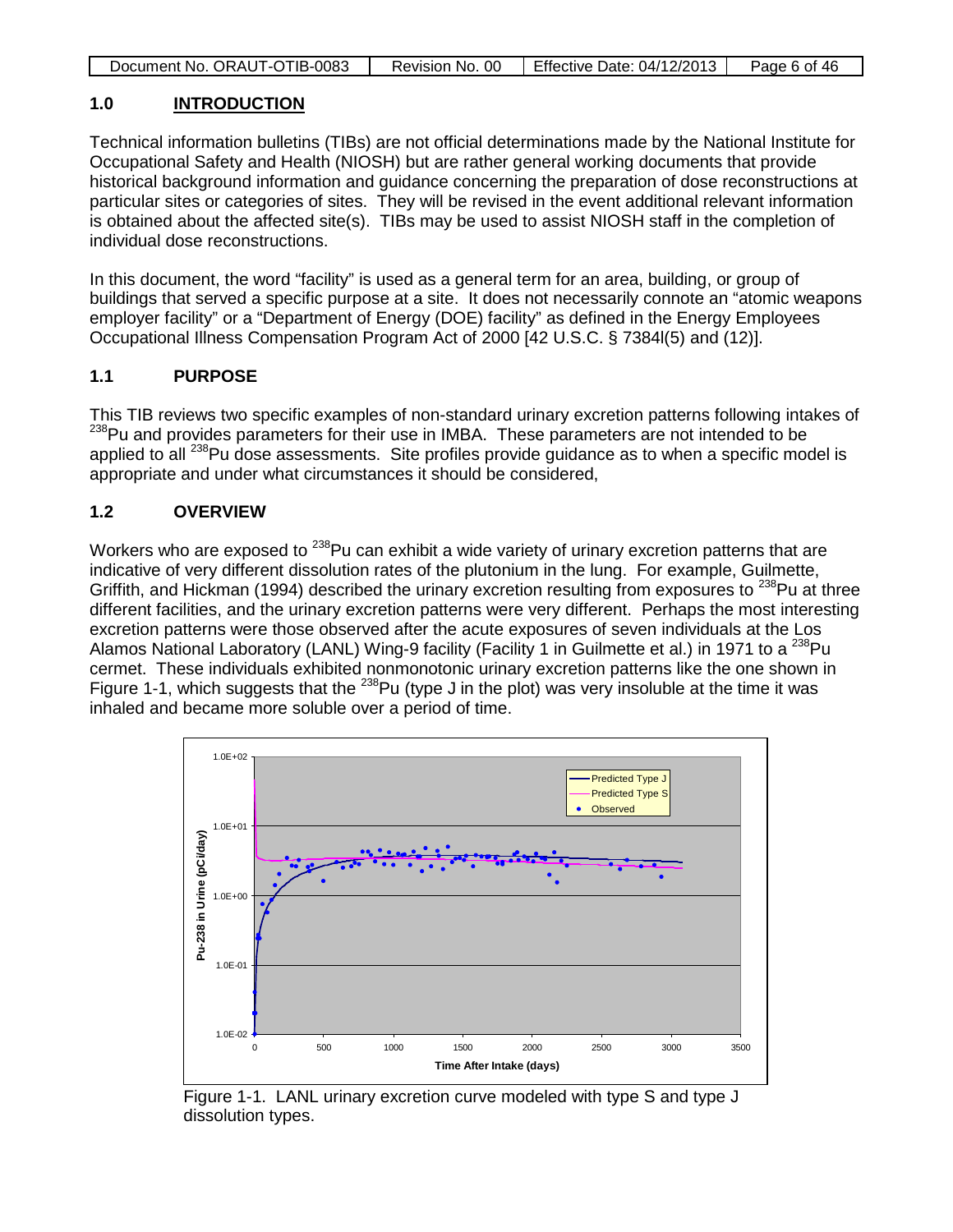| Document No. ORAUT-OTIB-0083 | Revision No. 00 | Effective Date: 04/12/2013 | Page 7 of 46 |
|------------------------------|-----------------|----------------------------|--------------|
|                              |                 |                            |              |

This behavior has not been observed with  $^{239}$ Pu and is linked to the fact that  $^{238}$ Pu has a specific activity about 270 times higher than that of <sup>239</sup>Pu (Mewhinney and Diel 1983). The high specific activity of the <sup>238</sup>Pu causes aggregate recoil of <sup>238</sup>Pu particles and radiation damage to the structure of the material. This results in relatively insoluble compounds like <sup>238</sup>Pu oxide being more soluble than <sup>239</sup>Pu oxide in aqueous environments like those in the human body.

The increasing solubility over time depicted in Figure 1-1 was modeled using the type J dissolution type, which refers to the dissolution model proposed by James et al. (2003) (see the discussion in Sections 3.0 and 4.0). A dissolution model that better describes <sup>238</sup>Pu urinary excretion patterns that have been observed at Mound was derived from five Mound intake cases that were reported by Woods and Sheehan (1971) (see Section 3.2). An example is shown in Figure 1-2. The Moundspecific dissolution type is called type L to distinguish it from type J. The type L dissolution type has a greater initial solubility than type J and also has a higher rate of dissolution. The type L and type J dissolution models use custom dissolution functions within the framework of the standard ICRP Publication 66 respiratory tract model (ICRP 1994). The use of such custom dissolution functions is the approach recommended by the International Commission on Radiological Protection (ICRP) in ICRP (2000, Section 5.5.2) and allows the models to be implemented in Integrated Modules for Bioassay Analysis (IMBA).



Figure 1-2. Mound urinary excretion curve fit with type  $\mathsf{L}^{238}\mathsf{Pu}$ .

The nonmonotonic urinary excretion curves that result from inhalation intakes of materials like type L <sup>238</sup>Pu are of interest for dose reconstruction for two reasons. First, the urinary excretion rate can be relatively low immediately after the inhalation intake – right when it might be expected to be highest with type M or S plutonium. This can result in an intake not being confirmed if urine bioassay alone is used to confirm the intake and no additional urine samples are collected.

Second, for a positive urine result not associated with a known intake the current practice is to apply the ICRP recommendation in Publication 78 of assigning the intake date to the midpoint between the positive result and the last "less-than" result (ICRP 1998). With type M and type S plutonium the magnitude of an intake calculated from a single urine sample increases as the elapsed time between the assumed intake and the sample increases. There is a period for type J and type L materials where this relationship is reversed – the intake calculated from a single urine sample increases as the elapsed time between the intake and the sample decreases. These relationships are illustrated in Figure 1-3.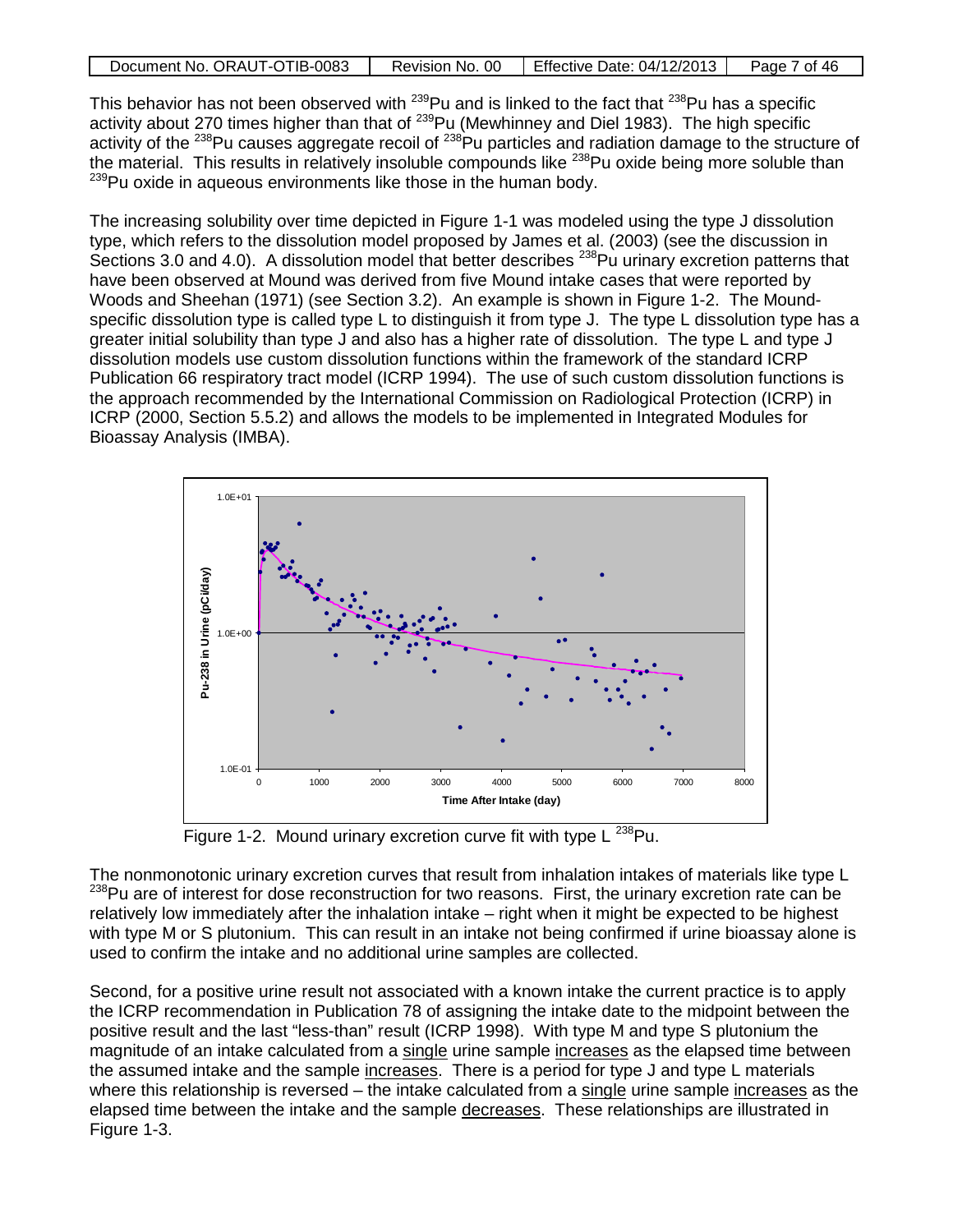

Figure 1-3. Evaluation of a single positive urine result on day 365 assuming an acute intake occurred at the midpoint (day 183) between the positive result and a less-than result 1 year earlier (day 0).

#### **2.0 LIMITING DISSOLUTION TYPES**

There are certain intake scenarios in which the assumption of standard type M or S plutonium results in higher organ dose estimates than the assumption of type L plutonium, and there are scenarios in which the assumption of type L plutonium results in higher dose estimates. In Section 4, evidence is presented that supports the assertion that type J plutonium is a material that would be rarely encountered in the workplace. For this reason type J plutonium is not considered in this section and will be addressed on a case-by-case basis. The dissolution types that result in the highest organ doses for typical dose reconstruction scenarios are identified in Tables 2-1 and 2-2. The calculations that were used to construct these tables are given in Section 3. The overall conclusion is that standard plutonium dissolution types (M and S) should be assumed for cases when urine samples were collected more than 2 weeks after an acute intake and for chronic intakes in excess of 3 months in duration. Under these conditions types M and S will result in the highest organ doses for all organs (i.e., type M or S plutonium is limiting). The type L dissolution type should be used for cases that do not meet these criteria. Therefore, type L will in practice be added to the evaluation regimen and applied in the same fashion as types M and S, selecting whichever results in the largest dose for the particular case

|                 | Chronic intake period (d) |       |     |     |    |    |  |
|-----------------|---------------------------|-------|-----|-----|----|----|--|
| Organ or tissue | 10,000                    | 1,000 | 400 | 100 | 40 | 10 |  |
| Adrenals        |                           |       |     |     |    |    |  |
| Urinary bladder |                           | S     |     |     |    |    |  |
| <b>Brain</b>    |                           |       |     |     |    |    |  |
| <b>Breast</b>   |                           |       |     |     |    |    |  |
| Gall bladder    |                           |       |     |     |    |    |  |
| Heart wall      |                           |       |     |     |    |    |  |
| Kidneys         |                           | S     |     |     |    |    |  |
| Liver           |                           |       |     |     |    |    |  |

Table 2-1. Summary of limiting dissolution type versus the duration of a chronic inhalation intake of  $^{238}$ Pu. The urine sample is assumed to be collected at the end of the chronic intake.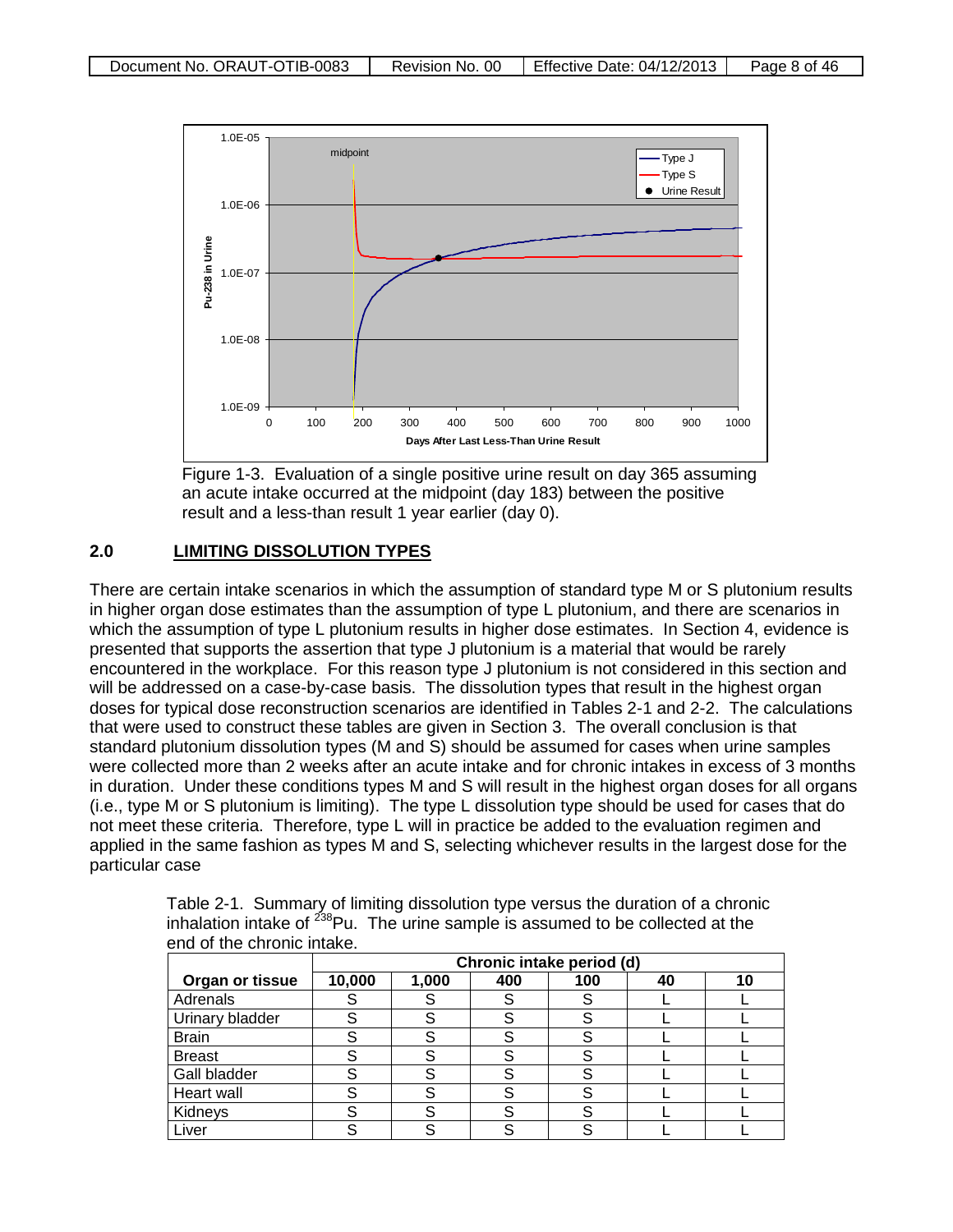|                 | Chronic intake period (d) |                         |                         |                         |                         |                         |
|-----------------|---------------------------|-------------------------|-------------------------|-------------------------|-------------------------|-------------------------|
| Organ or tissue | 10,000                    | 1,000                   | 400                     | 100                     | 40                      | 10                      |
| Muscle          | S                         | S                       | $\overline{s}$          | $\overline{s}$          |                         |                         |
| Ovaries         | $\overline{s}$            | $\overline{s}$          | S                       | S                       |                         |                         |
| Pancreas        | $\overline{s}$            | $\overline{\mathsf{s}}$ | $\overline{\mathsf{s}}$ | $\overline{\mathsf{s}}$ |                         |                         |
| <b>Testes</b>   | $\overline{s}$            | $\overline{\mathsf{s}}$ | $\overline{\mathsf{s}}$ | $\overline{\mathsf{s}}$ |                         |                         |
| Thyroid         | $\overline{s}$            | $\overline{s}$          | $\overline{\mathsf{s}}$ | S                       |                         |                         |
| R.B.M.          | $\overline{\mathsf{s}}$   | $\overline{\mathsf{s}}$ | $\overline{\mathsf{s}}$ | $\overline{\mathsf{s}}$ |                         |                         |
| Bone surface    | $\overline{s}$            | $\overline{\mathsf{s}}$ | $\overline{s}$          | $\overline{\mathsf{s}}$ |                         |                         |
| Stomach         | $\overline{\mathsf{s}}$   | $\overline{s}$          | $\overline{s}$          | $\overline{\mathsf{s}}$ |                         |                         |
| S.I.            | $\overline{\mathsf{s}}$   | $\overline{\mathsf{s}}$ | $\overline{\mathsf{s}}$ | $\overline{s}$          |                         |                         |
| U.L.I.          | $\overline{\mathsf{s}}$   | $\overline{\mathsf{s}}$ | $\overline{\mathsf{s}}$ | $\overline{\mathsf{s}}$ |                         |                         |
| L.L.I.          | $\overline{\mathsf{s}}$   | $\overline{s}$          | $\overline{s}$          | $\overline{\mathsf{s}}$ |                         |                         |
| <b>Skin</b>     | $\overline{s}$            | $\overline{\mathsf{s}}$ | $\overline{\mathsf{s}}$ | $\overline{\mathsf{s}}$ |                         |                         |
| Spleen          | $\overline{s}$            | $\overline{\mathsf{s}}$ | $\overline{s}$          | $\overline{s}$          |                         |                         |
| <b>Thymus</b>   | $\overline{\mathsf{s}}$   | $\overline{\mathsf{s}}$ | $\overline{\mathsf{s}}$ | $\overline{\mathsf{s}}$ |                         |                         |
| <b>Uterus</b>   | $\overline{s}$            | $\overline{\mathsf{s}}$ | $\overline{s}$          | $\overline{\mathsf{s}}$ |                         |                         |
| ET              | $\overline{\mathsf{s}}$   | $\overline{\mathsf{s}}$ | $\overline{\mathsf{s}}$ | $\overline{\mathsf{s}}$ | $\overline{S}$          | $\overline{\mathsf{s}}$ |
| Lung            | $\overline{s}$            | $\overline{\mathsf{s}}$ | $\overline{\mathsf{s}}$ | $\overline{\mathsf{s}}$ | $\overline{\mathsf{s}}$ | $\overline{\mathsf{s}}$ |
| Colon           | $\overline{\mathsf{s}}$   | $\overline{s}$          | $\overline{\mathsf{s}}$ | $\overline{s}$          | Ĺ                       |                         |
| ET1             | $\overline{\mathsf{s}}$   | $\overline{\mathsf{s}}$ | Ŝ                       | $\overline{\mathsf{s}}$ | S                       |                         |
| ET2             | $\overline{\mathsf{s}}$   | $\overline{\mathsf{s}}$ | $\overline{\mathsf{s}}$ | $\overline{s}$          | $\overline{\mathsf{s}}$ | $\overline{\mathsf{s}}$ |
| LN(ET)          | $\overline{\mathsf{s}}$   | $\overline{\mathsf{s}}$ | $\overline{\mathsf{s}}$ | $\overline{\mathsf{s}}$ | $\overline{s}$          | $\overline{\mathsf{s}}$ |
| <b>BBsec</b>    | $\overline{s}$            | $\overline{\mathsf{s}}$ | $\overline{\mathsf{s}}$ | $\overline{\mathsf{s}}$ | $\overline{s}$          |                         |
| <b>BBbas</b>    | $\overline{\mathsf{s}}$   | $\overline{\mathsf{s}}$ | $\overline{\mathsf{s}}$ | $\overline{s}$          | $\overline{\mathsf{s}}$ |                         |
| bb              | $\overline{s}$            | $\overline{\mathsf{s}}$ | $\overline{\mathsf{s}}$ | $\overline{s}$          | $\overline{s}$          | $\overline{\mathsf{s}}$ |
| AI              | $\overline{\mathsf{s}}$   | $\overline{\mathsf{s}}$ | $\overline{\mathsf{s}}$ | $\overline{s}$          | $\overline{s}$          | $\overline{s}$          |
| LN(TH)          | $rac{S}{S}$               | $\overline{\mathsf{s}}$ | $\overline{\mathsf{s}}$ | $\overline{\mathsf{s}}$ | $\overline{\mathsf{s}}$ | $\overline{s}$          |
| Esophagus       |                           | $\overline{s}$          | $\overline{s}$          | $\overline{s}$          |                         |                         |

|                                            |  | Table 2-2. Summary of limiting dissolution type versus the time after an acute |  |  |  |
|--------------------------------------------|--|--------------------------------------------------------------------------------|--|--|--|
| intake a single urine sample is collected. |  |                                                                                |  |  |  |

|                 |        | Day sample collected after acute intake (d) |                |                          |                |                |    |              |  |
|-----------------|--------|---------------------------------------------|----------------|--------------------------|----------------|----------------|----|--------------|--|
| Organ or tissue | 10,000 | 1,000                                       | 400            | 100                      | 40             | 15             | 10 | $\mathbf{2}$ |  |
| Adrenals        | Μ      | S                                           | S              | S                        | S              | S              |    |              |  |
| Urinary bladder | M      | $\overline{s}$                              | S              | $\overline{s}$           | $\overline{s}$ | $\overline{s}$ |    |              |  |
| <b>Brain</b>    | M      | $\overline{s}$                              | S              | $\overline{s}$           | $\overline{s}$ | $\overline{s}$ |    |              |  |
| <b>Breast</b>   | M      | S                                           | $\overline{s}$ | $\overline{s}$           | $\overline{s}$ | $\overline{s}$ |    |              |  |
| Gall bladder    | M      | $\overline{s}$                              | $\overline{s}$ | $\overline{s}$           | $\overline{s}$ | $\overline{s}$ |    |              |  |
| Heart wall      | M      | $\overline{s}$                              | S              | $\overline{s}$           | $\overline{s}$ | $\overline{s}$ |    |              |  |
| Kidneys         | M      | S                                           | S              | $\overline{s}$           | $\overline{s}$ | $\overline{s}$ |    |              |  |
| Liver           | M      | S                                           | S              | $\overline{s}$           | S              | S              |    |              |  |
| Muscle          | M      | $\overline{s}$                              | $\overline{s}$ | $\overline{s}$           | $\overline{s}$ | $\overline{s}$ |    |              |  |
| Ovaries         | M      | $\overline{s}$                              | S              | $\overline{\mathcal{S}}$ | $\overline{s}$ | $\overline{s}$ |    |              |  |
| Pancreas        | M      | S                                           | S              | $\overline{s}$           | S              | S              |    |              |  |
| Testes          | M      | $\overline{s}$                              | $\overline{s}$ | $\overline{s}$           | $\overline{s}$ | S              |    |              |  |
| Thyroid         | M      | $\overline{s}$                              | $\overline{s}$ | $\overline{\mathcal{S}}$ | $\overline{s}$ | $\overline{s}$ |    |              |  |
| R.B.M.          | M      | $\overline{s}$                              | S              | $\overline{\mathcal{S}}$ | $\overline{s}$ | $\overline{s}$ |    |              |  |
| Bone surface    | M      | S                                           | S              | $\overline{\mathcal{S}}$ | S              | S              |    |              |  |
| Stomach         | M      | $\overline{s}$                              | $\overline{s}$ | $\overline{s}$           | $\overline{s}$ | S              |    |              |  |
| S.I.            | M      | $\overline{s}$                              | $\overline{s}$ | $\overline{s}$           | S              | $\overline{s}$ |    |              |  |
| U.L.I.          | M      | $\overline{s}$                              | $\overline{s}$ | $\overline{\mathcal{S}}$ | $\overline{s}$ | $\overline{s}$ |    |              |  |
| L.L.I.          | M      | S                                           | S              | $\overline{s}$           | $\overline{s}$ | S              |    |              |  |
| Skin            | M      | $\overline{s}$                              | $\overline{s}$ | $\overline{s}$           | $\overline{s}$ | $\overline{s}$ |    |              |  |
| Spleen          | M      | $\overline{\mathsf{s}}$                     | $\overline{s}$ | $\overline{s}$           | S              | $\overline{s}$ |    |              |  |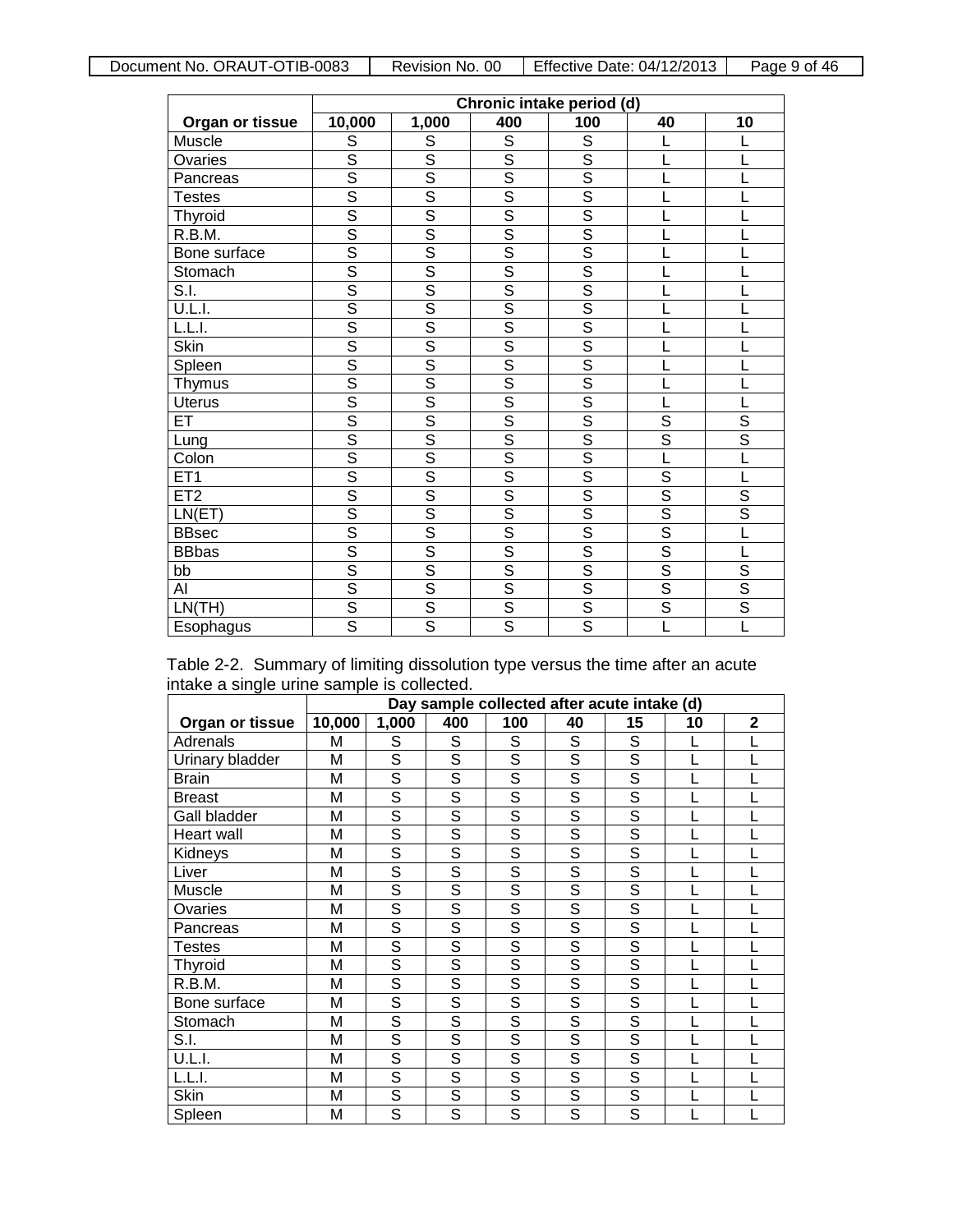|  | Document No. ORAUT-OTIB-0083 | Revision No. 00 | Effective Date: 04/12/2013 | Page 10 of 46 |
|--|------------------------------|-----------------|----------------------------|---------------|
|--|------------------------------|-----------------|----------------------------|---------------|

| Thymus          | М | S | S | S | S | S |   |   |
|-----------------|---|---|---|---|---|---|---|---|
| <b>Uterus</b>   | M | S | S | S | S | S |   |   |
| ET              | S | S | S | S | S | S | S |   |
| Lung            | S | S | S | S | S | S | S |   |
| Colon           | М | S | S | S | S | S |   |   |
| ET <sub>1</sub> | S | S | S | S | S | S | S |   |
| ET <sub>2</sub> | S | S | S | S | S | S | S |   |
| LN(ET)          | S | S | S | S | S | S | S | S |
| <b>BBsec</b>    | S | S | S | S | S | S | S |   |
| <b>BBbas</b>    | S | S | S | S | S | S | S |   |
| bb              | S | S | S | S | S | S | S |   |
| AI              | S | S | S | S | S | S | S | S |
| LN(TH)          | S | S | S | S | S | S | S | S |
| Esophagus       | M | S | S | S | S | S |   |   |

#### **3.0 CALCULATIONS FOR LIMITING DISSOLUTION TYPES**

The general approach was to examine the dose to organs from various exposure scenarios to determine if and when type L<sup>238</sup>Pu would deliver a dose that is higher than that from type M or S  $238$ Pu. If type L delivers the highest dose, it is "limiting" and the case should be evaluated using the type L dissolution model. Each of Tables 3-2 through 3-16 consists of three parts (see example in Table 3-1):

- A: The first is a matrix of intake-to-organ dose conversion factors (DCFs) for  $^{238}$ Pu. The DCF for acute intakes give the 50-year committed organ dose in sievert per unit intake whereas for chronic intakes the DCFs give the 50-year committed organ dose in sievert per total intake. For example, in the case of a 10-day chronic intake of 1 Bq/d the total intake is (10 d)(1 Bq/d) = 10 Bq. The DCFs are given for 5-µm activity median aerodynamic diameter type L, M, and  $S^{238}$ Pu.
- $\bullet$  **B**: The second matrix contains the urine intake retention fractions (IRFs) for the given time after an acute intake or the start of a chronic intake. For an acute intake, *IRF*(*t*) is the fraction of a unit intake in the 24-hour urine sample collected on day *t* after intake. For a chronic intake, *IRF*(*t*) is the becquerels of 238Pu in the 24-hour urine sample collected on the last day after the end of the chronic intake. For example, in the case of a 10-day chronic intake, the urine sample is collected from  $t = 9$  days to  $t = 10$  days.
- C: The third matrix gives the organ dose H in sievert implied by 1 Bq/d of <sup>238</sup>Pu excreted on day *t*, as shown in Equation 3-1:

$$
H = \left(\frac{1 \ Bq}{IRF(t)}\right)(DCF) \tag{3-1}
$$

For a given intake scenario the organ doses are calculated for all organs and solubility types of plutonium. The solubility type with the highest dose is referred to as the "limiting" solubility type. The results are summarized in Tables 3-1 and 3-2. In general, the standard type M and type  $S^{238}$ Pu are limiting if:

- The urine sample was collected more than approximately 2 weeks after an acute inhalation intake, or
- The chronic intake period is longer than approximately 3 months and the urine sample was collected at the end of the chronic intake period.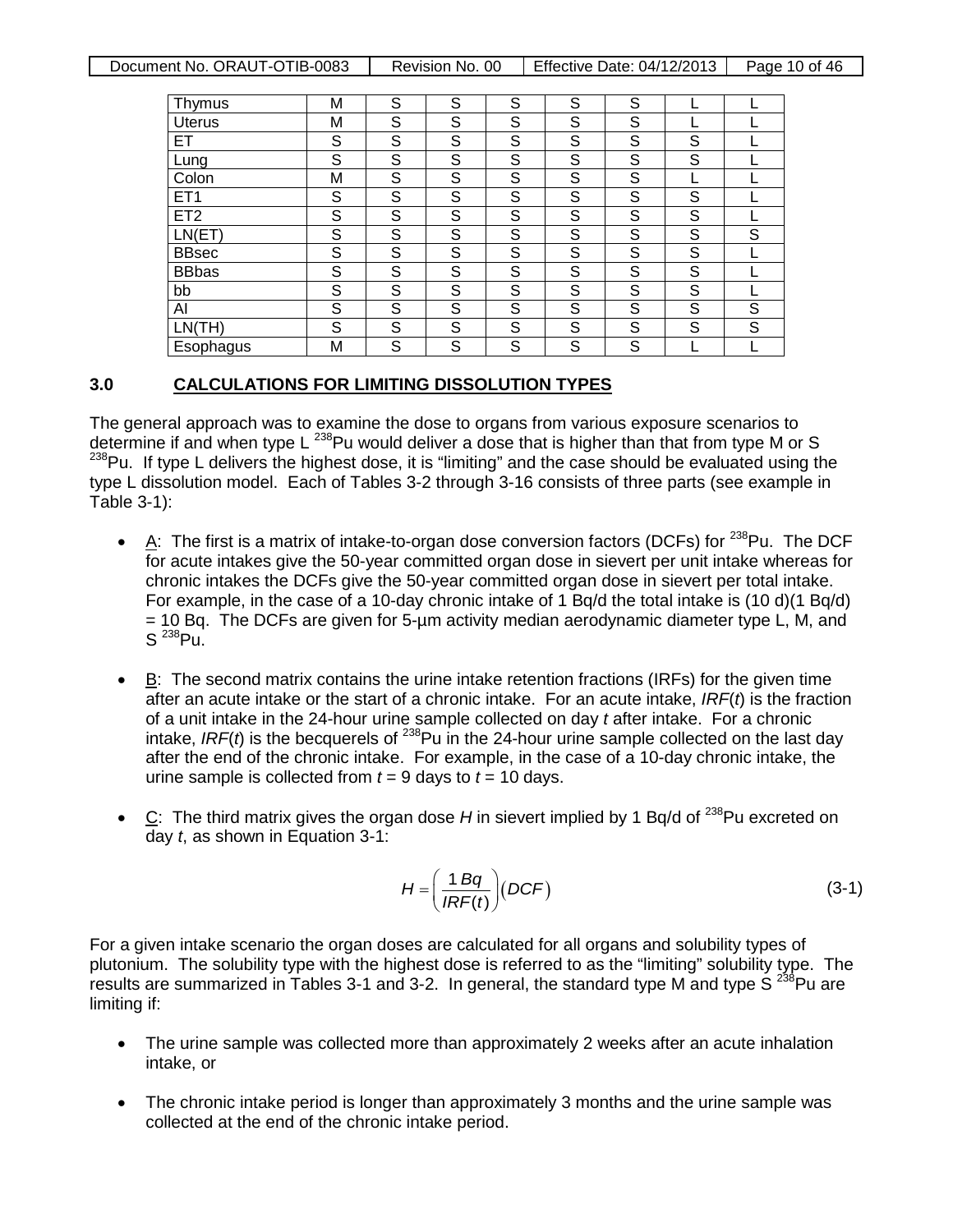| Document No. ORAUT-OTIB-0083 |  | Revision No. 00 Fffective Date: $04/12/2013$   Page 11 of 46 |  |
|------------------------------|--|--------------------------------------------------------------|--|
|------------------------------|--|--------------------------------------------------------------|--|

Table 3-1. Example of limiting dose calculation for <sup>238</sup>Pu (100-day chronic intake). A is the matrix of DCFs for an intake rate of 1 Bq/d (total intake of 100 Bq), B are the Bq in the urine on the last day of the chronic intake period, and  $\overline{C}$  are the doses implied by observing 1 Bq in the urine sample.

|                    | A             |                 |               | С             |                   |               |                         |
|--------------------|---------------|-----------------|---------------|---------------|-------------------|---------------|-------------------------|
|                    |               | DCF (Sv/intake) |               |               | Implied dose (Sv) |               | Limiting                |
| Organ or<br>tissue | <b>Type M</b> | <b>Type S</b>   | <b>Type L</b> | <b>Type M</b> | <b>Type S</b>     | Type L        | solubility<br>type      |
| Adrenals           | 1.580E-04     | 1.360E-05       | 7.810E-05     | 1.123E-01     | 6.170E-01         | 3.811E-01     | S                       |
| Urinary bladder    | 1.580E-04     | 1.360E-05       | 7.810E-05     | 1.123E-01     | 6.170E-01         | 3.811E-01     | $\mathbb S$             |
| <b>Brain</b>       | 1.580E-04     | 1.360E-05       | 7.810E-05     | 1.123E-01     | 6.170E-01         | 3.811E-01     | $\mathbb S$             |
| <b>Breast</b>      | 1.580E-04     | 1.360E-05       | 7.810E-05     | 1.123E-01     | 6.170E-01         | 3.811E-01     | $\overline{\mathsf{s}}$ |
| Gall bladder       | 1.580E-04     | 1.360E-05       | 7.810E-05     | 1.123E-01     | 6.170E-01         | 3.811E-01     | $\overline{s}$          |
| Heart wall         | 1.580E-04     | 1.360E-05       | 7.810E-05     | 1.123E-01     | 6.170E-01         | 3.811E-01     | $\overline{\mathsf{s}}$ |
| Kidneys            | 3.930E-04     | 3.590E-05       | 1.950E-04     | 2.793E-01     | 1.629E+00         | 9.515E-01     | $\overline{s}$          |
| Liver              | 1.910E-02     | 1.690E-03       | 9.490E-03     | 1.357E+01     | 7.667E+01         | 4.631E+01     | $\overline{\mathsf{s}}$ |
| Muscle             | 1.580E-04     | 1.360E-05       | 7.810E-05     | 1.123E-01     | 6.170E-01         | 3.811E-01     | $\overline{\mathsf{s}}$ |
| Ovaries            | 1.190E-03     | 1.050E-04       | 5.900E-04     | 8.456E-01     | 4.763E+00         | 2.879E+00     | $\overline{S}$          |
| Pancreas           | 1.580E-04     | 1.360E-05       | 7.810E-05     | 1.123E-01     | 6.170E-01         | 3.811E-01     | $\overline{S}$          |
| <b>Testes</b>      | 1.210E-03     | 1.070E-04       | 6.010E-04     | 8.598E-01     | 4.854E+00         | 2.933E+00     | $\mathbb S$             |
| Thyroid            | 1.580E-04     | 1.360E-05       | 7.810E-05     | 1.123E-01     | 6.170E-01         | 3.811E-01     | $\overline{\mathsf{s}}$ |
| R.B.M.             | 4.480E-03     | 4.070E-04       | 2.230E-03     | 3.183E+00     | 1.846E+01         | 1.088E+01     | $\overline{\mathsf{s}}$ |
| Bone surface       | 9.060E-02     | 7.950E-03       | 4.490E-02     | 6.438E+01     | 3.607E+02         | 2.191E+02     | $\overline{\mathsf{s}}$ |
| Stomach            | 1.580E-04     | 1.370E-05       | 7.810E-05     | 1.123E-01     | $6.215E-01$       | 3.811E-01     | $\overline{s}$          |
| S.I.               | 1.580E-04     | 1.380E-05       | 7.820E-05     | 1.123E-01     | 6.260E-01         | 3.816E-01     | $\overline{\mathsf{s}}$ |
| U.L.I.             | 1.590E-04     | 1.450E-05       | 7.890E-05     | 1.130E-01     | 6.578E-01         | 3.850E-01     | $\overline{s}$          |
| L.L.I.             | 1.600E-04     | 1.630E-05       | 8.060E-05     | 1.137E-01     | 7.395E-01         | 3.933E-01     | $\overline{\mathsf{s}}$ |
| Skin               | 1.580E-04     | 1.360E-05       | 7.810E-05     | 1.123E-01     | 6.170E-01         | 3.811E-01     | $\overline{s}$          |
| Spleen             | 1.580E-04     | 1.360E-05       | 7.810E-05     | 1.123E-01     | 6.170E-01         | 3.811E-01     | $\mathbb S$             |
| Thymus             | 1.580E-04     | 1.360E-05       | 7.810E-05     | 1.123E-01     | 6.170E-01         | 3.811E-01     | $\overline{\mathsf{s}}$ |
| <b>Uterus</b>      | 1.580E-04     | 1.360E-05       | 7.810E-05     | 1.123E-01     | 6.170E-01         | 3.811E-01     | $\overline{\mathsf{s}}$ |
| ET                 | 1.520E-03     | 8.110E-03       | 2.460E-03     | 1.080E+00     | 3.679E+02         | 1.200E+01     | $\overline{\mathsf{s}}$ |
| Lung               | 2.350E-03     | 5.130E-03       | 2.970E-03     | 1.670E+00     | 2.327E+02         | 1.449E+01     | $\overline{s}$          |
| Colon              | 1.590E-04     | 1.530E-05       | 7.970E-05     | 1.130E-01     | 6.941E-01         | 3.889E-01     | $\overline{\mathsf{s}}$ |
| ET <sub>1</sub>    | 3.160E-03     | 3.020E-03       | 3.080E-03     | 2.245E+00     | 1.370E+02         | 1.503E+01     | $\overline{\mathsf{s}}$ |
| ET2                | 1.520E-03     | 8.110E-03       | 2.460E-03     | 1.080E+00     | 3.679E+02         | $1.200E + 01$ | $\overline{s}$          |
| LN(ET)             | 2.190E-04     | 1.320E-02       | 2.430E-04     | 1.556E-01     | 5.988E+02         | 1.186E+00     | $\overline{\mathsf{s}}$ |
| <b>BBsec</b>       | 6.360E-03     | 8.120E-03       | 7.760E-03     | 4.519E+00     | 3.684E+02         | 3.787E+01     | $\overline{s}$          |
| <b>BBbas</b>       | 7.820E-04     | 9.500E-04       | 9.000E-04     | 5.557E-01     | $4.310E + 01$     | 4.392E+00     | $\overline{\mathsf{s}}$ |
| bb                 | 2.460E-03     | 3.570E-03       | 2.970E-03     | 1.748E+00     | 1.620E+02         | 1.449E+01     | $\overline{\mathsf{s}}$ |
| AI                 | 1.040E-03     | 7.160E-03       | 1.600E-03     | 7.390E-01     | 3.248E+02         | 7.808E+00     | $\overline{\mathsf{s}}$ |
| LN(TH)             | 4.430E-04     | 4.450E-02       | 7.280E-04     | 3.148E-01     | 2.019E+03         | 3.552E+00     | $\overline{\mathsf{s}}$ |
| Esophagus          | 1.580E-04     | 1.360E-05       | 7.810E-05     | 1.123E-01     | 6.170E-01         | 3.811E-01     | $\overline{s}$          |

**B**

|            | Type M    | <b>Type S</b> | $\tau$ vpe L   |
|------------|-----------|---------------|----------------|
| <b>IRF</b> | 1.407E-03 | l 2.204E-05   | $12.049E - 04$ |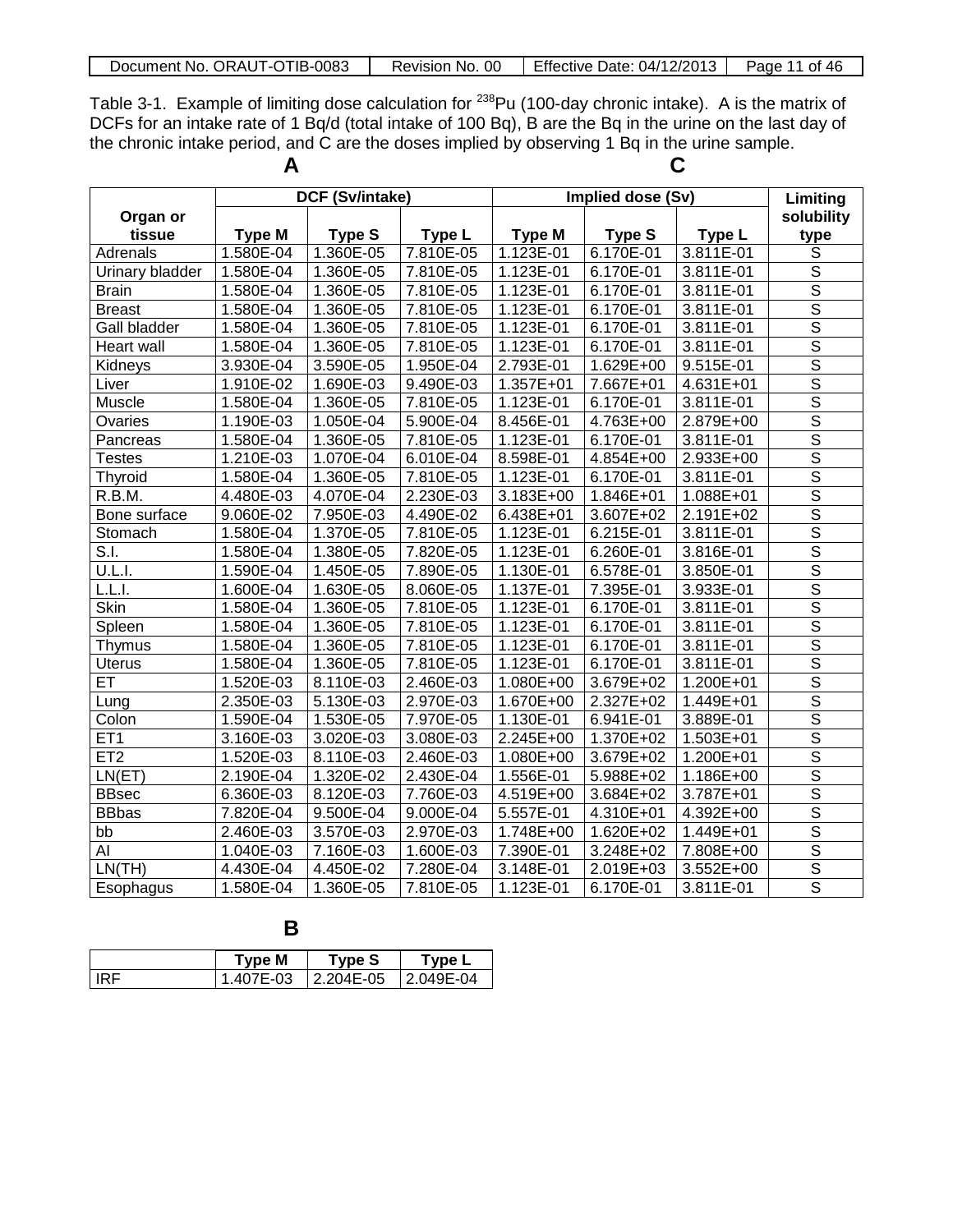Table 3-2. 10-day chronic exposure of 1 Bq/d.

|                     |               | DCF (Sv/intake) |           | Implied dose (Sv) |               |                        | Limiting                 |
|---------------------|---------------|-----------------|-----------|-------------------|---------------|------------------------|--------------------------|
| Organ or            |               |                 |           |                   |               |                        | solubility               |
| tissue              | <b>Type M</b> | <b>Type S</b>   | Type L    | <b>Type M</b>     | <b>Type S</b> | Type L                 | type                     |
| Adrenals            | 1.580E-05     | 1.360E-06       | 7.810E-06 | 2.499E-02         | 1.973E-01     | $1.344E + 00$          | L                        |
| Urinary bladder     | $1.580E-05$   | $1.360E-06$     | 7.810E-06 | 2.499E-02         | $1.973E-01$   | 1.344E+00              | L                        |
| <b>Brain</b>        | 1.580E-05     | 1.360E-06       | 7.810E-06 | 2.499E-02         | 1.973E-01     | 1.344E+00              | L                        |
| <b>Breast</b>       | 1.580E-05     | 1.360E-06       | 7.810E-06 | 2.499E-02         | 1.973E-01     | 1.344E+00              | L                        |
| <b>Gall bladder</b> | 1.580E-05     | 1.360E-06       | 7.810E-06 | 2.499E-02         | 1.973E-01     | 1.344E+00              | L                        |
| Heart wall          | 1.580E-05     | 1.360E-06       | 7.810E-06 | 2.499E-02         | 1.973E-01     | $1.344E + 00$          | L                        |
| Kidneys             | 3.930E-05     | 3.590E-06       | 1.950E-05 | 6.216E-02         | 5.208E-01     | 3.357E+00              | L                        |
| Liver               | 1.910E-03     | 1.690E-04       | 9.490E-04 | 3.021E+00         | 2.452E+01     | 1.634E+02              | L                        |
| Muscle              | 1.580E-05     | 1.360E-06       | 7.810E-06 | 2.499E-02         | 1.973E-01     | 1.344E+00              | L                        |
| Ovaries             | 1.190E-04     | 1.050E-05       | 5.900E-05 | 1.882E-01         | 1.523E+00     | 1.016E+01              | L                        |
| Pancreas            | 1.580E-05     | 1.360E-06       | 7.810E-06 | 2.499E-02         | 1.973E-01     | 1.344E+00              | L                        |
| <b>Testes</b>       | 1.210E-04     | 1.070E-05       | 6.010E-05 | 1.914E-01         | $1.552E+00$   | 1.035E+01              | L                        |
| Thyroid             | 1.580E-05     | 1.360E-06       | 7.810E-06 | 2.499E-02         | 1.973E-01     | $1.344E + 00$          | L                        |
| R.B.M.              | 4.480E-04     | 4.070E-05       | 2.230E-04 | $7.085E-01$       | 5.904E+00     | 3.839E+01              | L                        |
| Bone surface        | $9.060E-03$   | 7.950E-04       | 4.490E-03 | $1.433E + 01$     | 1.153E+02     | 7.729E+02              | L                        |
| Stomach             | 1.580E-05     | 1.370E-06       | 7.810E-06 | 2.499E-02         | 1.987E-01     | $1.344E+00$            | Г                        |
| S.I.                | 1.580E-05     | 1.380E-06       | 7.820E-06 | 2.499E-02         | 2.002E-01     | 1.346E+00              | L                        |
| U.L.I.              | 1.590E-05     | 1.450E-06       | 7.890E-06 | 2.515E-02         | 2.103E-01     | 1.358E+00              | L                        |
| L.L.I.              | 1.600E-05     | 1.630E-06       | 8.060E-06 | 2.530E-02         | 2.365E-01     | $1.387E + 00$          | L                        |
| <b>Skin</b>         | 1.580E-05     | 1.360E-06       | 7.810E-06 | 2.499E-02         | 1.973E-01     | 1.344E+00              | L                        |
| Spleen              | 1.580E-05     | 1.360E-06       | 7.810E-06 | 2.499E-02         | 1.973E-01     | 1.344E+00              | L                        |
| Thymus              | 1.580E-05     | 1.360E-06       | 7.810E-06 | 2.499E-02         | 1.973E-01     | 1.344E+00              | L                        |
| <b>Uterus</b>       | 1.580E-05     | 1.360E-06       | 7.810E-06 | 2.499E-02         | 1.973E-01     | 1.344E+00              | L                        |
| ET                  | 1.520E-04     | 8.110E-04       | 2.460E-04 | 2.404E-01         | 1.176E+02     | 4.234E+01              | $\overline{\mathcal{S}}$ |
| Lung                | 2.350E-04     | 5.130E-04       | 2.970E-04 | $3.717E-01$       | 7.442E+01     | $\overline{5.112E+01}$ | $\overline{s}$           |
| Colon               | 1.590E-05     | 1.530E-06       | 7.970E-06 | 2.515E-02         | 2.220E-01     | 1.372E+00              | L                        |
| ET <sub>1</sub>     | 3.160E-04     | 3.020E-04       | 3.080E-04 | 4.998E-01         | 4.381E+01     | 5.302E+01              | L                        |
| ET <sub>2</sub>     | 1.520E-04     | 8.110E-04       | 2.460E-04 | 2.404E-01         | 1.176E+02     | $4.234E + 01$          | $\overline{s}$           |
| LN(ET)              | 2.190E-05     | 1.320E-03       | 2.430E-05 | 3.464E-02         | 1.915E+02     | 4.183E+00              | $\overline{\mathsf{s}}$  |
| <b>BBsec</b>        | 6.360E-04     | 8.120E-04       | 7.760E-04 | $1.006E + 00$     | 1.178E+02     | 1.336E+02              | L                        |
| <b>BBbas</b>        | 7.820E-05     | 9.500E-05       | 9.000E-05 | 1.237E-01         | 1.378E+01     | 1.549E+01              | L                        |
| bb                  | 2.460E-04     | 3.570E-04       | 2.970E-04 | 3.891E-01         | 5.179E+01     | 5.112E+01              | $\overline{\mathsf{s}}$  |
| Al                  | 1.040E-04     | 7.160E-04       | 1.600E-04 | 1.645E-01         | 1.039E+02     | 2.754E+01              | $\overline{\mathsf{s}}$  |
| LN(TH)              | 4.430E-05     | 4.450E-03       | 7.280E-05 | 7.006E-02         | 6.455E+02     | 1.253E+01              | $\overline{\mathsf{s}}$  |
| Esophagus           | 1.580E-05     | 1.360E-06       | 7.810E-06 | 2.499E-02         | 1.973E-01     | 1.344E+00              | L                        |
|                     |               |                 |           |                   |               |                        |                          |
| IRF                 | 6.323E-04     | 6.893E-06       | 5.810E-06 |                   |               |                        |                          |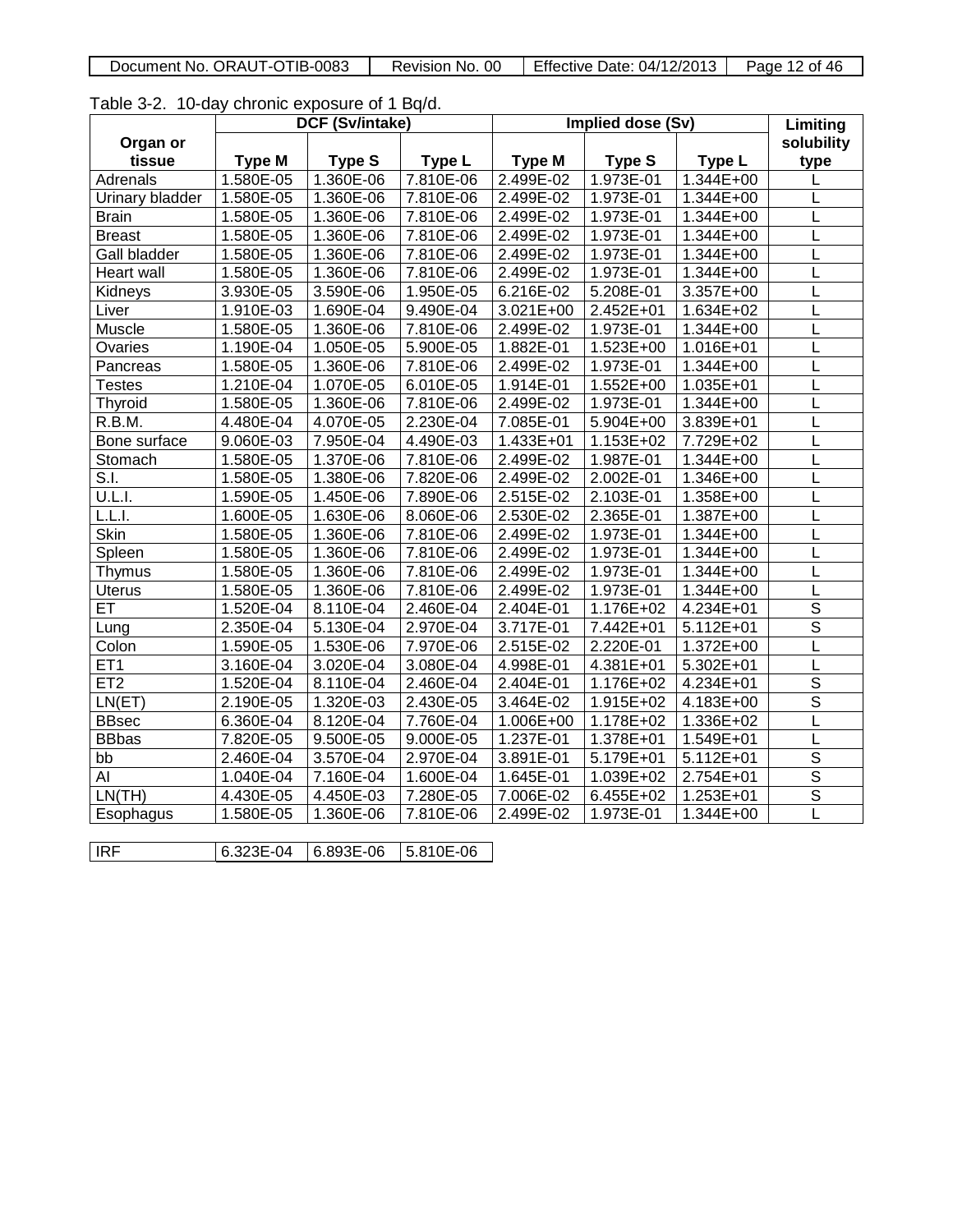| Document No. ORAUT-OTIB-0083 | Revision No. 00 | Effective Date: 04/12/2013 | 13 of 46<br>Page |
|------------------------------|-----------------|----------------------------|------------------|

Table 3-3. 100-day chronic exposure of 1 Bq/d.

|                 |               | DCF (Sv/intake) |               | Implied dose (Sv) |               | Limiting      |                         |
|-----------------|---------------|-----------------|---------------|-------------------|---------------|---------------|-------------------------|
| Organ or        |               |                 |               |                   |               |               | solubility              |
| tissue          | <b>Type M</b> | <b>Type S</b>   | <b>Type L</b> | <b>Type M</b>     | <b>Type S</b> | Type L        | type                    |
| Adrenals        | 1.580E-04     | 1.360E-05       | 7.810E-05     | 1.123E-01         | 6.170E-01     | 3.811E-01     | $\mathbb S$             |
| Urinary bladder | 1.580E-04     | 1.360E-05       | 7.810E-05     | 1.123E-01         | 6.170E-01     | 3.811E-01     | $\overline{\mathsf{s}}$ |
| <b>Brain</b>    | 1.580E-04     | 1.360E-05       | 7.810E-05     | 1.123E-01         | 6.170E-01     | 3.811E-01     | $\overline{\mathsf{s}}$ |
| <b>Breast</b>   | 1.580E-04     | 1.360E-05       | 7.810E-05     | 1.123E-01         | 6.170E-01     | 3.811E-01     | $\overline{\mathsf{s}}$ |
| Gall bladder    | 1.580E-04     | 1.360E-05       | 7.810E-05     | $1.123E-01$       | 6.170E-01     | 3.811E-01     | $\overline{\mathsf{s}}$ |
| Heart wall      | 1.580E-04     | 1.360E-05       | 7.810E-05     | 1.123E-01         | 6.170E-01     | 3.811E-01     | $\overline{\mathsf{s}}$ |
| Kidneys         | 3.930E-04     | 3.590E-05       | 1.950E-04     | 2.793E-01         | 1.629E+00     | 9.515E-01     | $\overline{\mathsf{s}}$ |
| Liver           | 1.910E-02     | 1.690E-03       | 9.490E-03     | 1.357E+01         | 7.667E+01     | 4.631E+01     | $\overline{s}$          |
| Muscle          | 1.580E-04     | 1.360E-05       | 7.810E-05     | $1.123E-01$       | 6.170E-01     | $3.811E-01$   | $\overline{\mathsf{s}}$ |
| <b>Ovaries</b>  | 1.190E-03     | 1.050E-04       | 5.900E-04     | 8.456E-01         | 4.763E+00     | 2.879E+00     | $\overline{\mathsf{s}}$ |
| Pancreas        | 1.580E-04     | 1.360E-05       | 7.810E-05     | 1.123E-01         | 6.170E-01     | 3.811E-01     | $\overline{\mathsf{s}}$ |
| Testes          | 1.210E-03     | 1.070E-04       | 6.010E-04     | 8.598E-01         | 4.854E+00     | 2.933E+00     | $\overline{s}$          |
| Thyroid         | 1.580E-04     | 1.360E-05       | 7.810E-05     | 1.123E-01         | 6.170E-01     | 3.811E-01     | $\overline{\mathsf{s}}$ |
| R.B.M.          | 4.480E-03     | 4.070E-04       | 2.230E-03     | 3.183E+00         | 1.846E+01     | 1.088E+01     | $\overline{\mathsf{s}}$ |
| Bone surface    | 9.060E-02     | 7.950E-03       | 4.490E-02     | 6.438E+01         | 3.607E+02     | 2.191E+02     | $\overline{s}$          |
| Stomach         | 1.580E-04     | 1.370E-05       | 7.810E-05     | $1.123E-01$       | 6.215E-01     | 3.811E-01     | $\overline{s}$          |
| S.I.            | 1.580E-04     | 1.380E-05       | 7.820E-05     | 1.123E-01         | $6.260E-01$   | 3.816E-01     | $\overline{\mathsf{s}}$ |
| U.L.I.          | 1.590E-04     | 1.450E-05       | 7.890E-05     | 1.130E-01         | 6.578E-01     | 3.850E-01     | $\overline{s}$          |
| <u>tīli.</u>    | 1.600E-04     | 1.630E-05       | 8.060E-05     | 1.137E-01         | 7.395E-01     | 3.933E-01     | $\overline{\mathsf{s}}$ |
| Skin            | $1.580E-04$   | 1.360E-05       | 7.810E-05     | 1.123E-01         | 6.170E-01     | 3.811E-01     | $\overline{\mathsf{s}}$ |
| Spleen          | 1.580E-04     | 1.360E-05       | 7.810E-05     | 1.123E-01         | 6.170E-01     | 3.811E-01     | $\overline{\mathsf{s}}$ |
| Thymus          | 1.580E-04     | 1.360E-05       | 7.810E-05     | 1.123E-01         | 6.170E-01     | 3.811E-01     | $\overline{\mathsf{s}}$ |
| <b>Uterus</b>   | 1.580E-04     | 1.360E-05       | 7.810E-05     | $1.123E-01$       | 6.170E-01     | $3.811E-01$   | $\overline{\mathsf{s}}$ |
| ET              | 1.520E-03     | 8.110E-03       | 2.460E-03     | 1.080E+00         | 3.679E+02     | 1.200E+01     | $\overline{\mathsf{s}}$ |
| Lung            | 2.350E-03     | 5.130E-03       | 2.970E-03     | 1.670E+00         | 2.327E+02     | 1.449E+01     | $\overline{\mathsf{s}}$ |
| Colon           | 1.590E-04     | 1.530E-05       | 7.970E-05     | 1.130E-01         | 6.941E-01     | 3.889E-01     | $\overline{\mathsf{s}}$ |
| ET <sub>1</sub> | 3.160E-03     | 3.020E-03       | 3.080E-03     | $2.245E + 00$     | 1.370E+02     | 1.503E+01     | $\overline{\mathsf{s}}$ |
| ET2             | 1.520E-03     | 8.110E-03       | 2.460E-03     | 1.080E+00         | 3.679E+02     | 1.200E+01     | $\overline{\mathsf{s}}$ |
| LN(ET)          | 2.190E-04     | 1.320E-02       | 2.430E-04     | 1.556E-01         | 5.988E+02     | 1.186E+00     | $\overline{\mathsf{s}}$ |
| <b>BBsec</b>    | 6.360E-03     | 8.120E-03       | 7.760E-03     | $4.519E+00$       | 3.684E+02     | 3.787E+01     | $\overline{s}$          |
| <b>BBbas</b>    | 7.820E-04     | 9.500E-04       | 9.000E-04     | 5.557E-01         | 4.310E+01     | $4.392E + 00$ | $\overline{\mathsf{s}}$ |
| bb              | 2.460E-03     | 3.570E-03       | 2.970E-03     | 1.748E+00         | 1.620E+02     | 1.449E+01     | $\overline{s}$          |
| AI              | 1.040E-03     | 7.160E-03       | 1.600E-03     | 7.390E-01         | 3.248E+02     | 7.808E+00     | $\overline{\mathsf{s}}$ |
| LN(TH)          | 4.430E-04     | 4.450E-02       | 7.280E-04     | 3.148E-01         | 2.019E+03     | 3.552E+00     | $\overline{\mathsf{s}}$ |
| Esophagus       | 1.580E-04     | 1.360E-05       | 7.810E-05     | $1.123E-01$       | 6.170E-01     | 3.811E-01     | $\overline{s}$          |
|                 |               |                 |               |                   |               |               |                         |
| <b>IRF</b>      | 1.407E-03     | 2.204E-05       | 2.049E-04     |                   |               |               |                         |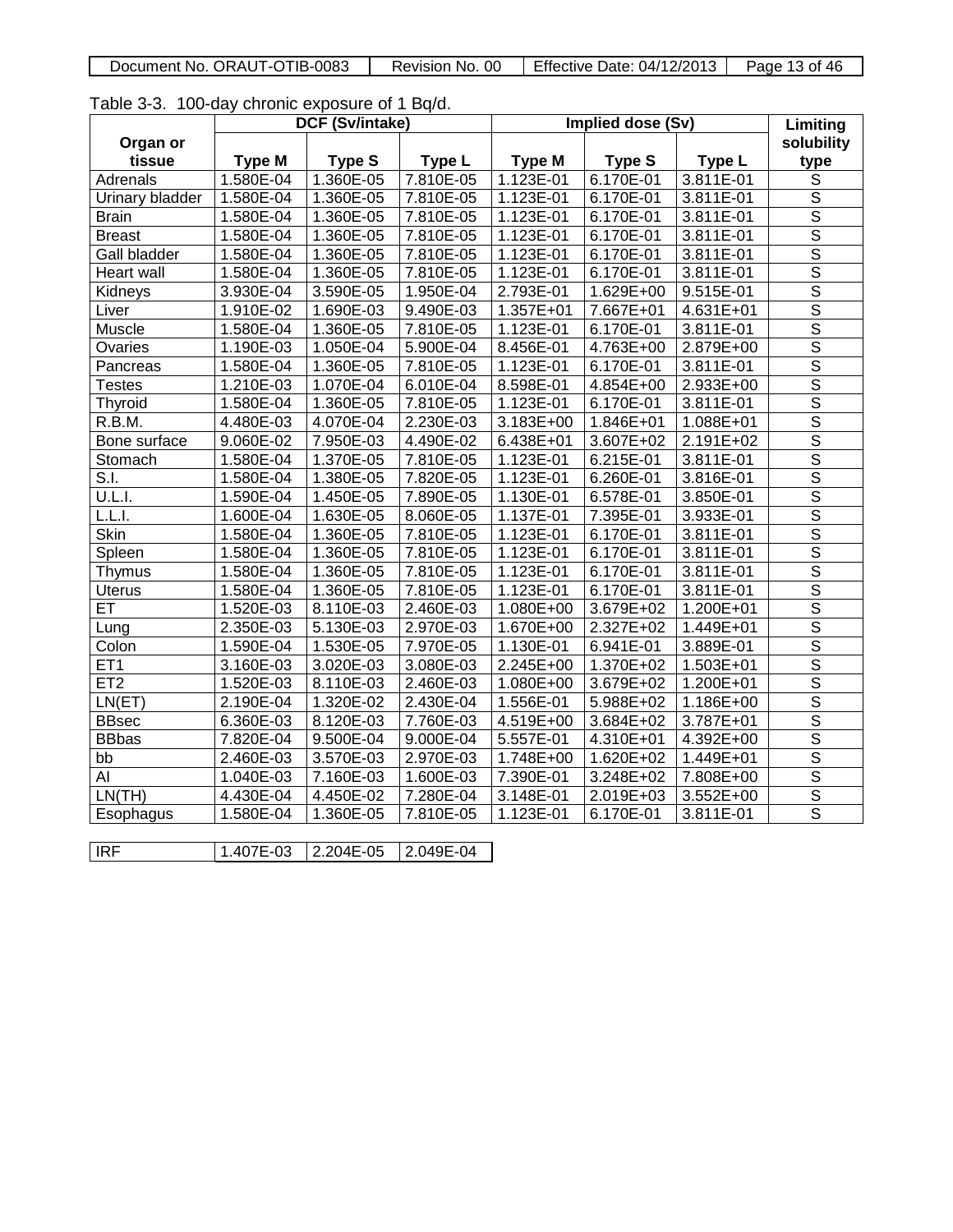| Document No. ORAUT-OTIB-0083 | Revision No. 00 | Effective Date: $04/12/2013$   Page 14 of 46 |  |
|------------------------------|-----------------|----------------------------------------------|--|
|------------------------------|-----------------|----------------------------------------------|--|

Table 3-4. 400-day chronic exposure of 1 Bq/d.

|                     |               | DCF (Sv/intake) |           | Implied dose (Sv) |                          | Limiting      |                         |
|---------------------|---------------|-----------------|-----------|-------------------|--------------------------|---------------|-------------------------|
| Organ or            |               |                 |           |                   |                          |               | solubility              |
| tissue              | <b>Type M</b> | <b>Type S</b>   | Type L    | <b>Type M</b>     | <b>Type S</b>            | Type L        | type                    |
| Adrenals            | 6.320E-04     | 5.450E-05       | 3.120E-04 | 2.220E-01         | 7.703E-01                | 3.112E-01     | $\mathbb S$             |
| Urinary bladder     | 6.320E-04     | 5.450E-05       | 3.120E-04 | 2.220E-01         | 7.703E-01                | 3.112E-01     | $\overline{\mathsf{s}}$ |
| <b>Brain</b>        | 6.320E-04     | 5.450E-05       | 3.120E-04 | 2.220E-01         | 7.703E-01                | 3.112E-01     | $\overline{\mathsf{s}}$ |
| <b>Breast</b>       | 6.320E-04     | 5.450E-05       | 3.120E-04 | 2.220E-01         | 7.703E-01                | 3.112E-01     | $\overline{\mathsf{s}}$ |
| <b>Gall bladder</b> | 6.320E-04     | 5.450E-05       | 3.120E-04 | 2.220E-01         | 7.703E-01                | 3.112E-01     | $\overline{\mathsf{s}}$ |
| Heart wall          | 6.320E-04     | 5.450E-05       | 3.120E-04 | 2.220E-01         | 7.703E-01                | 3.112E-01     | $\overline{\mathsf{s}}$ |
| Kidneys             | 1.570E-03     | 1.440E-04       | 7.810E-04 | 5.514E-01         | 2.035E+00                | 7.789E-01     | $\overline{\mathsf{s}}$ |
| Liver               | 7.660E-02     | 6.770E-03       | 3.790E-02 | 2.690E+01         | 9.569E+01                | 3.780E+01     | $\overline{s}$          |
| Muscle              | 6.320E-04     | 5.450E-05       | 3.120E-04 | 2.220E-01         | 7.703E-01                | $3.112E-01$   | $\overline{\mathsf{s}}$ |
| Ovaries             | 4.760E-03     | 4.200E-04       | 2.360E-03 | 1.672E+00         | 5.936E+00                | 2.354E+00     | $\overline{\mathsf{S}}$ |
| Pancreas            | 6.320E-04     | 5.450E-05       | 3.120E-04 | 2.220E-01         | 7.703E-01                | 3.112E-01     | $\overline{\mathsf{s}}$ |
| <b>Testes</b>       | 4.860E-03     | 4.280E-04       | 2.410E-03 | 1.707E+00         | 6.050E+00                | 2.404E+00     | $\overline{\mathsf{s}}$ |
| Thyroid             | 6.320E-04     | 5.450E-05       | 3.120E-04 | 2.220E-01         | 7.703E-01                | 3.112E-01     | $\overline{\mathsf{s}}$ |
| R.B.M.              | 1.790E-02     | 1.630E-03       | 8.900E-03 | 6.286E+00         | 2.304E+01                | 8.876E+00     | $\overline{\mathsf{s}}$ |
| Bone surface        | 3.620E-01     | 3.180E-02       | 1.790E-01 | $1.271E+02$       | 4.495E+02                | 1.785E+02     | $\overline{\mathsf{s}}$ |
| Stomach             | 6.320E-04     | 5.480E-05       | 3.120E-04 | 2.220E-01         | 7.746E-01                | 3.112E-01     | $\overline{\mathsf{s}}$ |
| $\overline{S}$ .    | 6.320E-04     | 5.510E-05       | 3.130E-04 | 2.220E-01         | 7.788E-01                | 3.122E-01     | $\overline{\mathsf{s}}$ |
| U.L.I.              | 6.350E-04     | 5.820E-05       | 3.160E-04 | 2.230E-01         | 8.226E-01                | 3.151E-01     | $\overline{\mathsf{s}}$ |
| L.L.I.              | 6.420E-04     | 6.530E-05       | 3.230E-04 | 2.255E-01         | 9.230E-01                | 3.221E-01     | $\overline{\mathsf{s}}$ |
| Skin                | 6.320E-04     | 5.450E-05       | 3.120E-04 | 2.220E-01         | 7.703E-01                | 3.112E-01     | $\overline{\mathsf{s}}$ |
| Spleen              | 6.320E-04     | 5.450E-05       | 3.120E-04 | 2.220E-01         | 7.703E-01                | 3.112E-01     | $\overline{\mathsf{s}}$ |
| Thymus              | 6.320E-04     | 5.450E-05       | 3.120E-04 | 2.220E-01         | 7.703E-01                | 3.112E-01     | $\overline{\mathsf{s}}$ |
| <b>Uterus</b>       | 6.320E-04     | 5.450E-05       | 3.120E-04 | 2.220E-01         | 7.703E-01                | $3.112E-01$   | $\overline{s}$          |
| ET                  | 6.070E-03     | 3.240E-02       | 9.850E-03 | $2.132E + 00$     | 4.580E+02                | $9.823E + 00$ | $\overline{\mathsf{s}}$ |
| Lung                | 9.420E-03     | 2.050E-02       | 1.190E-02 | 3.308E+00         | 2.898E+02                | 1.187E+01     | $\overline{\mathsf{S}}$ |
| Colon               | 6.380E-04     | 6.120E-05       | 3.190E-04 | 2.241E-01         | 8.650E-01                | 3.181E-01     | $\overline{\mathsf{s}}$ |
| ET <sub>1</sub>     | 1.260E-02     | 1.210E-02       | 1.230E-02 | 4.425E+00         | 1.710E+02                | 1.227E+01     | $\overline{\mathsf{s}}$ |
| ET2                 | 6.070E-03     | 3.240E-02       | 9.850E-03 | 2.132E+00         | 4.580E+02                | $9.823E + 00$ | $\overline{\mathsf{s}}$ |
| LN(ET)              | 8.760E-04     | $5.290E-02$     | 9.710E-04 | 3.076E-01         | 7.477E+02                | 9.684E-01     | $\overline{\mathsf{s}}$ |
| <b>BBsec</b>        | 2.540E-02     | 3.250E-02       | 3.100E-02 | 8.920E+00         | 4.594E+02                | 3.092E+01     | $\overline{\mathsf{s}}$ |
| <b>BBbas</b>        | 3.130E-03     | 3.800E-03       | 3.600E-03 | 1.099E+00         | $\overline{5.371}E + 01$ | 3.590E+00     | $\overline{\mathsf{s}}$ |
| bb                  | 9.840E-03     | 1.430E-02       | 1.190E-02 | 3.456E+00         | 2.021E+02                | 1.187E+01     | $\overline{\mathsf{s}}$ |
| AI                  | 4.150E-03     | 2.860E-02       | 6.410E-03 | 1.457E+00         | 4.042E+02                | 6.393E+00     | $\overline{\mathsf{s}}$ |
| LN(TH)              | 1.770E-03     | 1.780E-01       | 2.910E-03 | 6.216E-01         | 2.516E+03                | 2.902E+00     | $\overline{\mathsf{s}}$ |
| Esophagus           | 6.320E-04     | 5.450E-05       | 3.120E-04 | 2.220E-01         | 7.703E-01                | 3.112E-01     | $\overline{\mathsf{s}}$ |
|                     |               |                 |           |                   |                          |               |                         |
| <b>IRF</b>          | 2.847E-03     | 7.075E-05       | 1.003E-03 |                   |                          |               |                         |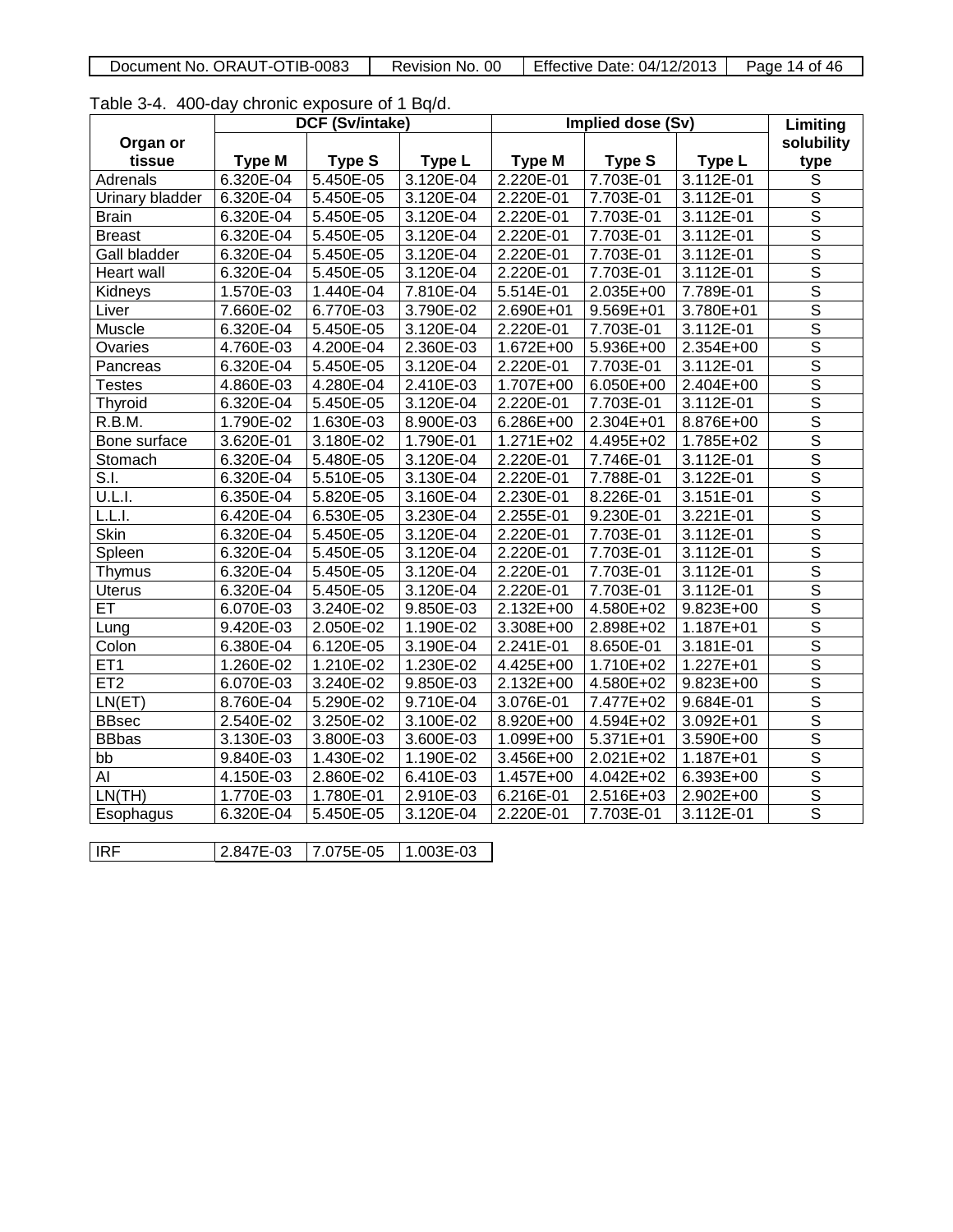| Document No. ORAUT-OTIB-0083 | <b>Revision</b><br>-00<br>≅No. | Effective Date: 04/12/2013 | Page 15 of 46 |
|------------------------------|--------------------------------|----------------------------|---------------|

Table 3-5. 1,000-day chronic exposure of 1 Bq/d.

|                 |               | DCF (Sv/intake) |               | Implied dose (Sv) |               | Limiting    |                         |
|-----------------|---------------|-----------------|---------------|-------------------|---------------|-------------|-------------------------|
| Organ or        |               |                 |               |                   |               |             | solubility              |
| tissue          | <b>Type M</b> | <b>Type S</b>   | <b>Type L</b> | <b>Type M</b>     | <b>Type S</b> | Type L      | type                    |
| Adrenals        | 1.580E-03     | 1.360E-04       | 7.810E-04     | 3.446E-01         | 7.791E-01     | 3.850E-01   | $\overline{S}$          |
| Urinary bladder | 1.580E-03     | 1.360E-04       | 7.810E-04     | 3.446E-01         | 7.791E-01     | 3.850E-01   | $\overline{s}$          |
| <b>Brain</b>    | 1.580E-03     | 1.360E-04       | 7.810E-04     | 3.446E-01         | 7.791E-01     | 3.850E-01   | $\overline{s}$          |
| <b>Breast</b>   | 1.580E-03     | 1.360E-04       | 7.810E-04     | 3.446E-01         | 7.791E-01     | 3.850E-01   | $\overline{\mathsf{s}}$ |
| Gall bladder    | 1.580E-03     | 1.360E-04       | 7.810E-04     | 3.446E-01         | 7.791E-01     | 3.850E-01   | $\overline{\mathsf{s}}$ |
| Heart wall      | 1.580E-03     | 1.360E-04       | 7.810E-04     | 3.446E-01         | 7.791E-01     | 3.850E-01   | $\overline{\mathsf{s}}$ |
| Kidneys         | 3.930E-03     | 3.590E-04       | 1.950E-03     | 8.573E-01         | 2.057E+00     | $9.613E-01$ | $\overline{\mathsf{s}}$ |
| Liver           | 1.910E-01     | 1.690E-02       | 9.490E-02     | 4.166E+01         | 9.682E+01     | 4.679E+01   | $\overline{\mathsf{s}}$ |
| Muscle          | 1.580E-03     | 1.360E-04       | 7.810E-04     | 3.446E-01         | 7.791E-01     | 3.850E-01   | $\overline{s}$          |
| Ovaries         | 1.190E-02     | 1.050E-03       | 5.900E-03     | $2.596E+00$       | 6.015E+00     | 2.909E+00   | $\overline{\mathsf{s}}$ |
| Pancreas        | 1.580E-03     | 1.360E-04       | 7.810E-04     | 3.446E-01         | 7.791E-01     | 3.850E-01   | $\overline{\mathsf{s}}$ |
| <b>Testes</b>   | 1.210E-02     | 1.070E-03       | 6.010E-03     | 2.639E+00         | 6.130E+00     | 2.963E+00   | $\overline{\mathsf{s}}$ |
| Thyroid         | 1.580E-03     | 1.360E-04       | 7.810E-04     | 3.446E-01         | 7.791E-01     | 3.850E-01   | $\overline{\mathsf{s}}$ |
| R.B.M.          | 4.480E-02     | 4.070E-03       | 2.230E-02     | $9.772E + 00$     | 2.332E+01     | 1.099E+01   | $\overline{\mathsf{s}}$ |
| Bone surface    | 9.060E-01     | 7.950E-02       | 4.490E-01     | 1.976E+02         | 4.555E+02     | $2.214E+02$ | $\overline{\mathsf{s}}$ |
| Stomach         | 1.580E-03     | 1.370E-04       | 7.810E-04     | 3.446E-01         | 7.849E-01     | 3.850E-01   | $\overline{s}$          |
| S.I.            | 1.580E-03     | 1.380E-04       | 7.820E-04     | 3.446E-01         | 7.906E-01     | 3.855E-01   | $\overline{\mathsf{s}}$ |
| U.L.I.          | 1.590E-03     | 1.450E-04       | 7.890E-04     | 3.468E-01         | 8.307E-01     | 3.890E-01   | $\overline{\mathsf{s}}$ |
| L.L.I.          | 1.600E-03     | 1.630E-04       | 8.060E-04     | 3.490E-01         | 9.338E-01     | 3.974E-01   | $\overline{\mathsf{s}}$ |
| <b>Skin</b>     | 1.580E-03     | 1.360E-04       | 7.810E-04     | 3.446E-01         | 7.791E-01     | 3.850E-01   | $\overline{\mathsf{s}}$ |
| Spleen          | 1.580E-03     | 1.360E-04       | 7.810E-04     | 3.446E-01         | 7.791E-01     | 3.850E-01   | $\overline{\mathsf{s}}$ |
| Thymus          | 1.580E-03     | 1.360E-04       | 7.810E-04     | 3.446E-01         | 7.791E-01     | 3.850E-01   | $\overline{\mathsf{s}}$ |
| <b>Uterus</b>   | 1.580E-03     | 1.360E-04       | 7.810E-04     | 3.446E-01         | 7.791E-01     | 3.850E-01   | $\overline{\mathsf{s}}$ |
| ET              | 1.520E-02     | 8.110E-02       | 2.460E-02     | 3.316E+00         | 4.646E+02     | 1.213E+01   | $\overline{s}$          |
| Lung            | 2.350E-02     | 5.130E-02       | 2.970E-02     | 5.126E+00         | 2.939E+02     | 1.464E+01   | $\overline{\mathsf{s}}$ |
| Colon           | 1.590E-03     | 1.530E-04       | 7.970E-04     | 3.468E-01         | 8.765E-01     | 3.929E-01   | $\overline{\mathsf{s}}$ |
| ET <sub>1</sub> | 3.160E-02     | 3.020E-02       | 3.080E-02     | 6.893E+00         | 1.730E+02     | 1.518E+01   | $\overline{\mathsf{s}}$ |
| ET <sub>2</sub> | 1.520E-02     | 8.110E-02       | 2.460E-02     | $3.316E + 00$     | 4.646E+02     | 1.213E+01   | $\overline{\mathsf{s}}$ |
| LN(ET)          | 2.190E-03     | 1.320E-01       | 2.430E-03     | 4.777E-01         | 7.562E+02     | 1.198E+00   | $\overline{\mathsf{s}}$ |
| <b>BBsec</b>    | 6.360E-02     | 8.120E-02       | 7.760E-02     | 1.387E+01         | $4.652E + 02$ | 3.826E+01   | $\overline{\mathsf{s}}$ |
| <b>BBbas</b>    | 7.820E-03     | 9.500E-03       | 9.000E-03     | $1.706E + 00$     | $5.443E + 01$ | 4.437E+00   | $\overline{\mathsf{s}}$ |
| bb              | 2.460E-02     | 3.570E-02       | 2.970E-02     | 5.366E+00         | 2.045E+02     | 1.464E+01   | $\overline{\mathsf{s}}$ |
| AI              | 1.040E-02     | 7.160E-02       | 1.600E-02     | 2.269E+00         | 4.102E+02     | 7.888E+00   | $\overline{s}$          |
| LN(TH)          | 4.430E-03     | 4.450E-01       | 7.280E-03     | 9.663E-01         | 2.549E+03     | 3.589E+00   | $\overline{\mathsf{s}}$ |
| Esophagus       | 1.580E-03     | 1.360E-04       | 7.810E-04     | 3.446E-01         | 7.791E-01     | 3.850E-01   | $\overline{\mathsf{s}}$ |
|                 |               |                 |               |                   |               |             |                         |
| IRF             | 4.584E-03     | 1.746E-04       | 2.028E-03     |                   |               |             |                         |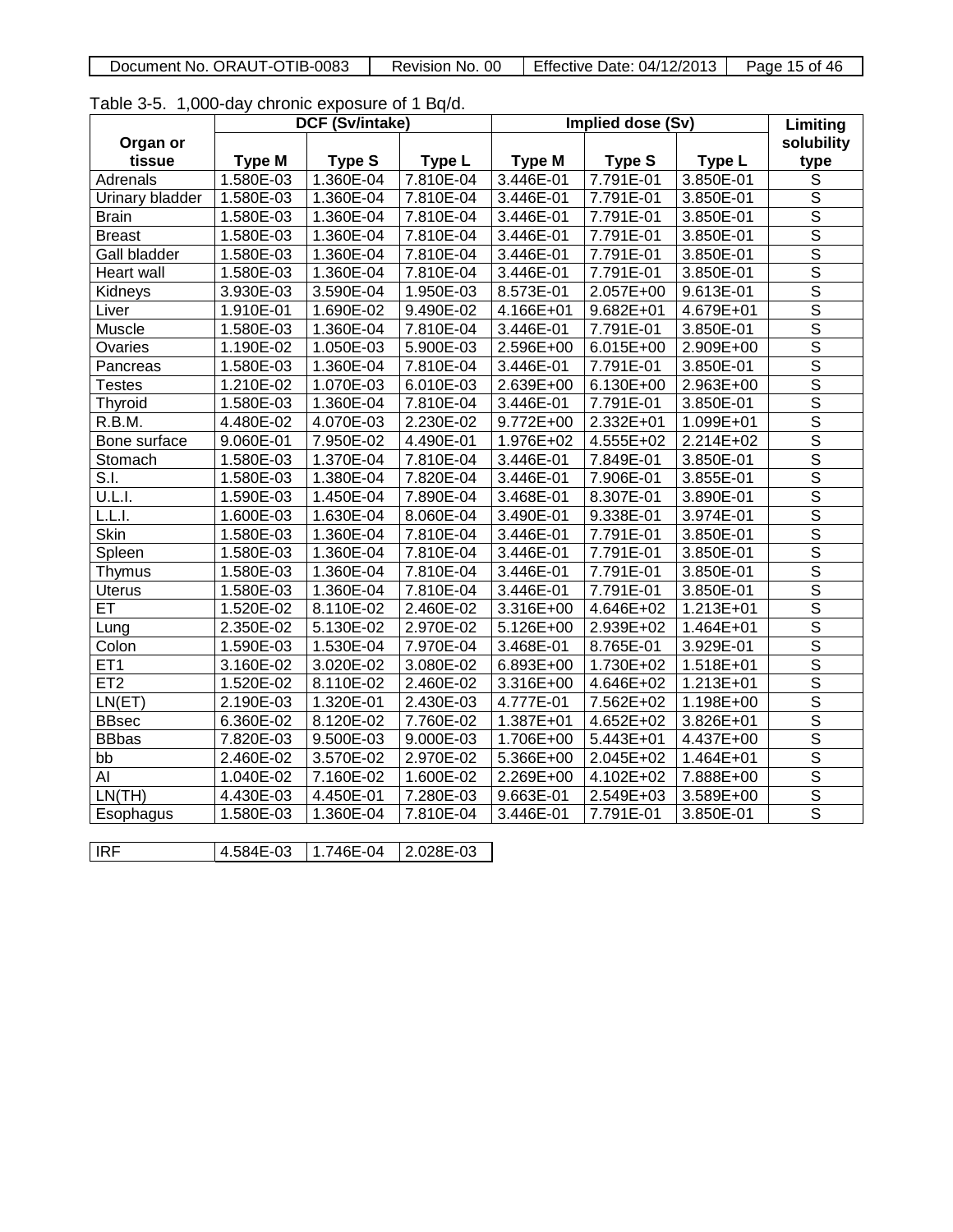| Document No. ORAUT-OTIB-0083 | No. 00<br>Revision | <b>Effective Date: 04/12/2013</b> | Page 16<br>of 46 |
|------------------------------|--------------------|-----------------------------------|------------------|
|                              |                    |                                   |                  |

|  |  | Table 3-6. 10,000-day chronic exposure of 1 Bq/d. |  |
|--|--|---------------------------------------------------|--|
|--|--|---------------------------------------------------|--|

|                        |               | <b>DCF (Sv/intake)</b> |               |                        | Implied dose (Sv) |               | Limiting                |
|------------------------|---------------|------------------------|---------------|------------------------|-------------------|---------------|-------------------------|
| Organ or               |               |                        |               |                        |                   |               | solubility              |
| tissue                 | <b>Type M</b> | <b>Type S</b>          | Type L        | <b>Type M</b>          | <b>Type S</b>     | Type L        | type                    |
| Adrenals               | 1.580E-02     | 1.360E-03              | 7.810E-03     | $1.198E + 00$          | $1.241E + 00$     | 1.198E+00     | $\overline{s}$          |
| Urinary bladder        | 1.580E-02     | 1.360E-03              | 7.810E-03     | 1.198E+00              | 1.241E+00         | 1.198E+00     | $\overline{\mathsf{s}}$ |
| <b>Brain</b>           | 1.580E-02     | $1.360E-03$            | 7.810E-03     | 1.198E+00              | 1.241E+00         | 1.198E+00     | $\overline{\mathsf{s}}$ |
| <b>Breast</b>          | 1.580E-02     | 1.360E-03              | 7.810E-03     | 1.198E+00              | 1.241E+00         | 1.198E+00     | $\overline{\mathsf{s}}$ |
| <b>Gall bladder</b>    | 1.580E-02     | 1.360E-03              | 7.810E-03     | 1.198E+00              | 1.241E+00         | 1.198E+00     | $\overline{\mathsf{s}}$ |
| Heart wall             | 1.580E-02     | 1.360E-03              | 7.810E-03     | $\overline{1.198E+00}$ | 1.241E+00         | 1.198E+00     | $\overline{\mathsf{s}}$ |
| Kidneys                | 3.930E-02     | 3.590E-03              | 1.950E-02     | 2.981E+00              | 3.275E+00         | 2.992E+00     | $\overline{\mathsf{s}}$ |
| Liver                  | 1.910E+00     | 1.690E-01              | 9.490E-01     | 1.449E+02              | $1.542E + 02$     | $1.456E+02$   | $\overline{\mathsf{s}}$ |
| Muscle                 | 1.580E-02     | 1.360E-03              | 7.810E-03     | 1.198E+00              | 1.241E+00         | $1.198E + 00$ | $\overline{s}$          |
| Ovaries                | 1.190E-01     | $1.050E-02$            | 5.900E-02     | $9.026E + 00$          | 9.578E+00         | $9.051E + 00$ | $\overline{\mathsf{s}}$ |
| Pancreas               | 1.580E-02     | 1.360E-03              | 7.810E-03     | 1.198E+00              | 1.241E+00         | 1.198E+00     | $\overline{\mathsf{S}}$ |
| <b>Testes</b>          | 1.210E-01     | 1.070E-02              | 6.010E-02     | 9.178E+00              | 9.760E+00         | 9.220E+00     | $\overline{\mathsf{s}}$ |
| Thyroid                | 1.580E-02     | 1.360E-03              | 7.810E-03     | 1.198E+00              | 1.241E+00         | 1.198E+00     | $\overline{s}$          |
| R.B.M.                 | 4.480E-01     | 4.070E-02              | 2.230E-01     | 3.398E+01              | 3.712E+01         | 3.421E+01     | $\overline{\mathsf{s}}$ |
| Bone surface           | 9.060E+00     | 7.950E-01              | 4.490E+00     | $6.872E+02$            | $7.252E+02$       | $6.888E+02$   | $\overline{\mathsf{s}}$ |
| Stomach                | 1.580E-02     | 1.370E-03              | 7.810E-03     | 1.198E+00              | 1.250E+00         | 1.198E+00     | $\overline{\mathsf{s}}$ |
| $\overline{\text{S.}}$ | 1.580E-02     | 1.380E-03              | 7.820E-03     | $1.198E + 00$          | 1.259E+00         | $1.200E + 00$ | $\overline{\mathsf{s}}$ |
| U.L.I.                 | 1.590E-02     | 1.450E-03              | 7.890E-03     | 1.206E+00              | 1.323E+00         | 1.210E+00     | $\overline{\mathsf{S}}$ |
| L.L.I.                 | 1.600E-02     | 1.630E-03              | 8.060E-03     | 1.214E+00              | $1.487E + 00$     | 1.236E+00     | $\overline{\mathsf{s}}$ |
| <b>Skin</b>            | 1.580E-02     | 1.360E-03              | 7.810E-03     | $\overline{1.198E+00}$ | 1.241E+00         | 1.198E+00     | $\overline{\mathsf{s}}$ |
| Spleen                 | 1.580E-02     | 1.360E-03              | 7.810E-03     | 1.198E+00              | 1.241E+00         | 1.198E+00     | $\overline{\mathsf{s}}$ |
| Thymus                 | 1.580E-02     | 1.360E-03              | 7.810E-03     | $1.198E + 00$          | $1.241E+00$       | $1.198E + 00$ | $\overline{\mathsf{s}}$ |
| <b>Uterus</b>          | 1.580E-02     | 1.360E-03              | 7.810E-03     | 1.198E+00              | $1.241E+00$       | 1.198E+00     | $\overline{s}$          |
| ET                     | 1.520E-01     | 8.110E-01              | 2.460E-01     | $1.153E + 01$          | 7.398E+02         | 3.774E+01     | $\overline{\mathsf{s}}$ |
| Lung                   | 2.350E-01     | 5.130E-01              | 2.970E-01     | 1.782E+01              | 4.679E+02         | 4.556E+01     | $\overline{\mathsf{S}}$ |
| Colon                  | 1.590E-02     | 1.530E-03              | 7.970E-03     | 1.206E+00              | 1.396E+00         | 1.223E+00     | $\overline{\mathsf{s}}$ |
| ET <sub>1</sub>        | 3.160E-01     | 3.020E-01              | 3.080E-01     | 2.397E+01              | 2.755E+02         | 4.725E+01     | $\overline{s}$          |
| ET <sub>2</sub>        | 1.520E-01     | 8.110E-01              | 2.460E-01     | 1.153E+01              | 7.398E+02         | 3.774E+01     | $\overline{\mathsf{s}}$ |
| LN(ET)                 | 2.190E-02     | 1.320E+00              | 2.430E-02     | 1.661E+00              | 1.204E+03         | $3.728E + 00$ | $\overline{\mathsf{s}}$ |
| <b>BBsec</b>           | 6.360E-01     | 8.120E-01              | 7.760E-01     | 4.824E+01              | 7.407E+02         | 1.190E+02     | $\overline{s}$          |
| <b>BBbas</b>           | 7.820E-02     | $9.500E-02$            | $9.000E - 02$ | 5.931E+00              | 8.666E+01         | $1.381E + 01$ | $\overline{\mathsf{s}}$ |
| bb                     | 2.460E-01     | 3.570E-01              | 2.970E-01     | 1.866E+01              | 3.256E+02         | 4.556E+01     | $\overline{\mathsf{s}}$ |
| AI                     | 1.040E-01     | 7.160E-01              | 1.600E-01     | 7.888E+00              | 6.531E+02         | 2.455E+01     | $\overline{\mathsf{s}}$ |
| LN(TH)                 | 4.430E-02     | 4.450E+00              | 7.280E-02     | 3.360E+00              | 4.059E+03         | 1.117E+01     | $\overline{\mathsf{s}}$ |
| Esophagus              | 1.580E-02     | 1.360E-03              | 7.810E-03     | 1.198E+00              | 1.241E+00         | 1.198E+00     | $\overline{\mathsf{s}}$ |
|                        |               |                        |               |                        |                   |               |                         |
| <b>IRF</b>             | 1.318E-02     | 1.096E-03              | 6.518E-03     |                        |                   |               |                         |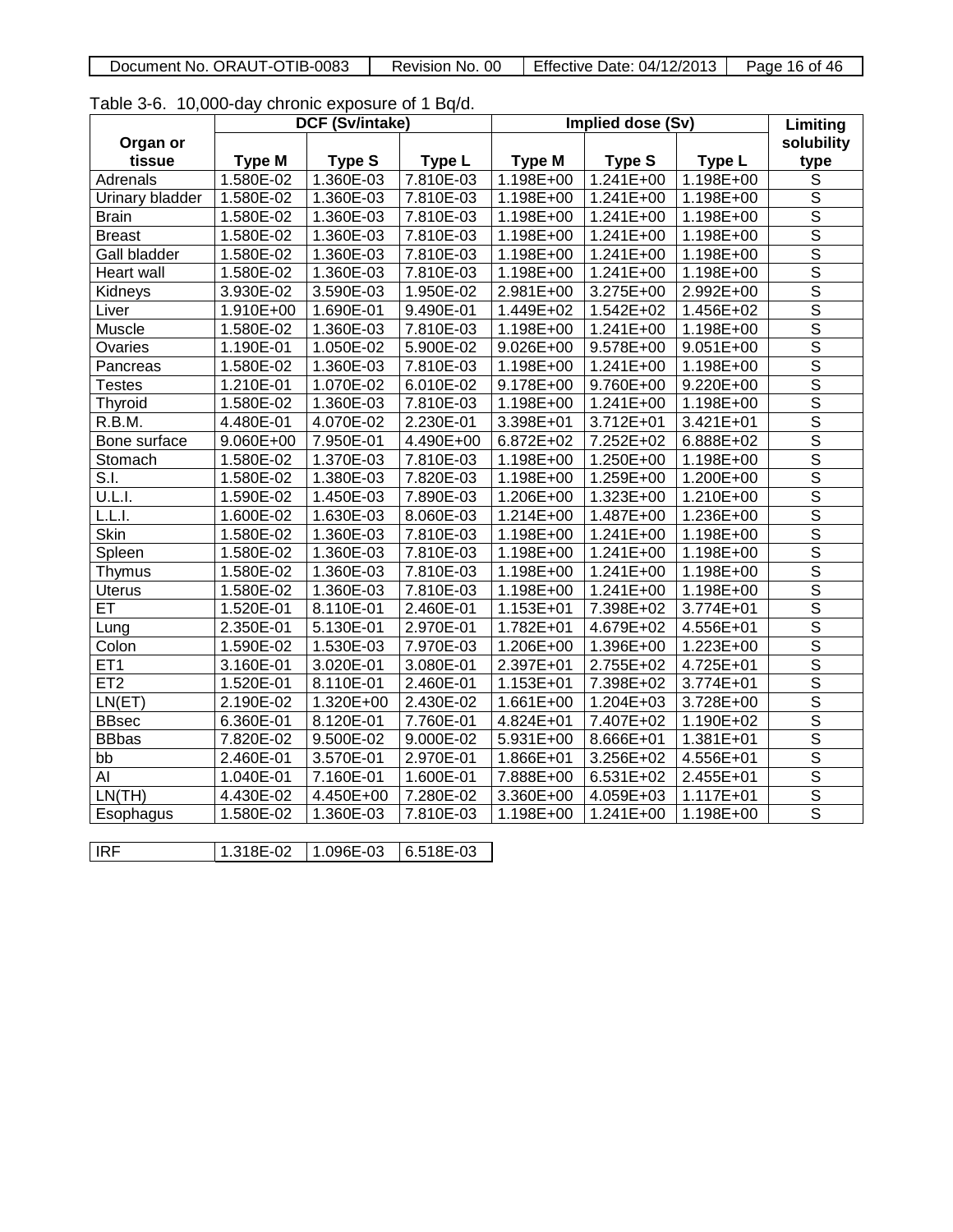| Document No. ORAUT-OTIB-0083 | Revision No. 00 | Effective Date: 04/12/2013 | Page<br>-46<br>οt |
|------------------------------|-----------------|----------------------------|-------------------|
|                              |                 |                            |                   |

Table 3-7. Acute exposure of 1 Bq with urine sample 2 days later.

|                     | DCF (Sv/Bq)   |               |           | Implied dose (Sv) |                   | Limiting      |                         |
|---------------------|---------------|---------------|-----------|-------------------|-------------------|---------------|-------------------------|
| Organ or            |               |               |           |                   |                   |               | solubility              |
| tissue              | <b>Type M</b> | <b>Type S</b> | Type L    | <b>Type M</b>     | Type <sub>S</sub> | Type L        | type                    |
| Adrenals            | 1.580E-06     | 1.360E-07     | 7.810E-07 | 1.209E-02         | 1.003E-01         | $2.271E+00$   |                         |
| Urinary bladder     | 1.580E-06     | 1.360E-07     | 7.810E-07 | 1.209E-02         | 1.003E-01         | 2.271E+00     | L                       |
| <b>Brain</b>        | 1.580E-06     | 1.360E-07     | 7.810E-07 | 1.209E-02         | 1.003E-01         | $2.271E+00$   | L                       |
| <b>Breast</b>       | 1.580E-06     | 1.360E-07     | 7.810E-07 | $1.209E-02$       | 1.003E-01         | $2.271E+00$   | L                       |
| <b>Gall bladder</b> | 1.580E-06     | 1.360E-07     | 7.810E-07 | 1.209E-02         | 1.003E-01         | 2.271E+00     |                         |
| <b>Heart wall</b>   | 1.580E-06     | 1.360E-07     | 7.810E-07 | 1.209E-02         | 1.003E-01         | 2.271E+00     | L                       |
| Kidneys             | 3.930E-06     | 3.590E-07     | 1.950E-06 | 3.007E-02         | 2.646E-01         | 5.671E+00     | L                       |
| Liver               | 1.910E-04     | 1.690E-05     | 9.490E-05 | $1.462E + 00$     | 1.246E+01         | 2.760E+02     | L                       |
| Muscle              | 1.580E-06     | 1.360E-07     | 7.810E-07 | 1.209E-02         | 1.003E-01         | 2.271E+00     | L                       |
| Ovaries             | 1.190E-05     | 1.050E-06     | 5.900E-06 | 9.106E-02         | 7.740E-01         | $1.716E + 01$ | L                       |
| Pancreas            | 1.580E-06     | 1.360E-07     | 7.810E-07 | $1.209E-02$       | 1.003E-01         | 2.271E+00     | L                       |
| <b>Testes</b>       | $1.210E-05$   | 1.070E-06     | 6.010E-06 | 9.259E-02         | 7.887E-01         | 1.748E+01     | L                       |
| Thyroid             | 1.580E-06     | 1.360E-07     | 7.810E-07 | 1.209E-02         | 1.003E-01         | 2.271E+00     | L                       |
| R.B.M.              | 4.480E-05     | 4.070E-06     | 2.230E-05 | 3.428E-01         | 3.000E+00         | 6.486E+01     | L                       |
| Bone surface        | 9.060E-04     | 7.950E-05     | 4.490E-04 | 6.933E+00         | 5.860E+01         | 1.306E+03     | L                       |
| Stomach             | 1.580E-06     | 1.370E-07     | 7.810E-07 | 1.209E-02         | 1.010E-01         | $2.271E+00$   | L                       |
| S.I.                | 1.580E-06     | 1.380E-07     | 7.820E-07 | 1.209E-02         | 1.017E-01         | $2.274E+00$   | L                       |
| <b>U.L.I.</b>       | 1.590E-06     | 1.450E-07     | 7.890E-07 | $1.217E-02$       | 1.069E-01         | 2.295E+00     | L                       |
| L.L.I.              | 1.600E-06     | 1.630E-07     | 8.060E-07 | 1.224E-02         | 1.202E-01         | 2.344E+00     | L                       |
| <b>Skin</b>         | 1.580E-06     | 1.360E-07     | 7.810E-07 | 1.209E-02         | 1.003E-01         | 2.271E+00     | L                       |
| Spleen              | 1.580E-06     | 1.360E-07     | 7.810E-07 | 1.209E-02         | 1.003E-01         | 2.271E+00     | L                       |
| Thymus              | 1.580E-06     | 1.360E-07     | 7.810E-07 | 1.209E-02         | 1.003E-01         | 2.271E+00     | L                       |
| <b>Uterus</b>       | 1.580E-06     | 1.360E-07     | 7.810E-07 | 1.209E-02         | 1.003E-01         | $2.271E+00$   | L                       |
| ET                  | 1.520E-05     | 8.110E-05     | 2.460E-05 | 1.163E-01         | 5.978E+01         | 7.154E+01     | L                       |
| Lung                | 2.350E-05     | 5.130E-05     | 2.970E-05 | 1.798E-01         | 3.782E+01         | 8.638E+01     | L                       |
| Colon               | 1.590E-06     | 1.530E-07     | 7.970E-07 | 1.217E-02         | 1.128E-01         | 2.318E+00     | L                       |
| ET <sub>1</sub>     | 3.160E-05     | 3.020E-05     | 3.080E-05 | 2.418E-01         | 2.226E+01         | 8.958E+01     | L                       |
| ET2                 | 1.520E-05     | 8.110E-05     | 2.460E-05 | 1.163E-01         | 5.978E+01         | 7.154E+01     | L                       |
| LN(ET)              | 2.190E-06     | 1.320E-04     | 2.430E-06 | 1.676E-02         | 9.730E+01         | 7.067E+00     | $\overline{s}$          |
| <b>BBsec</b>        | 6.360E-05     | 8.120E-05     | 7.760E-05 | 4.867E-01         | 5.986E+01         | $2.257E+02$   | L                       |
| <b>BBbas</b>        | 7.820E-06     | 9.500E-06     | 9.000E-06 | 5.984E-02         | 7.003E+00         | 2.617E+01     | L                       |
| bb                  | 2.460E-05     | 3.570E-05     | 2.970E-05 | 1.882E-01         | 2.632E+01         | 8.638E+01     | L                       |
| AI                  | 1.040E-05     | 7.160E-05     | 1.600E-05 | 7.958E-02         | 5.278E+01         | 4.653E+01     | $\overline{s}$          |
| LN(TH)              | 4.430E-06     | 4.450E-04     | 7.280E-06 | 3.390E-02         | 3.280E+02         | 2.117E+01     | $\overline{\mathsf{s}}$ |
| Esophagus           | 1.580E-06     | 1.360E-07     | 7.810E-07 | 1.209E-02         | 1.003E-01         | 2.271E+00     | Ē                       |
|                     |               |               |           |                   |                   |               |                         |
| IRF                 | 1.307E-04     | 1.357E-06     | 3.438E-07 |                   |                   |               |                         |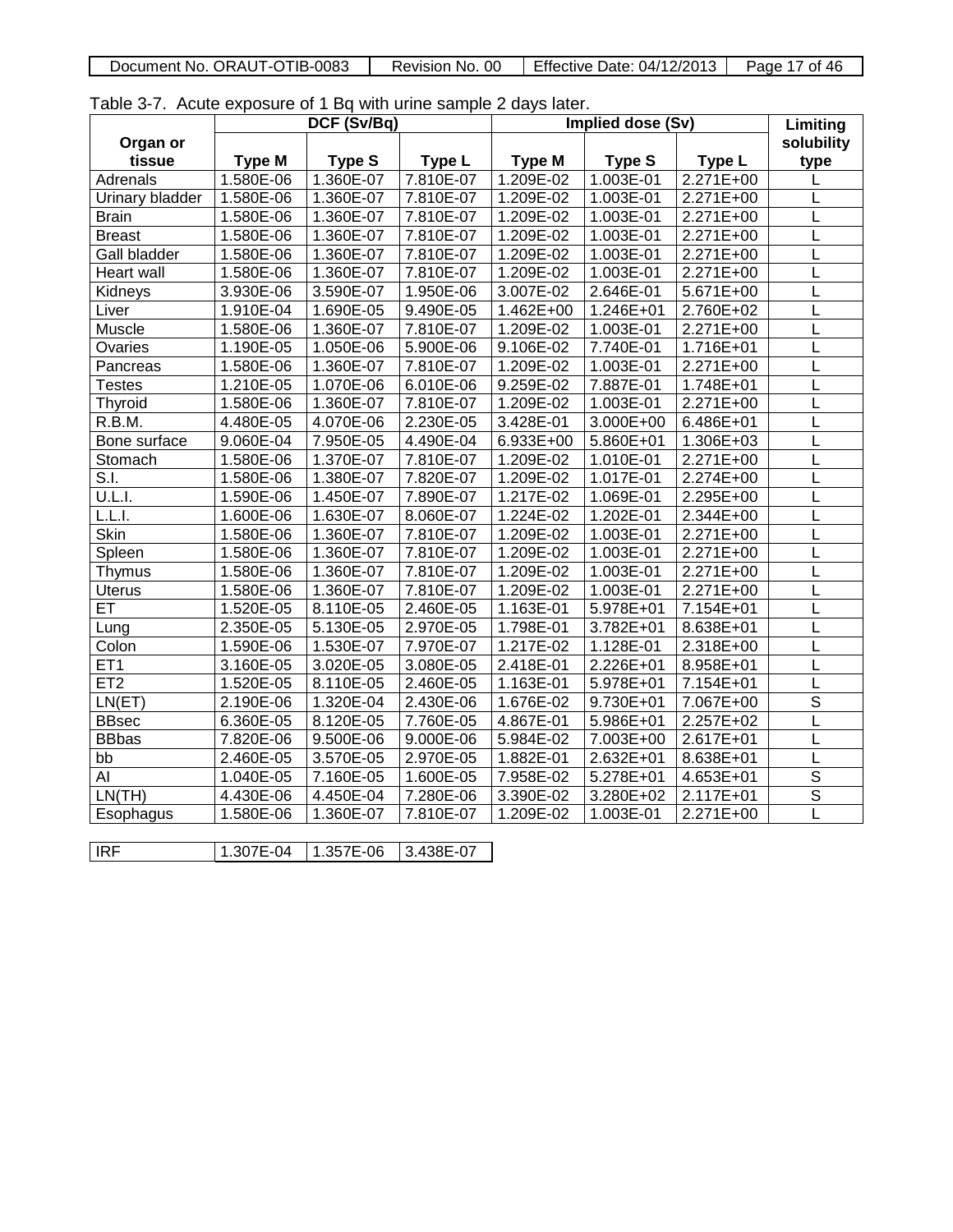| ORAUT-OTIB-0083<br>Document No. C | -00<br>Revision<br>No. | Effective<br>: 04/12/2013<br>Date: | Page<br>46<br>18 of |
|-----------------------------------|------------------------|------------------------------------|---------------------|
|                                   |                        |                                    |                     |

Table 3-8. Acute exposure of 1 Bq with urine sample 5 days later.

|                        | DCF (Sv/Bq)   |               |             | <b>Implied dose (Sv)</b> |               |               | Limiting                |
|------------------------|---------------|---------------|-------------|--------------------------|---------------|---------------|-------------------------|
| Organ or               |               |               |             |                          |               |               | solubility              |
| tissue                 | <b>Type M</b> | <b>Type S</b> | Type L      | <b>Type M</b>            | <b>Type S</b> | Type L        | type                    |
| Adrenals               | 1.580E-06     | 1.360E-07     | 7.810E-07   | 4.043E-02                | 2.991E-01     | 1.248E+00     |                         |
| <b>Urinary bladder</b> | 1.580E-06     | 1.360E-07     | 7.810E-07   | 4.043E-02                | 2.991E-01     | $1.248E + 00$ | L                       |
| <b>Brain</b>           | 1.580E-06     | 1.360E-07     | 7.810E-07   | $4.043E-02$              | 2.991E-01     | 1.248E+00     | L                       |
| <b>Breast</b>          | 1.580E-06     | 1.360E-07     | 7.810E-07   | 4.043E-02                | 2.991E-01     | 1.248E+00     | L                       |
| Gall bladder           | 1.580E-06     | 1.360E-07     | 7.810E-07   | 4.043E-02                | 2.991E-01     | 1.248E+00     | L                       |
| <b>Heart wall</b>      | 1.580E-06     | 1.360E-07     | 7.810E-07   | 4.043E-02                | 2.991E-01     | 1.248E+00     |                         |
| Kidneys                | 3.930E-06     | 3.590E-07     | 1.950E-06   | 1.006E-01                | 7.894E-01     | 3.117E+00     | L                       |
| Liver                  | 1.910E-04     | 1.690E-05     | 9.490E-05   | $4.887E + 00$            | 3.716E+01     | 1.517E+02     | L                       |
| Muscle                 | 1.580E-06     | 1.360E-07     | 7.810E-07   | 4.043E-02                | 2.991E-01     | $1.248E + 00$ | L                       |
| Ovaries                | 1.190E-05     | 1.050E-06     | 5.900E-06   | 3.045E-01                | $2.309E + 00$ | 9.430E+00     | L                       |
| Pancreas               | 1.580E-06     | 1.360E-07     | 7.810E-07   | 4.043E-02                | 2.991E-01     | 1.248E+00     | L                       |
| <b>Testes</b>          | 1.210E-05     | 1.070E-06     | $6.010E-06$ | 3.096E-01                | 2.353E+00     | 9.606E+00     | L                       |
| <b>Thyroid</b>         | 1.580E-06     | 1.360E-07     | 7.810E-07   | 4.043E-02                | 2.991E-01     | 1.248E+00     |                         |
| R.B.M.                 | 4.480E-05     | 4.070E-06     | 2.230E-05   | $1.146E + 00$            | 8.950E+00     | 3.564E+01     | L                       |
| Bone surface           | 9.060E-04     | 7.950E-05     | 4.490E-04   | 2.318E+01                | 1.748E+02     | 7.177E+02     | L                       |
| Stomach                | 1.580E-06     | 1.370E-07     | 7.810E-07   | 4.043E-02                | 3.013E-01     | 1.248E+00     | L                       |
| S.I.                   | 1.580E-06     | 1.380E-07     | 7.820E-07   | 4.043E-02                | 3.035E-01     | 1.250E+00     | L                       |
| <u>U.L.I.</u>          | 1.590E-06     | 1.450E-07     | 7.890E-07   | 4.068E-02                | 3.188E-01     | 1.261E+00     | L                       |
| L.L.I.                 | 1.600E-06     | 1.630E-07     | 8.060E-07   | 4.094E-02                | 3.584E-01     | 1.288E+00     | L                       |
| <b>Skin</b>            | 1.580E-06     | 1.360E-07     | 7.810E-07   | 4.043E-02                | 2.991E-01     | 1.248E+00     |                         |
| Spleen                 | 1.580E-06     | 1.360E-07     | 7.810E-07   | 4.043E-02                | 2.991E-01     | 1.248E+00     | L                       |
| Thymus                 | 1.580E-06     | 1.360E-07     | 7.810E-07   | 4.043E-02                | 2.991E-01     | 1.248E+00     | L                       |
| <b>Uterus</b>          | 1.580E-06     | 1.360E-07     | 7.810E-07   | 4.043E-02                | 2.991E-01     | $1.248E + 00$ | L                       |
| ET                     | 1.520E-05     | 8.110E-05     | 2.460E-05   | 3.889E-01                | 1.783E+02     | $3.932E + 01$ | $\overline{\mathsf{s}}$ |
| Lung                   | 2.350E-05     | 5.130E-05     | 2.970E-05   | 6.013E-01                | 1.128E+02     | $4.747E + 01$ | $\overline{s}$          |
| Colon                  | 1.590E-06     | 1.530E-07     | 7.970E-07   | 4.068E-02                | 3.364E-01     | 1.274E+00     | L                       |
| ET <sub>1</sub>        | 3.160E-05     | 3.020E-05     | 3.080E-05   | 8.086E-01                | $6.641E + 01$ | 4.923E+01     | $\overline{\mathsf{s}}$ |
| ET <sub>2</sub>        | 1.520E-05     | 8.110E-05     | 2.460E-05   | 3.889E-01                | 1.783E+02     | 3.932E+01     | $\overline{\mathsf{s}}$ |
| LN(ET)                 | 2.190E-06     | 1.320E-04     | 2.430E-06   | 5.604E-02                | 2.903E+02     | 3.884E+00     | $\overline{\mathsf{s}}$ |
| <b>BBsec</b>           | 6.360E-05     | 8.120E-05     | 7.760E-05   | 1.627E+00                | 1.786E+02     | $1.240E+02$   | $\overline{\mathsf{s}}$ |
| <b>BBbas</b>           | 7.820E-06     | 9.500E-06     | 9.000E-06   | $2.001E-01$              | 2.089E+01     | 1.439E+01     | $\overline{\mathsf{s}}$ |
| bb                     | 2.460E-05     | 3.570E-05     | 2.970E-05   | 6.295E-01                | 7.850E+01     | 4.747E+01     | $\overline{\mathsf{s}}$ |
| AI                     | 1.040E-05     | 7.160E-05     | 1.600E-05   | 2.661E-01                | 1.574E+02     | 2.557E+01     | $\overline{\mathsf{s}}$ |
| LN(TH)                 | 4.430E-06     | 4.450E-04     | 7.280E-06   | 1.134E-01                | 9.785E+02     | 1.164E+01     | $\overline{\mathsf{s}}$ |
| Esophagus              | 1.580E-06     | 1.360E-07     | 7.810E-07   | 4.043E-02                | 2.991E-01     | 1.248E+00     | $\overline{\mathsf{L}}$ |
|                        |               |               |             |                          |               |               |                         |
| IRF                    | 3.908E-05     | 4.548E-07     | 6.257E-07   |                          |               |               |                         |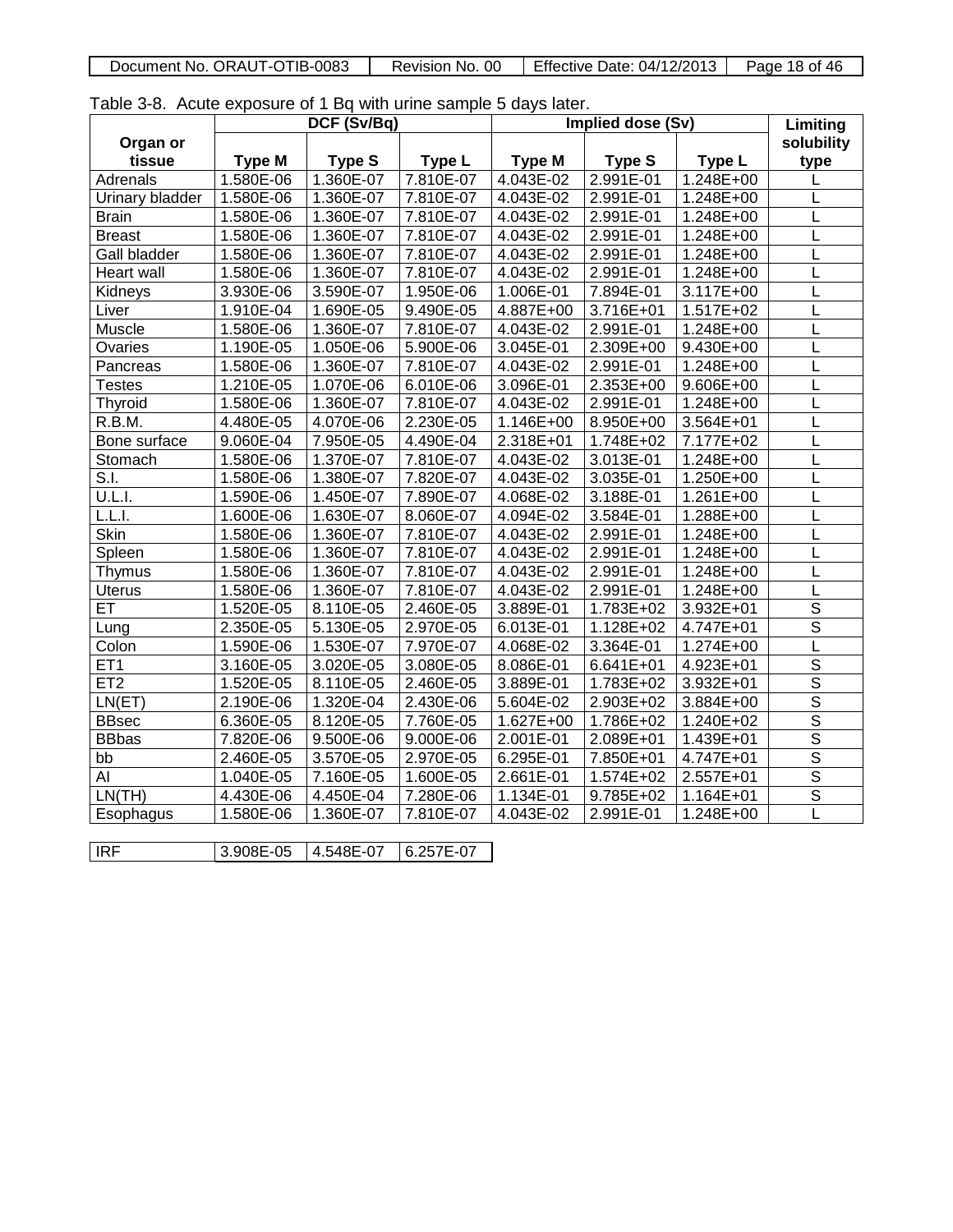| Document No. ORAUT-OTIB-0083 | Revision No. 00 | Effective Date: 04/12/2013 | Page 19 of 46 |
|------------------------------|-----------------|----------------------------|---------------|
|                              |                 |                            |               |

Table 3-9. Acute exposure of 1 Bq with urine sample 10 days later.

|                 | DCF (Sv/Bq)   |               |           | Implied dose (Sv) |               |               | Limiting                |
|-----------------|---------------|---------------|-----------|-------------------|---------------|---------------|-------------------------|
| Organ or        |               |               |           |                   |               |               | solubility              |
| tissue          | <b>Type M</b> | <b>Type S</b> | Type L    | <b>Type M</b>     | <b>Type S</b> | Type L        | type                    |
| Adrenals        | 1.580E-06     | 1.360E-07     | 7.810E-07 | 1.028E-01         | 6.045E-01     | 8.163E-01     | L                       |
| Urinary bladder | 1.580E-06     | 1.360E-07     | 7.810E-07 | 1.028E-01         | 6.045E-01     | 8.163E-01     |                         |
| <b>Brain</b>    | 1.580E-06     | 1.360E-07     | 7.810E-07 | $1.028E-01$       | 6.045E-01     | 8.163E-01     | L                       |
| <b>Breast</b>   | 1.580E-06     | 1.360E-07     | 7.810E-07 | $1.028E-01$       | 6.045E-01     | 8.163E-01     | L                       |
| Gall bladder    | 1.580E-06     | 1.360E-07     | 7.810E-07 | 1.028E-01         | 6.045E-01     | 8.163E-01     | L                       |
| Heart wall      | 1.580E-06     | 1.360E-07     | 7.810E-07 | 1.028E-01         | 6.045E-01     | 8.163E-01     | L                       |
| Kidneys         | 3.930E-06     | 3.590E-07     | 1.950E-06 | 2.556E-01         | 1.596E+00     | 2.038E+00     | L                       |
| Liver           | 1.910E-04     | 1.690E-05     | 9.490E-05 | $1.242E + 01$     | 7.512E+01     | 9.920E+01     | L                       |
| Muscle          | 1.580E-06     | 1.360E-07     | 7.810E-07 | 1.028E-01         | 6.045E-01     | 8.163E-01     | L                       |
| Ovaries         | 1.190E-05     | 1.050E-06     | 5.900E-06 | 7.739E-01         | 4.667E+00     | 6.167E+00     | L                       |
| Pancreas        | 1.580E-06     | 1.360E-07     | 7.810E-07 | 1.028E-01         | $6.045E-01$   | $8.163E-01$   | L                       |
| <b>Testes</b>   | 1.210E-05     | 1.070E-06     | 6.010E-06 | 7.869E-01         | 4.756E+00     | 6.282E+00     | L                       |
| Thyroid         | 1.580E-06     | 1.360E-07     | 7.810E-07 | 1.028E-01         | 6.045E-01     | 8.163E-01     | L                       |
| R.B.M.          | 4.480E-05     | 4.070E-06     | 2.230E-05 | 2.914E+00         | 1.809E+01     | 2.331E+01     | L                       |
| Bone surface    | 9.060E-04     | 7.950E-05     | 4.490E-04 | 5.892E+01         | 3.534E+02     | $4.693E + 02$ | L                       |
| Stomach         | 1.580E-06     | 1.370E-07     | 7.810E-07 | 1.028E-01         | 6.090E-01     | 8.163E-01     | L                       |
| S.I.            | 1.580E-06     | 1.380E-07     | 7.820E-07 | 1.028E-01         | 6.134E-01     | 8.174E-01     | L                       |
| U.L.I.          | 1.590E-06     | 1.450E-07     | 7.890E-07 | 1.034E-01         | 6.445E-01     | 8.247E-01     | L                       |
| L.L.I.          | 1.600E-06     | 1.630E-07     | 8.060E-07 | 1.041E-01         | 7.245E-01     | 8.425E-01     | L                       |
| Skin            | 1.580E-06     | 1.360E-07     | 7.810E-07 | 1.028E-01         | 6.045E-01     | 8.163E-01     | L                       |
| Spleen          | 1.580E-06     | 1.360E-07     | 7.810E-07 | 1.028E-01         | 6.045E-01     | 8.163E-01     | L                       |
| Thymus          | 1.580E-06     | 1.360E-07     | 7.810E-07 | 1.028E-01         | 6.045E-01     | 8.163E-01     | L                       |
| <b>Uterus</b>   | 1.580E-06     | 1.360E-07     | 7.810E-07 | 1.028E-01         | 6.045E-01     | 8.163E-01     | L                       |
| $\overline{ET}$ | 1.520E-05     | 8.110E-05     | 2.460E-05 | 9.886E-01         | 3.605E+02     | 2.571E+01     | $\overline{\mathsf{s}}$ |
| Lung            | 2.350E-05     | 5.130E-05     | 2.970E-05 | 1.528E+00         | 2.280E+02     | 3.104E+01     | $\overline{s}$          |
| Colon           | 1.590E-06     | 1.530E-07     | 7.970E-07 | 1.034E-01         | 6.801E-01     | 8.331E-01     | L                       |
| ET <sub>1</sub> | 3.160E-05     | 3.020E-05     | 3.080E-05 | 2.055E+00         | 1.342E+02     | 3.219E+01     | $\overline{\mathsf{s}}$ |
| ET <sub>2</sub> | 1.520E-05     | 8.110E-05     | 2.460E-05 | 9.886E-01         | 3.605E+02     | 2.571E+01     | $\overline{s}$          |
| LN(ET)          | 2.190E-06     | 1.320E-04     | 2.430E-06 | 1.424E-01         | 5.867E+02     | 2.540E+00     | $\overline{\mathsf{s}}$ |
| <b>BBsec</b>    | 6.360E-05     | 8.120E-05     | 7.760E-05 | $4.136E + 00$     | 3.609E+02     | 8.111E+01     | $\overline{\mathsf{s}}$ |
| <b>BBbas</b>    | 7.820E-06     | 9.500E-06     | 9.000E-06 | 5.086E-01         | $4.223E + 01$ | 9.407E+00     | $\overline{\mathsf{s}}$ |
| bb              | 2.460E-05     | 3.570E-05     | 2.970E-05 | $1.600E + 00$     | 1.587E+02     | $3.104E + 01$ | $\overline{\mathsf{s}}$ |
| Al              | 1.040E-05     | 7.160E-05     | 1.600E-05 | 6.764E-01         | 3.183E+02     | 1.672E+01     | $\overline{\mathsf{s}}$ |
| LN(TH)          | 4.430E-06     | 4.450E-04     | 7.280E-06 | 2.881E-01         | 1.978E+03     | 7.609E+00     | $\overline{\mathsf{s}}$ |
| Esophagus       | 1.580E-06     | 1.360E-07     | 7.810E-07 | 1.028E-01         | 6.045E-01     | 8.163E-01     | Ē                       |
|                 |               |               |           |                   |               |               |                         |
| IRF             | 1.538E-05     | 2.250E-07     | 9.567E-07 |                   |               |               |                         |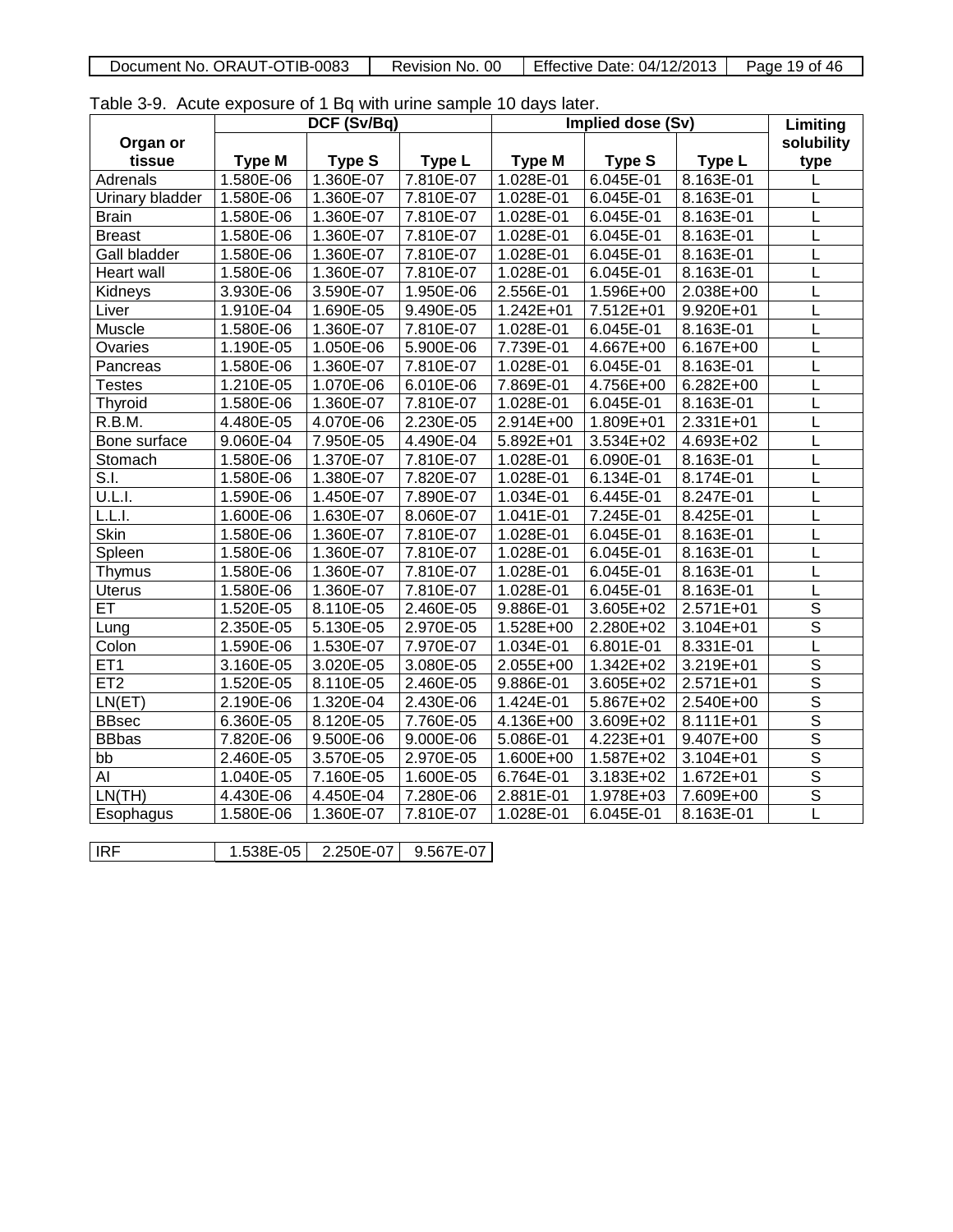| OTIB-0083<br>-ORAUT-C<br>Document No. | 00<br>No.<br>Revision | Effective<br>04/12/2013<br>Date: . | Page<br>46<br>20.<br>Οt |
|---------------------------------------|-----------------------|------------------------------------|-------------------------|
|                                       |                       |                                    |                         |

Table 3-10. Acute exposure of 1 Bq with urine sample 15 days later.

|                     |               | DCF (Sv/Bq)   |           |               | Implied dose (Sv) |               | Limiting                |
|---------------------|---------------|---------------|-----------|---------------|-------------------|---------------|-------------------------|
| Organ or            |               |               |           |               |                   |               | solubility              |
| tissue              | <b>Type M</b> | <b>Type S</b> | Type L    | <b>Type M</b> | <b>Type S</b>     | Type L        | type                    |
| Adrenals            | 1.580E-06     | 1.360E-07     | 7.810E-07 | 1.408E-01     | 7.327E-01         | 6.402E-01     | $\overline{s}$          |
| Urinary bladder     | 1.580E-06     | 1.360E-07     | 7.810E-07 | 1.408E-01     | 7.327E-01         | 6.402E-01     | $\overline{\mathsf{s}}$ |
| <b>Brain</b>        | 1.580E-06     | 1.360E-07     | 7.810E-07 | 1.408E-01     | 7.327E-01         | 6.402E-01     | $\overline{\mathsf{s}}$ |
| <b>Breast</b>       | 1.580E-06     | 1.360E-07     | 7.810E-07 | 1.408E-01     | 7.327E-01         | 6.402E-01     | $\overline{\mathsf{s}}$ |
| <b>Gall bladder</b> | 1.580E-06     | 1.360E-07     | 7.810E-07 | 1.408E-01     | 7.327E-01         | 6.402E-01     | $\overline{\mathsf{s}}$ |
| <b>Heart wall</b>   | 1.580E-06     | 1.360E-07     | 7.810E-07 | 1.408E-01     | 7.327E-01         | 6.402E-01     | $\overline{\mathsf{s}}$ |
| Kidneys             | 3.930E-06     | 3.590E-07     | 1.950E-06 | 3.503E-01     | 1.934E+00         | $1.598E+00$   | $\overline{s}$          |
| Liver               | 1.910E-04     | 1.690E-05     | 9.490E-05 | 1.702E+01     | 9.105E+01         | 7.779E+01     | $\overline{\mathsf{s}}$ |
| Muscle              | 1.580E-06     | 1.360E-07     | 7.810E-07 | 1.408E-01     | 7.327E-01         | 6.402E-01     | $\overline{\mathsf{s}}$ |
| Ovaries             | 1.190E-05     | 1.050E-06     | 5.900E-06 | 1.061E+00     | 5.657E+00         | 4.836E+00     | $\overline{\mathsf{s}}$ |
| Pancreas            | 1.580E-06     | 1.360E-07     | 7.810E-07 | 1.408E-01     | 7.327E-01         | 6.402E-01     | $\overline{\mathsf{s}}$ |
| <b>Testes</b>       | 1.210E-05     | 1.070E-06     | 6.010E-06 | 1.078E+00     | 5.765E+00         | 4.926E+00     | $\overline{\mathsf{s}}$ |
| <b>Thyroid</b>      | 1.580E-06     | 1.360E-07     | 7.810E-07 | 1.408E-01     | 7.327E-01         | 6.402E-01     | $\overline{\mathsf{s}}$ |
| R.B.M.              | 4.480E-05     | 4.070E-06     | 2.230E-05 | 3.993E+00     | 2.193E+01         | 1.828E+01     | $\overline{\mathsf{s}}$ |
| Bone surface        | 9.060E-04     | 7.950E-05     | 4.490E-04 | 8.075E+01     | 4.283E+02         | 3.680E+02     | $\overline{\mathsf{s}}$ |
| Stomach             | 1.580E-06     | 1.370E-07     | 7.810E-07 | 1.408E-01     | 7.381E-01         | 6.402E-01     | $\overline{\mathsf{s}}$ |
| S.I.                | 1.580E-06     | 1.380E-07     | 7.820E-07 | 1.408E-01     | 7.435E-01         | 6.410E-01     | $\overline{\mathsf{s}}$ |
| U.L.I.              | 1.590E-06     | 1.450E-07     | 7.890E-07 | 1.417E-01     | 7.812E-01         | 6.467E-01     | $\overline{\mathsf{s}}$ |
| L.L.I.              | 1.600E-06     | 1.630E-07     | 8.060E-07 | 1.426E-01     | 8.782E-01         | 6.607E-01     | $\overline{\mathsf{s}}$ |
| <b>Skin</b>         | 1.580E-06     | 1.360E-07     | 7.810E-07 | 1.408E-01     | 7.327E-01         | 6.402E-01     | $\overline{\mathsf{s}}$ |
| Spleen              | 1.580E-06     | 1.360E-07     | 7.810E-07 | 1.408E-01     | 7.327E-01         | 6.402E-01     | $\overline{s}$          |
| Thymus              | 1.580E-06     | 1.360E-07     | 7.810E-07 | 1.408E-01     | 7.327E-01         | 6.402E-01     | $\overline{\mathsf{s}}$ |
| <b>Uterus</b>       | 1.580E-06     | 1.360E-07     | 7.810E-07 | 1.408E-01     | 7.327E-01         | 6.402E-01     | $\overline{\mathsf{s}}$ |
| ET                  | 1.520E-05     | 8.110E-05     | 2.460E-05 | 1.355E+00     | 4.369E+02         | 2.016E+01     | $\overline{\mathsf{s}}$ |
| Lung                | 2.350E-05     | 5.130E-05     | 2.970E-05 | $2.094E+00$   | 2.764E+02         | $2.434E + 01$ | $\overline{\mathsf{s}}$ |
| Colon               | 1.590E-06     | 1.530E-07     | 7.970E-07 | $1.417E-01$   | 8.243E-01         | 6.533E-01     | $\overline{\mathsf{s}}$ |
| ET <sub>1</sub>     | 3.160E-05     | 3.020E-05     | 3.080E-05 | 2.816E+00     | 1.627E+02         | 2.525E+01     | $\overline{\mathsf{s}}$ |
| ET <sub>2</sub>     | 1.520E-05     | 8.110E-05     | 2.460E-05 | 1.355E+00     | 4.369E+02         | 2.016E+01     | $\overline{\mathsf{s}}$ |
| LN(ET)              | 2.190E-06     | 1.320E-04     | 2.430E-06 | 1.952E-01     | 7.112E+02         | 1.992E+00     | $\overline{\mathsf{s}}$ |
| <b>BBsec</b>        | 6.360E-05     | 8.120E-05     | 7.760E-05 | 5.668E+00     | 4.375E+02         | $6.361E + 01$ | $\overline{\mathsf{s}}$ |
| <b>BBbas</b>        | 7.820E-06     | 9.500E-06     | 9.000E-06 | 6.970E-01     | 5.118E+01         | 7.377E+00     | $\overline{\mathsf{s}}$ |
| bb                  | 2.460E-05     | 3.570E-05     | 2.970E-05 | $2.193E + 00$ | 1.923E+02         | 2.434E+01     | $\overline{\mathsf{s}}$ |
| AI                  | 1.040E-05     | 7.160E-05     | 1.600E-05 | 9.269E-01     | 3.858E+02         | 1.311E+01     | $\overline{\mathsf{s}}$ |
| LN(TH)              | 4.430E-06     | 4.450E-04     | 7.280E-06 | 3.948E-01     | 2.398E+03         | 5.967E+00     | $\overline{\mathsf{s}}$ |
| Esophagus           | 1.580E-06     | 1.360E-07     | 7.810E-07 | 1.408E-01     | 7.327E-01         | 6.402E-01     | $\overline{\mathsf{s}}$ |
|                     |               |               |           |               |                   |               |                         |
| IRF                 | 1.122E-05     | 1.856E-07     | 1.220E-06 |               |                   |               |                         |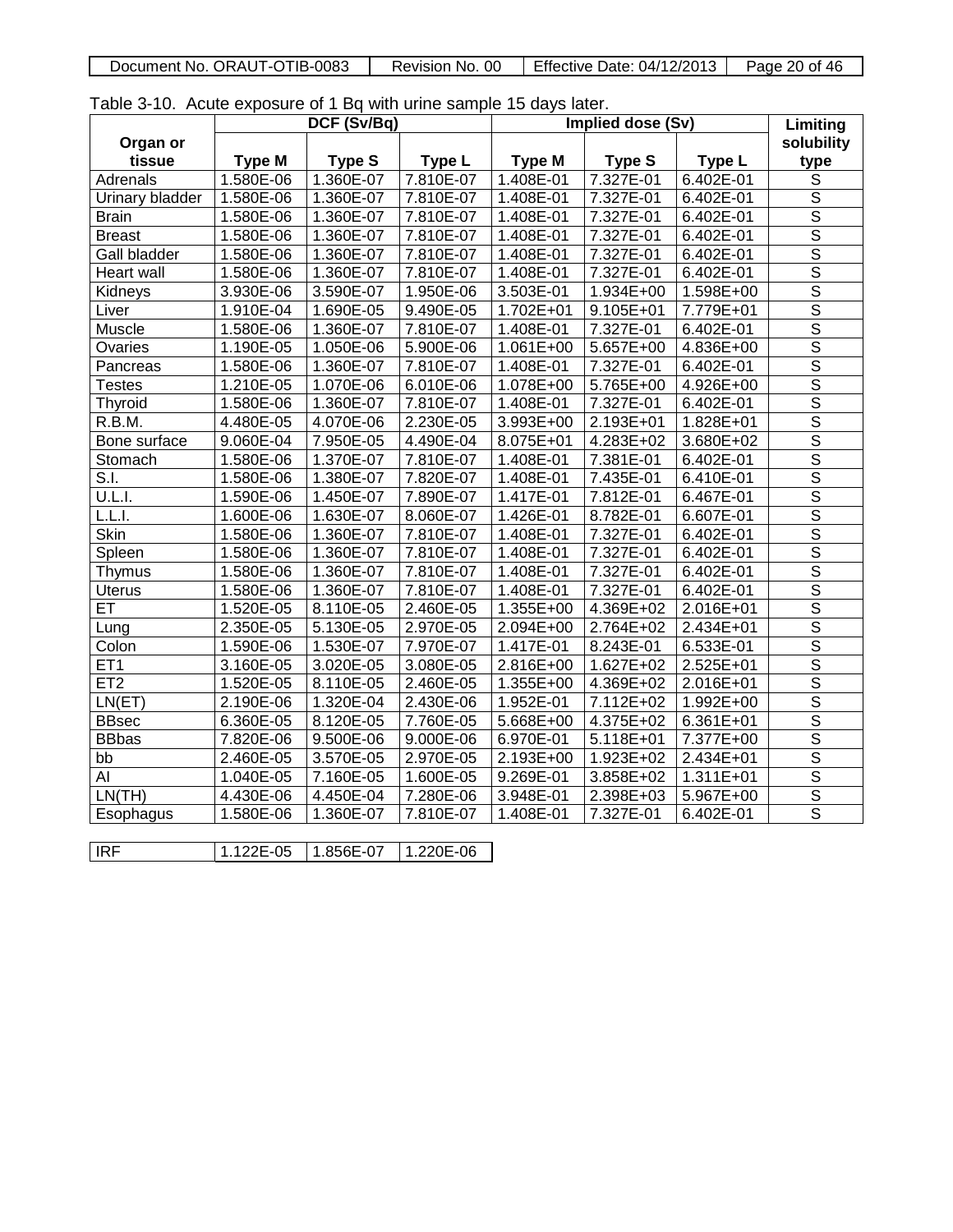| TIB-0083<br>ORAUT-C<br>Document No. | 00<br>Revision<br>No. | Effective<br>04/12/2013<br>Date: | Page<br>nt. |
|-------------------------------------|-----------------------|----------------------------------|-------------|
|                                     |                       |                                  |             |

Table 3-11. Acute exposure of 1 Bq with urine sample 40 days later.

|                     |               | DCF (Sv/Bq)   |               |               | Implied dose (Sv) |               | Limiting                |
|---------------------|---------------|---------------|---------------|---------------|-------------------|---------------|-------------------------|
| Organ or            |               |               |               |               |                   |               | solubility              |
| tissue              | <b>Type M</b> | <b>Type S</b> | Type L        | <b>Type M</b> | <b>Type S</b>     | Type L        | type                    |
| Adrenals            | 1.580E-06     | 1.360E-07     | 7.810E-07     | 1.761E-01     | 8.053E-01         | 3.775E-01     | $\overline{s}$          |
| Urinary bladder     | 1.580E-06     | 1.360E-07     | 7.810E-07     | 1.761E-01     | 8.053E-01         | 3.775E-01     | $\overline{\mathsf{s}}$ |
| <b>Brain</b>        | 1.580E-06     | 1.360E-07     | 7.810E-07     | 1.761E-01     | 8.053E-01         | 3.775E-01     | $\overline{\mathsf{s}}$ |
| <b>Breast</b>       | 1.580E-06     | 1.360E-07     | 7.810E-07     | 1.761E-01     | 8.053E-01         | 3.775E-01     | $\overline{\mathsf{s}}$ |
| <b>Gall bladder</b> | 1.580E-06     | 1.360E-07     | 7.810E-07     | 1.761E-01     | 8.053E-01         | 3.775E-01     | $\overline{\mathsf{s}}$ |
| <b>Heart wall</b>   | 1.580E-06     | 1.360E-07     | 7.810E-07     | 1.761E-01     | 8.053E-01         | 3.775E-01     | $\overline{\mathsf{s}}$ |
| Kidneys             | 3.930E-06     | 3.590E-07     | 1.950E-06     | 4.381E-01     | 2.126E+00         | 9.424E-01     | $\overline{s}$          |
| Liver               | 1.910E-04     | 1.690E-05     | 9.490E-05     | 2.129E+01     | 1.001E+02         | 4.587E+01     | $\overline{\mathsf{s}}$ |
| Muscle              | 1.580E-06     | 1.360E-07     | 7.810E-07     | 1.761E-01     | 8.053E-01         | 3.775E-01     | $\overline{\mathsf{s}}$ |
| Ovaries             | 1.190E-05     | 1.050E-06     | 5.900E-06     | 1.327E+00     | 6.217E+00         | 2.851E+00     | $\overline{\mathsf{s}}$ |
| Pancreas            | 1.580E-06     | 1.360E-07     | 7.810E-07     | 1.761E-01     | 8.053E-01         | 3.775E-01     | $\overline{\mathsf{s}}$ |
| <b>Testes</b>       | 1.210E-05     | 1.070E-06     | 6.010E-06     | 1.349E+00     | 6.336E+00         | 2.905E+00     | $\overline{\mathsf{s}}$ |
| <b>Thyroid</b>      | 1.580E-06     | 1.360E-07     | 7.810E-07     | 1.761E-01     | 8.053E-01         | 3.775E-01     | $\overline{\mathsf{s}}$ |
| R.B.M.              | 4.480E-05     | 4.070E-06     | 2.230E-05     | 4.994E+00     | 2.410E+01         | 1.078E+01     | $\overline{\mathsf{s}}$ |
| Bone surface        | 9.060E-04     | 7.950E-05     | 4.490E-04     | 1.010E+02     | 4.707E+02         | 2.170E+02     | $\overline{\mathsf{s}}$ |
| Stomach             | 1.580E-06     | 1.370E-07     | 7.810E-07     | 1.761E-01     | 8.112E-01         | 3.775E-01     | $\overline{\mathsf{s}}$ |
| S.I.                | 1.580E-06     | 1.380E-07     | 7.820E-07     | 1.761E-01     | 8.171E-01         | 3.779E-01     | $\overline{\mathsf{s}}$ |
| U.L.I.              | 1.590E-06     | 1.450E-07     | 7.890E-07     | $1.772E-01$   | 8.586E-01         | 3.813E-01     | $\overline{\mathsf{s}}$ |
| L.L.I.              | 1.600E-06     | 1.630E-07     | 8.060E-07     | 1.784E-01     | 9.652E-01         | 3.895E-01     | $\overline{\mathsf{s}}$ |
| <b>Skin</b>         | 1.580E-06     | 1.360E-07     | 7.810E-07     | 1.761E-01     | 8.053E-01         | 3.775E-01     | $\overline{\mathsf{s}}$ |
| Spleen              | 1.580E-06     | 1.360E-07     | 7.810E-07     | 1.761E-01     | 8.053E-01         | 3.775E-01     | $\overline{s}$          |
| Thymus              | 1.580E-06     | 1.360E-07     | 7.810E-07     | 1.761E-01     | 8.053E-01         | 3.775E-01     | $\overline{\mathsf{s}}$ |
| <b>Uterus</b>       | 1.580E-06     | 1.360E-07     | 7.810E-07     | 1.761E-01     | 8.053E-01         | 3.775E-01     | $\overline{\mathsf{s}}$ |
| ET                  | 1.520E-05     | 8.110E-05     | 2.460E-05     | 1.694E+00     | 4.802E+02         | 1.189E+01     | $\overline{\mathsf{s}}$ |
| Lung                | 2.350E-05     | 5.130E-05     | 2.970E-05     | $2.620E + 00$ | 3.038E+02         | 1.435E+01     | $\overline{\mathsf{s}}$ |
| Colon               | 1.590E-06     | 1.530E-07     | 7.970E-07     | 1.772E-01     | 9.060E-01         | 3.852E-01     | $\overline{\mathsf{s}}$ |
| ET <sub>1</sub>     | 3.160E-05     | 3.020E-05     | 3.080E-05     | 3.523E+00     | 1.788E+02         | 1.489E+01     | $\overline{\mathsf{s}}$ |
| ET <sub>2</sub>     | 1.520E-05     | 8.110E-05     | 2.460E-05     | 1.694E+00     | 4.802E+02         | 1.189E+01     | $\overline{\mathsf{s}}$ |
| LN(ET)              | 2.190E-06     | 1.320E-04     | 2.430E-06     | 2.441E-01     | 7.816E+02         | 1.174E+00     | $\overline{\mathsf{s}}$ |
| <b>BBsec</b>        | 6.360E-05     | 8.120E-05     | 7.760E-05     | 7.090E+00     | 4.808E+02         | 3.750E+01     | $\overline{\mathsf{s}}$ |
| <b>BBbas</b>        | 7.820E-06     | 9.500E-06     | $9.000E - 06$ | 8.717E-01     | 5.625E+01         | 4.350E+00     | $\overline{\mathsf{s}}$ |
| bb                  | 2.460E-05     | 3.570E-05     | 2.970E-05     | 2.742E+00     | 2.114E+02         | $1.435E + 01$ | $\overline{\mathsf{s}}$ |
| AI                  | 1.040E-05     | 7.160E-05     | 1.600E-05     | 1.159E+00     | 4.240E+02         | 7.733E+00     | $\overline{\mathsf{s}}$ |
| LN(TH)              | 4.430E-06     | 4.450E-04     | 7.280E-06     | 4.938E-01     | 2.635E+03         | 3.518E+00     | $\overline{\mathsf{s}}$ |
| Esophagus           | 1.580E-06     | 1.360E-07     | 7.810E-07     | 1.761E-01     | 8.053E-01         | 3.775E-01     | $\overline{\mathsf{s}}$ |
|                     |               |               |               |               |                   |               |                         |
| IRF                 | 8.971E-06     | 1.689E-07     | 2.069E-06     |               |                   |               |                         |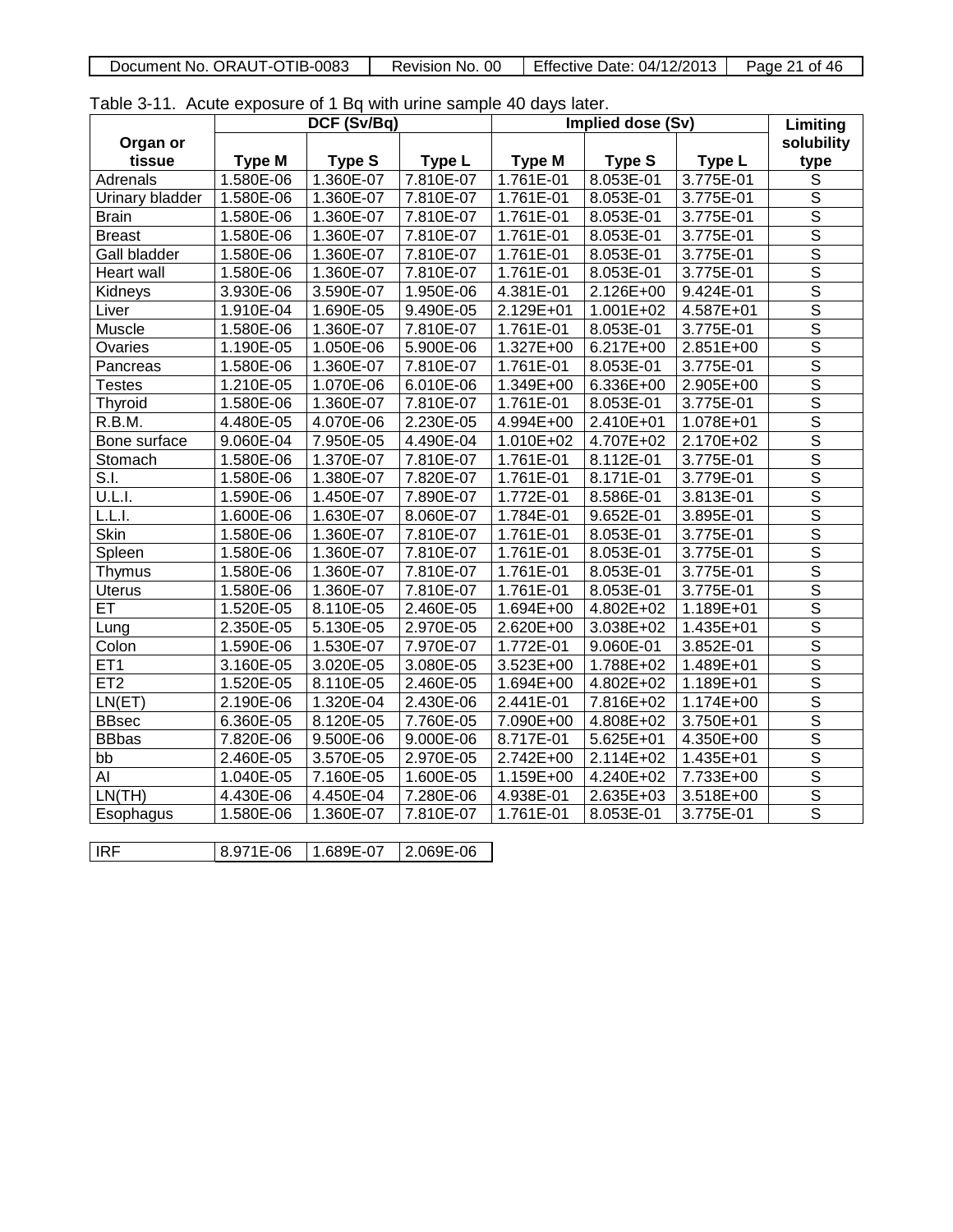| Document No. ORAUT-OTIB-0083 | No. 00<br>Revision | Effective Date: 04/12/2013 | Page<br>of 46 |
|------------------------------|--------------------|----------------------------|---------------|
|                              |                    |                            |               |

Table 3-12. Acute exposure of 1 Bq with urine sample 100 days later.

|                     |             | DCF (Sv/Bq)   |               |               | Implied dose (Sv) |               | Limiting                |
|---------------------|-------------|---------------|---------------|---------------|-------------------|---------------|-------------------------|
| Organ or            |             |               |               |               |                   |               | solubility              |
| tissue              | Type M      | <b>Type S</b> | <b>Type L</b> | <b>Type M</b> | Type <sub>S</sub> | Type L        | type                    |
| Adrenals            | 1.580E-06   | 1.360E-07     | 7.810E-07     | 2.309E-01     | 8.503E-01         | 2.792E-01     | $\overline{s}$          |
| Urinary bladder     | 1.580E-06   | 1.360E-07     | 7.810E-07     | 2.309E-01     | 8.503E-01         | 2.792E-01     | $\overline{\mathsf{s}}$ |
| <b>Brain</b>        | 1.580E-06   | 1.360E-07     | 7.810E-07     | 2.309E-01     | 8.503E-01         | 2.792E-01     | $\overline{\mathsf{s}}$ |
| <b>Breast</b>       | 1.580E-06   | 1.360E-07     | 7.810E-07     | 2.309E-01     | 8.503E-01         | 2.792E-01     | $\overline{\mathsf{s}}$ |
| <b>Gall bladder</b> | 1.580E-06   | 1.360E-07     | 7.810E-07     | 2.309E-01     | 8.503E-01         | 2.792E-01     | $\overline{\mathsf{S}}$ |
| <b>Heart wall</b>   | 1.580E-06   | 1.360E-07     | 7.810E-07     | 2.309E-01     | 8.503E-01         | 2.792E-01     | $\overline{\mathsf{s}}$ |
| Kidneys             | 3.930E-06   | 3.590E-07     | 1.950E-06     | 5.743E-01     | 2.245E+00         | 6.972E-01     | $\overline{\mathsf{s}}$ |
| Liver               | 1.910E-04   | 1.690E-05     | 9.490E-05     | $2.791E + 01$ | 1.057E+02         | 3.393E+01     | $\overline{\mathsf{s}}$ |
| Muscle              | 1.580E-06   | 1.360E-07     | 7.810E-07     | 2.309E-01     | 8.503E-01         | 2.792E-01     | $\overline{s}$          |
| Ovaries             | 1.190E-05   | 1.050E-06     | 5.900E-06     | 1.739E+00     | 6.565E+00         | 2.110E+00     | $\overline{\mathsf{s}}$ |
| Pancreas            | 1.580E-06   | 1.360E-07     | 7.810E-07     | 2.309E-01     | 8.503E-01         | 2.792E-01     | $\overline{\mathsf{s}}$ |
| <b>Testes</b>       | 1.210E-05   | 1.070E-06     | 6.010E-06     | 1.768E+00     | 6.690E+00         | 2.149E+00     | $\overline{\mathsf{S}}$ |
| <b>Thyroid</b>      | 1.580E-06   | 1.360E-07     | 7.810E-07     | 2.309E-01     | 8.503E-01         | 2.792E-01     | $\overline{\mathsf{s}}$ |
| R.B.M.              | 4.480E-05   | 4.070E-06     | 2.230E-05     | 6.547E+00     | 2.545E+01         | 7.973E+00     | $\overline{s}$          |
| Bone surface        | 9.060E-04   | 7.950E-05     | 4.490E-04     | $1.324E + 02$ | 4.971E+02         | $1.605E + 02$ | $\overline{\mathsf{s}}$ |
| Stomach             | 1.580E-06   | 1.370E-07     | 7.810E-07     | 2.309E-01     | 8.566E-01         | 2.792E-01     | $\overline{\mathsf{s}}$ |
| S.I.                | 1.580E-06   | 1.380E-07     | 7.820E-07     | 2.309E-01     | 8.628E-01         | 2.796E-01     | $\overline{\mathsf{s}}$ |
| <b>U.L.I.</b>       | 1.590E-06   | 1.450E-07     | 7.890E-07     | 2.324E-01     | 9.066E-01         | $2.821E-01$   | $\overline{\mathsf{s}}$ |
| L.L.I.              | 1.600E-06   | 1.630E-07     | 8.060E-07     | 2.338E-01     | 1.019E+00         | 2.882E-01     | $\overline{\mathsf{s}}$ |
| <b>Skin</b>         | 1.580E-06   | 1.360E-07     | 7.810E-07     | 2.309E-01     | 8.503E-01         | 2.792E-01     | $\overline{\mathsf{s}}$ |
| Spleen              | 1.580E-06   | 1.360E-07     | 7.810E-07     | 2.309E-01     | 8.503E-01         | 2.792E-01     | $\overline{s}$          |
| Thymus              | 1.580E-06   | 1.360E-07     | 7.810E-07     | 2.309E-01     | 8.503E-01         | 2.792E-01     | $\overline{s}$          |
| <b>Uterus</b>       | 1.580E-06   | 1.360E-07     | 7.810E-07     | 2.309E-01     | 8.503E-01         | 2.792E-01     | $\overline{\mathsf{s}}$ |
| ET                  | 1.520E-05   | 8.110E-05     | 2.460E-05     | 2.221E+00     | 5.071E+02         | 8.796E+00     | $\overline{\mathsf{s}}$ |
| Lung                | 2.350E-05   | 5.130E-05     | 2.970E-05     | $3.434E + 00$ | 3.207E+02         | 1.062E+01     | $\overline{\mathsf{s}}$ |
| Colon               | 1.590E-06   | 1.530E-07     | 7.970E-07     | 2.324E-01     | 9.566E-01         | 2.850E-01     | $\overline{\mathsf{s}}$ |
| ET <sub>1</sub>     | 3.160E-05   | 3.020E-05     | 3.080E-05     | 4.618E+00     | 1.888E+02         | 1.101E+01     | $\overline{\mathsf{s}}$ |
| ET2                 | 1.520E-05   | 8.110E-05     | 2.460E-05     | $2.221E+00$   | 5.071E+02         | 8.796E+00     | $\overline{s}$          |
| LN(ET)              | 2.190E-06   | 1.320E-04     | 2.430E-06     | 3.201E-01     | 8.253E+02         | 8.689E-01     | $\overline{\mathsf{s}}$ |
| <b>BBsec</b>        | 6.360E-05   | 8.120E-05     | 7.760E-05     | 9.295E+00     | 5.077E+02         | 2.775E+01     | $\overline{\mathsf{s}}$ |
| <b>BBbas</b>        | 7.820E-06   | 9.500E-06     | 9.000E-06     | 1.143E+00     | 5.940E+01         | $3.218E + 00$ | $\overline{\mathsf{s}}$ |
| bb                  | $2.460E-05$ | 3.570E-05     | 2.970E-05     | 3.595E+00     | 2.232E+02         | $1.062E + 01$ | $\overline{\mathsf{s}}$ |
| AI                  | 1.040E-05   | 7.160E-05     | 1.600E-05     | 1.520E+00     | 4.477E+02         | 5.721E+00     | $\overline{\mathsf{s}}$ |
| LN(TH)              | 4.430E-06   | 4.450E-04     | 7.280E-06     | 6.474E-01     | 2.782E+03         | 2.603E+00     | $\overline{\mathsf{s}}$ |
| Esophagus           | 1.580E-06   | 1.360E-07     | 7.810E-07     | 2.309E-01     | 8.503E-01         | 2.792E-01     | $\overline{\mathsf{s}}$ |
|                     |             |               |               |               |                   |               |                         |
| <b>IRF</b>          | 6.843E-06   | 1.599E-07     | 2.797E-06     |               |                   |               |                         |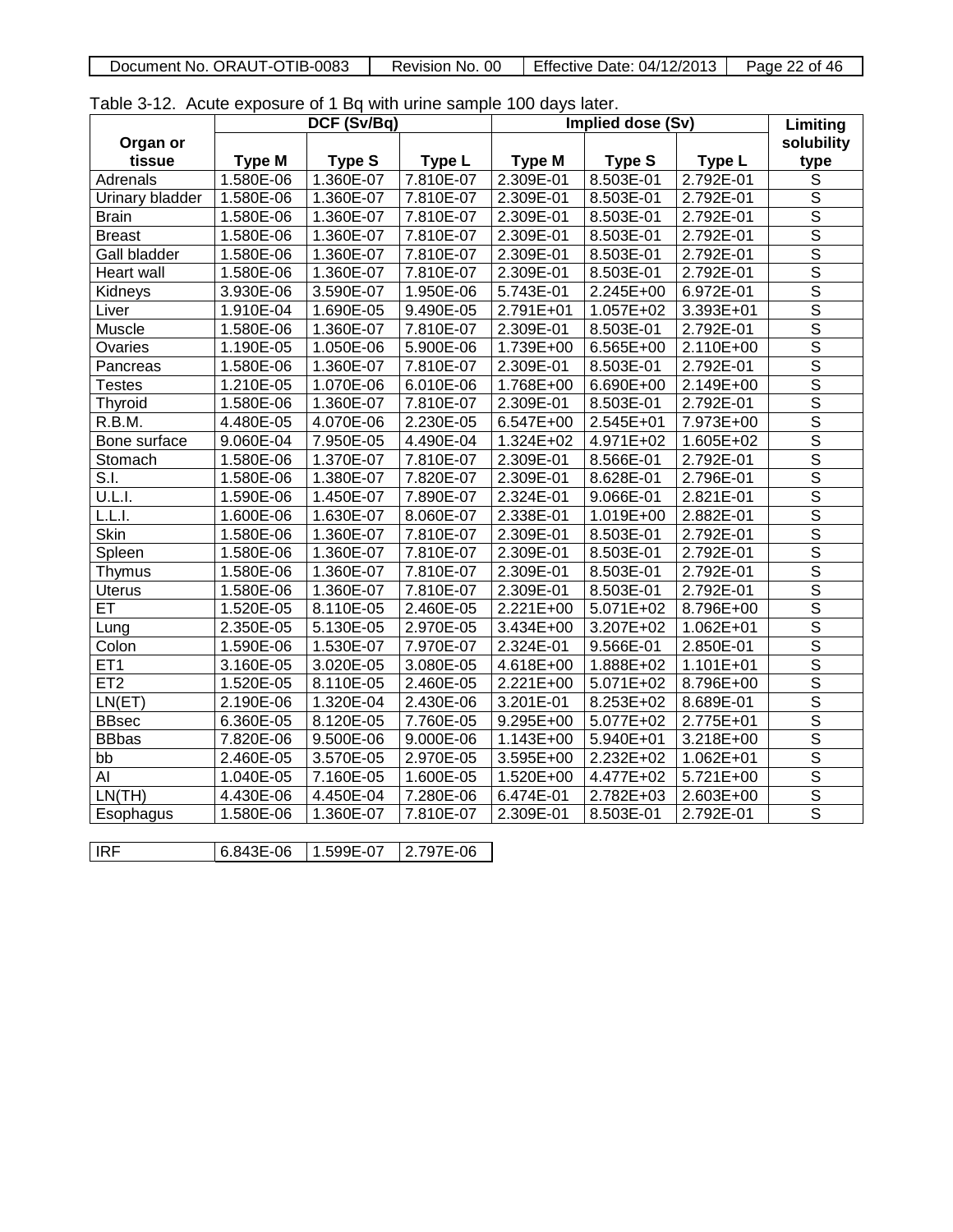| Document No. ORAUT-OTIB-0083<br>Revision No. 00 | Effective Date: 04/12/2013 | Page 23 of 46 |
|-------------------------------------------------|----------------------------|---------------|

Table 3-13. Acute exposure of 1 Bq with urine sample 400 days later.

|                        |               | DCF (Sv/Bq)   |           |               | <b>Implied dose (Sv)</b> |             | Limiting                |
|------------------------|---------------|---------------|-----------|---------------|--------------------------|-------------|-------------------------|
| Organ or               |               |               |           |               |                          |             | solubility              |
| tissue                 | <b>Type M</b> | <b>Type S</b> | Type L    | <b>Type M</b> | <b>Type S</b>            | Type L      | type                    |
| Adrenals               | 1.580E-06     | 1.360E-07     | 7.810E-07 | 4.302E-01     | 8.096E-01                | 3.464E-01   | $\overline{s}$          |
| <b>Urinary bladder</b> | 1.580E-06     | 1.360E-07     | 7.810E-07 | 4.302E-01     | 8.096E-01                | 3.464E-01   | $\overline{\mathsf{s}}$ |
| <b>Brain</b>           | 1.580E-06     | 1.360E-07     | 7.810E-07 | 4.302E-01     | 8.096E-01                | 3.464E-01   | $\overline{\mathsf{s}}$ |
| <b>Breast</b>          | 1.580E-06     | 1.360E-07     | 7.810E-07 | 4.302E-01     | 8.096E-01                | 3.464E-01   | $\overline{\mathsf{s}}$ |
| Gall bladder           | 1.580E-06     | 1.360E-07     | 7.810E-07 | 4.302E-01     | 8.096E-01                | 3.464E-01   | $\overline{\mathsf{s}}$ |
| <b>Heart wall</b>      | 1.580E-06     | 1.360E-07     | 7.810E-07 | 4.302E-01     | 8.096E-01                | 3.464E-01   | $\overline{\mathsf{s}}$ |
| Kidneys                | 3.930E-06     | 3.590E-07     | 1.950E-06 | $1.070E + 00$ | 2.137E+00                | 8.648E-01   | $\overline{\mathsf{s}}$ |
| Liver                  | 1.910E-04     | 1.690E-05     | 9.490E-05 | 5.200E+01     | 1.006E+02                | 4.209E+01   | $\overline{\mathsf{s}}$ |
| Muscle                 | 1.580E-06     | 1.360E-07     | 7.810E-07 | 4.302E-01     | 8.096E-01                | 3.464E-01   | $\overline{\mathsf{s}}$ |
| Ovaries                | 1.190E-05     | 1.050E-06     | 5.900E-06 | 3.240E+00     | 6.250E+00                | 2.617E+00   | $\overline{\mathsf{s}}$ |
| Pancreas               | 1.580E-06     | 1.360E-07     | 7.810E-07 | 4.302E-01     | 8.096E-01                | $3.464E-01$ | $\overline{\mathsf{s}}$ |
| <b>Testes</b>          | 1.210E-05     | 1.070E-06     | 6.010E-06 | 3.294E+00     | 6.369E+00                | 2.665E+00   | $\overline{s}$          |
| <b>Thyroid</b>         | 1.580E-06     | 1.360E-07     | 7.810E-07 | 4.302E-01     | 8.096E-01                | 3.464E-01   | $\overline{\mathsf{s}}$ |
| R.B.M.                 | 4.480E-05     | 4.070E-06     | 2.230E-05 | 1.220E+01     | 2.423E+01                | 9.890E+00   | $\overline{\mathsf{s}}$ |
| Bone surface           | 9.060E-04     | 7.950E-05     | 4.490E-04 | 2.467E+02     | 4.732E+02                | 1.991E+02   | $\overline{\mathsf{s}}$ |
| Stomach                | 1.580E-06     | 1.370E-07     | 7.810E-07 | 4.302E-01     | 8.155E-01                | 3.464E-01   | $\overline{\mathsf{s}}$ |
| S.I.                   | 1.580E-06     | 1.380E-07     | 7.820E-07 | $4.302E-01$   | 8.215E-01                | 3.468E-01   | $\overline{\mathsf{S}}$ |
| U.L.I.                 | 1.590E-06     | 1.450E-07     | 7.890E-07 | 4.329E-01     | 8.631E-01                | 3.499E-01   | $\overline{\mathsf{s}}$ |
| L.L.I.                 | 1.600E-06     | 1.630E-07     | 8.060E-07 | 4.356E-01     | 9.703E-01                | 3.575E-01   | $\overline{s}$          |
| <b>Skin</b>            | 1.580E-06     | 1.360E-07     | 7.810E-07 | 4.302E-01     | 8.096E-01                | 3.464E-01   | $\overline{\mathsf{s}}$ |
| Spleen                 | 1.580E-06     | 1.360E-07     | 7.810E-07 | 4.302E-01     | 8.096E-01                | 3.464E-01   | $\overline{\mathsf{s}}$ |
| Thymus                 | 1.580E-06     | 1.360E-07     | 7.810E-07 | 4.302E-01     | 8.096E-01                | 3.464E-01   | $\overline{\mathsf{s}}$ |
| <b>Uterus</b>          | 1.580E-06     | 1.360E-07     | 7.810E-07 | 4.302E-01     | 8.096E-01                | 3.464E-01   | $\overline{\mathsf{s}}$ |
| ET                     | 1.520E-05     | 8.110E-05     | 2.460E-05 | 4.139E+00     | 4.828E+02                | 1.091E+01   | $\overline{\mathsf{s}}$ |
| Lung                   | 2.350E-05     | $5.130E-05$   | 2.970E-05 | $6.398E + 00$ | $3.054E + 02$            | 1.317E+01   | $\overline{\mathsf{s}}$ |
| Colon                  | 1.590E-06     | 1.530E-07     | 7.970E-07 | 4.329E-01     | 9.108E-01                | 3.535E-01   | $\overline{\mathsf{s}}$ |
| ET <sub>1</sub>        | 3.160E-05     | 3.020E-05     | 3.080E-05 | 8.604E+00     | 1.798E+02                | 1.366E+01   | $\overline{\mathsf{s}}$ |
| ET <sub>2</sub>        | 1.520E-05     | 8.110E-05     | 2.460E-05 | $4.139E + 00$ | 4.828E+02                | 1.091E+01   | $\overline{s}$          |
| LN(ET)                 | 2.190E-06     | 1.320E-04     | 2.430E-06 | 5.963E-01     | 7.858E+02                | 1.078E+00   | $\overline{\mathsf{s}}$ |
| <b>BBsec</b>           | 6.360E-05     | 8.120E-05     | 7.760E-05 | $1.732E + 01$ | 4.834E+02                | $3.442E+01$ | $\overline{\mathsf{s}}$ |
| <b>BBbas</b>           | 7.820E-06     | 9.500E-06     | 9.000E-06 | 2.129E+00     | 5.655E+01                | 3.991E+00   | $\overline{\mathsf{s}}$ |
| bb                     | $2.460E-05$   | 3.570E-05     | 2.970E-05 | 6.698E+00     | 2.125E+02                | 1.317E+01   | $\overline{\mathsf{s}}$ |
| AI                     | 1.040E-05     | 7.160E-05     | 1.600E-05 | 2.832E+00     | 4.262E+02                | 7.096E+00   | $\overline{\mathsf{s}}$ |
| LN(TH)                 | 4.430E-06     | 4.450E-04     | 7.280E-06 | 1.206E+00     | 2.649E+03                | 3.229E+00   | $\overline{\mathsf{s}}$ |
| Esophagus              | 1.580E-06     | 1.360E-07     | 7.810E-07 | 4.302E-01     | 8.096E-01                | 3.464E-01   | $\overline{\mathsf{s}}$ |
|                        |               |               |           |               |                          |             |                         |
| IRF                    | 3.673E-06     | 1.680E-07     | 2.255E-06 |               |                          |             |                         |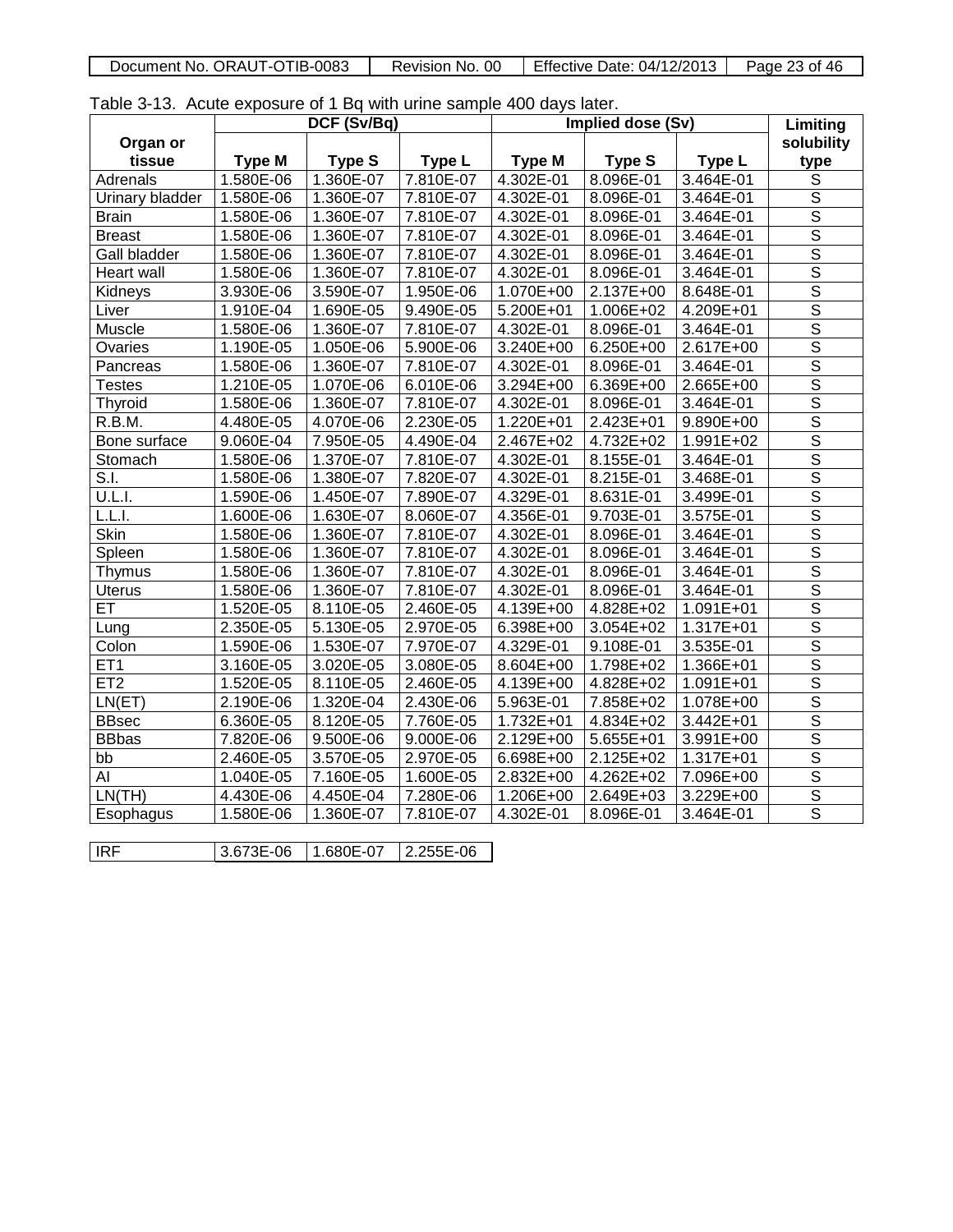| Document No. ORAUT-OTIB-0083 | -00<br>Revision<br>No. | Effective Date: 04/12/2013 | Page<br>24 of 46 |
|------------------------------|------------------------|----------------------------|------------------|

Table 3-14. Acute exposure of 1 Bq with urine sample 1,000 days later.

|                 |               | DCF (Sv/Bq)   |           |               | Implied dose (Sv)      |             | Limiting                |
|-----------------|---------------|---------------|-----------|---------------|------------------------|-------------|-------------------------|
| Organ or        |               |               |           |               |                        |             | solubility              |
| tissue          | <b>Type M</b> | <b>Type S</b> | Type L    | <b>Type M</b> | <b>Type S</b>          | Type L      | type                    |
| Adrenals        | 1.580E-06     | 1.360E-07     | 7.810E-07 | 6.624E-01     | 7.847E-01              | 5.797E-01   | $\overline{s}$          |
| Urinary bladder | 1.580E-06     | 1.360E-07     | 7.810E-07 | 6.624E-01     | 7.847E-01              | 5.797E-01   | $\overline{\mathsf{s}}$ |
| <b>Brain</b>    | 1.580E-06     | 1.360E-07     | 7.810E-07 | 6.624E-01     | 7.847E-01              | 5.797E-01   | $\overline{\mathsf{s}}$ |
| <b>Breast</b>   | 1.580E-06     | 1.360E-07     | 7.810E-07 | 6.624E-01     | 7.847E-01              | 5.797E-01   | $\overline{\mathsf{s}}$ |
| Gall bladder    | 1.580E-06     | 1.360E-07     | 7.810E-07 | 6.624E-01     | 7.847E-01              | 5.797E-01   | $\overline{\mathsf{s}}$ |
| Heart wall      | 1.580E-06     | 1.360E-07     | 7.810E-07 | 6.624E-01     | 7.847E-01              | 5.797E-01   | $\overline{\mathsf{s}}$ |
| Kidneys         | 3.930E-06     | 3.590E-07     | 1.950E-06 | 1.648E+00     | 2.071E+00              | 1.447E+00   | $\overline{\mathsf{s}}$ |
| Liver           | 1.910E-04     | 1.690E-05     | 9.490E-05 | 8.008E+01     | 9.751E+01              | 7.044E+01   | $\overline{\mathsf{s}}$ |
| Muscle          | 1.580E-06     | 1.360E-07     | 7.810E-07 | 6.624E-01     | 7.847E-01              | 5.797E-01   | $\overline{\mathsf{s}}$ |
| <b>Ovaries</b>  | 1.190E-05     | 1.050E-06     | 5.900E-06 | 4.989E+00     | 6.058E+00              | 4.379E+00   | $\overline{\mathsf{s}}$ |
| Pancreas        | 1.580E-06     | 1.360E-07     | 7.810E-07 | $6.624E-01$   | 7.847E-01              | 5.797E-01   | $\overline{\mathsf{s}}$ |
| <b>Testes</b>   | 1.210E-05     | 1.070E-06     | 6.010E-06 | 5.073E+00     | 6.174E+00              | 4.461E+00   | $\overline{\mathsf{S}}$ |
| Thyroid         | 1.580E-06     | 1.360E-07     | 7.810E-07 | 6.624E-01     | 7.847E-01              | 5.797E-01   | $\overline{\mathsf{s}}$ |
| R.B.M.          | 4.480E-05     | 4.070E-06     | 2.230E-05 | 1.878E+01     | 2.348E+01              | 1.655E+01   | $rac{1}{s}$             |
| Bone surface    | 9.060E-04     | 7.950E-05     | 4.490E-04 | 3.799E+02     | 4.587E+02              | 3.333E+02   |                         |
| Stomach         | 1.580E-06     | 1.370E-07     | 7.810E-07 | 6.624E-01     | 7.904E-01              | 5.797E-01   | $\overline{\mathsf{s}}$ |
| S.I.            | 1.580E-06     | 1.380E-07     | 7.820E-07 | $6.624E-01$   | 7.962E-01              | 5.805E-01   | $\overline{\mathsf{s}}$ |
| U.L.I.          | 1.590E-06     | 1.450E-07     | 7.890E-07 | 6.666E-01     | 8.366E-01              | 5.857E-01   | $\overline{\mathsf{s}}$ |
| L.L.I.          | 1.600E-06     | 1.630E-07     | 8.060E-07 | 6.708E-01     | 9.405E-01              | 5.983E-01   |                         |
| <b>Skin</b>     | 1.580E-06     | 1.360E-07     | 7.810E-07 | 6.624E-01     | 7.847E-01              | 5.797E-01   | $rac{\overline{S}}{S}$  |
| Spleen          | 1.580E-06     | 1.360E-07     | 7.810E-07 | 6.624E-01     | 7.847E-01              | 5.797E-01   | $\overline{s}$          |
| Thymus          | 1.580E-06     | 1.360E-07     | 7.810E-07 | 6.624E-01     | 7.847E-01              | 5.797E-01   | $\overline{s}$          |
| <b>Uterus</b>   | 1.580E-06     | 1.360E-07     | 7.810E-07 | 6.624E-01     | 7.847E-01              | 5.797E-01   | $\overline{s}$          |
| ET              | 1.520E-05     | 8.110E-05     | 2.460E-05 | 6.373E+00     | 4.679E+02              | 1.826E+01   | $\overline{\mathsf{s}}$ |
| Lung            | 2.350E-05     | 5.130E-05     | 2.970E-05 | 9.853E+00     | 2.960E+02              | 2.205E+01   | $\overline{\mathsf{s}}$ |
| Colon           | 1.590E-06     | 1.530E-07     | 7.970E-07 | 6.666E-01     | 8.828E-01              | 5.916E-01   | $\overline{\mathsf{S}}$ |
| ET <sub>1</sub> | 3.160E-05     | 3.020E-05     | 3.080E-05 | 1.325E+01     | 1.742E+02              | 2.286E+01   | $\overline{\mathsf{s}}$ |
| ET2             | 1.520E-05     | 8.110E-05     | 2.460E-05 | 6.373E+00     | 4.679E+02              | 1.826E+01   | $\overline{s}$          |
| LN(ET)          | 2.190E-06     | 1.320E-04     | 2.430E-06 | $9.182E-01$   | 7.616E+02              | 1.804E+00   | $\overline{\mathsf{s}}$ |
| <b>BBsec</b>    | 6.360E-05     | 8.120E-05     | 7.760E-05 | $2.667E + 01$ | 4.685E+02              | $5.760E+01$ | $\overline{\mathsf{s}}$ |
| <b>BBbas</b>    | 7.820E-06     | 9.500E-06     | 9.000E-06 | 3.279E+00     | $\overline{5.481E+01}$ | 6.681E+00   | $\overline{\mathsf{s}}$ |
| bb              | 2.460E-05     | 3.570E-05     | 2.970E-05 | $1.031E+01$   | $2.060E + 02$          | $2.205E+01$ | $\overline{\mathsf{s}}$ |
| Al              | 1.040E-05     | 7.160E-05     | 1.600E-05 | 4.360E+00     | 4.131E+02              | 1.188E+01   | $\overline{\mathsf{s}}$ |
| LN(TH)          | 4.430E-06     | 4.450E-04     | 7.280E-06 | 1.857E+00     | 2.568E+03              | 5.404E+00   | $\overline{\mathsf{s}}$ |
| Esophagus       | 1.580E-06     | 1.360E-07     | 7.810E-07 | 6.624E-01     | 7.847E-01              | 5.797E-01   | $\overline{\mathsf{s}}$ |
|                 |               |               |           |               |                        |             |                         |
| <b>IRF</b>      | 2.385E-06     | 1.733E-07     | 1.347E-06 |               |                        |             |                         |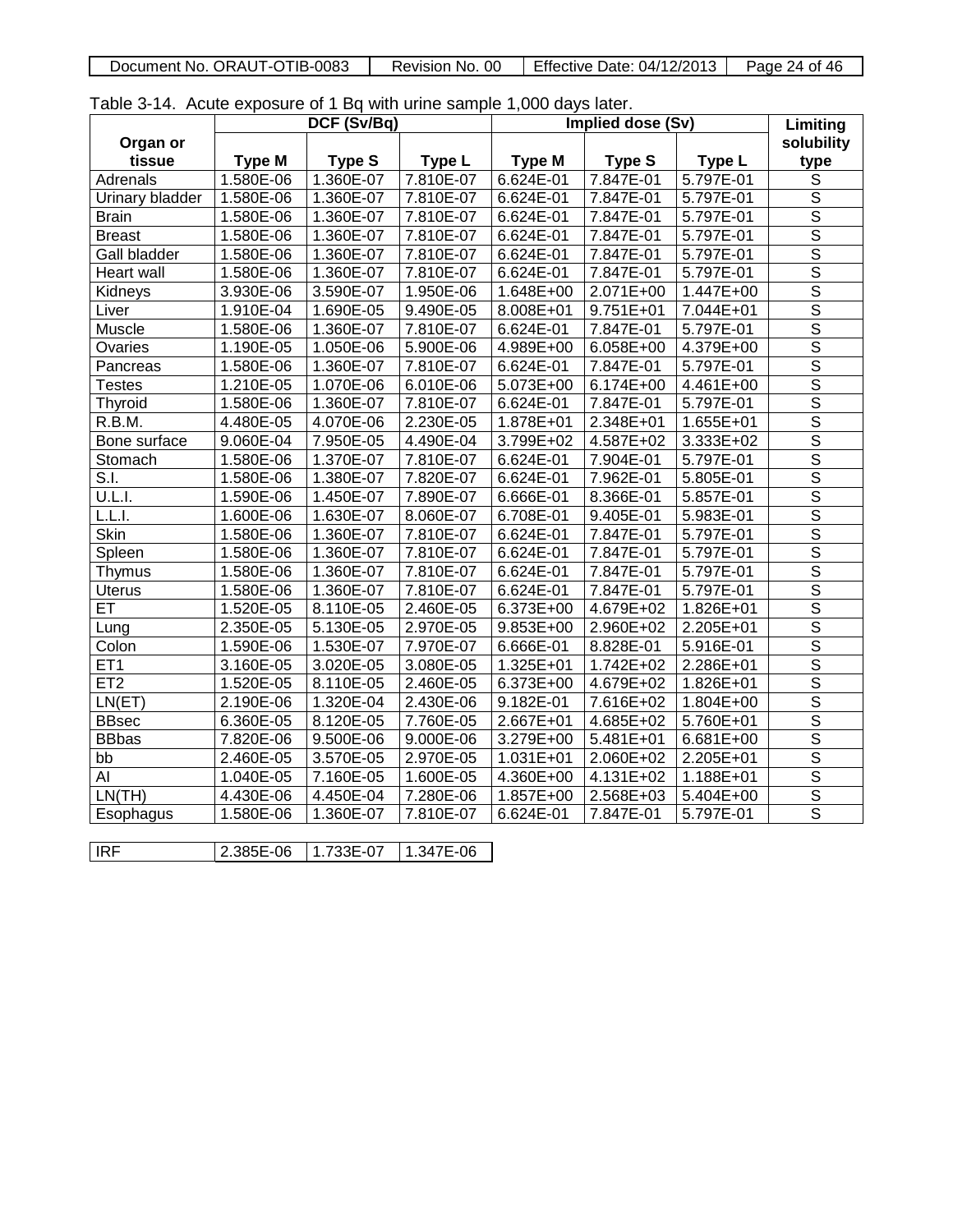| Document No. ORAUT-OTIB-0083 | -00<br>Revision No. | <b>Effective Date: 04/12/2013</b> | Page 25 of 46 |
|------------------------------|---------------------|-----------------------------------|---------------|

|  | Table 3-15. Acute exposure of 1 Bq with urine sample 4,000 days later. |  |  |  |  |
|--|------------------------------------------------------------------------|--|--|--|--|
|--|------------------------------------------------------------------------|--|--|--|--|

| $\frac{1}{2}$ and $\frac{1}{2}$ . The control of $\frac{1}{2}$ by manifesting bannels ritually rate. | DCF (Sv/Bq)<br>Implied dose (Sv) |               |           |               | Limiting      |               |                         |
|------------------------------------------------------------------------------------------------------|----------------------------------|---------------|-----------|---------------|---------------|---------------|-------------------------|
| Organ or                                                                                             |                                  |               |           |               |               |               | solubility              |
| tissue                                                                                               | <b>Type M</b>                    | <b>Type S</b> | Type L    | <b>Type M</b> | <b>Type S</b> | Type L        | type                    |
| Adrenals                                                                                             | 1.580E-06                        | 1.360E-07     | 7.810E-07 | 1.629E+00     | 1.241E+00     | 1.562E+00     | M                       |
| Urinary bladder                                                                                      | 1.580E-06                        | 1.360E-07     | 7.810E-07 | $1.629E + 00$ | $1.241E+00$   | $1.562E + 00$ | M                       |
| <b>Brain</b>                                                                                         | 1.580E-06                        | 1.360E-07     | 7.810E-07 | 1.629E+00     | 1.241E+00     | 1.562E+00     | M                       |
| <b>Breast</b>                                                                                        | 1.580E-06                        | 1.360E-07     | 7.810E-07 | 1.629E+00     | $1.241E+00$   | 1.562E+00     | M                       |
| Gall bladder                                                                                         | 1.580E-06                        | 1.360E-07     | 7.810E-07 | 1.629E+00     | 1.241E+00     | 1.562E+00     | M                       |
| Heart wall                                                                                           | 1.580E-06                        | 1.360E-07     | 7.810E-07 | 1.629E+00     | 1.241E+00     | 1.562E+00     | M                       |
| Kidneys                                                                                              | 3.930E-06                        | 3.590E-07     | 1.950E-06 | 4.052E+00     | 3.275E+00     | 3.901E+00     | M                       |
| Liver                                                                                                | 1.910E-04                        | 1.690E-05     | 9.490E-05 | 1.969E+02     | 1.542E+02     | 1.899E+02     | M                       |
| Muscle                                                                                               | 1.580E-06                        | 1.360E-07     | 7.810E-07 | 1.629E+00     | 1.241E+00     | 1.562E+00     | M                       |
| Ovaries                                                                                              | 1.190E-05                        | 1.050E-06     | 5.900E-06 | 1.227E+01     | 9.579E+00     | 1.180E+01     | M                       |
| Pancreas                                                                                             | 1.580E-06                        | 1.360E-07     | 7.810E-07 | $1.629E + 00$ | $1.241E+00$   | $1.562E + 00$ | M                       |
| <b>Testes</b>                                                                                        | 1.210E-05                        | 1.070E-06     | 6.010E-06 | 1.248E+01     | 9.762E+00     | 1.202E+01     | M                       |
| Thyroid                                                                                              | 1.580E-06                        | 1.360E-07     | 7.810E-07 | 1.629E+00     | 1.241E+00     | 1.562E+00     | M                       |
| R.B.M.                                                                                               | 4.480E-05                        | 4.070E-06     | 2.230E-05 | 4.620E+01     | 3.713E+01     | 4.461E+01     | M                       |
| Bone surface                                                                                         | 9.060E-04                        | 7.950E-05     | 4.490E-04 | 9.342E+02     | 7.253E+02     | 8.983E+02     | M                       |
| Stomach                                                                                              | 1.580E-06                        | 1.370E-07     | 7.810E-07 | 1.629E+00     | 1.250E+00     | 1.562E+00     | M                       |
| S.I.                                                                                                 | 1.580E-06                        | 1.380E-07     | 7.820E-07 | 1.629E+00     | 1.259E+00     | 1.564E+00     | M                       |
| U.L.I.                                                                                               | 1.590E-06                        | 1.450E-07     | 7.890E-07 | 1.640E+00     | 1.323E+00     | 1.578E+00     | M                       |
| L.L.I.                                                                                               | 1.600E-06                        | 1.630E-07     | 8.060E-07 | 1.650E+00     | 1.487E+00     | 1.612E+00     | M                       |
| Skin                                                                                                 | 1.580E-06                        | 1.360E-07     | 7.810E-07 | 1.629E+00     | 1.241E+00     | 1.562E+00     | M                       |
| Spleen                                                                                               | 1.580E-06                        | 1.360E-07     | 7.810E-07 | 1.629E+00     | 1.241E+00     | 1.562E+00     | M                       |
| Thymus                                                                                               | 1.580E-06                        | 1.360E-07     | 7.810E-07 | 1.629E+00     | 1.241E+00     | 1.562E+00     | M                       |
| <b>Uterus</b>                                                                                        | 1.580E-06                        | 1.360E-07     | 7.810E-07 | 1.629E+00     | 1.241E+00     | 1.562E+00     | M                       |
| $\overline{ET}$                                                                                      | 1.520E-05                        | 8.110E-05     | 2.460E-05 | 1.567E+01     | 7.399E+02     | 4.921E+01     | $\overline{\mathsf{s}}$ |
| Lung                                                                                                 | 2.350E-05                        | 5.130E-05     | 2.970E-05 | 2.423E+01     | 4.680E+02     | $5.942E + 01$ | $\overline{\mathsf{s}}$ |
| Colon                                                                                                | 1.590E-06                        | 1.530E-07     | 7.970E-07 | 1.640E+00     | 1.396E+00     | 1.594E+00     | $\overline{\mathsf{M}}$ |
| ET <sub>1</sub>                                                                                      | 3.160E-05                        | 3.020E-05     | 3.080E-05 | 3.258E+01     | 2.755E+02     | $6.162E + 01$ | $\overline{s}$          |
| ET <sub>2</sub>                                                                                      | 1.520E-05                        | 8.110E-05     | 2.460E-05 | 1.567E+01     | 7.399E+02     | 4.921E+01     | $\overline{\mathsf{s}}$ |
| LN(ET)                                                                                               | 2.190E-06                        | 1.320E-04     | 2.430E-06 | 2.258E+00     | 1.204E+03     | 4.861E+00     | $\overline{\mathsf{s}}$ |
| <b>BBsec</b>                                                                                         | 6.360E-05                        | 8.120E-05     | 7.760E-05 | 6.558E+01     | 7.408E+02     | $1.552E+02$   | $\overline{\mathsf{s}}$ |
| <b>BB</b> bas                                                                                        | 7.820E-06                        | 9.500E-06     | 9.000E-06 | 8.064E+00     | 8.667E+01     | 1.801E+01     | $\overline{\mathsf{s}}$ |
| bb                                                                                                   | 2.460E-05                        | 3.570E-05     | 2.970E-05 | 2.537E+01     | 3.257E+02     | 5.942E+01     | $\overline{\mathsf{s}}$ |
| Al                                                                                                   | 1.040E-05                        | 7.160E-05     | 1.600E-05 | 1.072E+01     | 6.532E+02     | 3.201E+01     | $\overline{\mathsf{s}}$ |
| LN(TH)                                                                                               | 4.430E-06                        | 4.450E-04     | 7.280E-06 | 4.568E+00     | 4.060E+03     | 1.456E+01     | $\overline{\mathsf{s}}$ |
| Esophagus                                                                                            | 1.580E-06                        | 1.360E-07     | 7.810E-07 | 1.629E+00     | 1.241E+00     | 1.562E+00     | $\overline{\mathsf{M}}$ |
|                                                                                                      |                                  |               |           |               |               |               |                         |
| <b>IRF</b>                                                                                           | 9.698E-07                        | 1.096E-07     | 4.999E-07 |               |               |               |                         |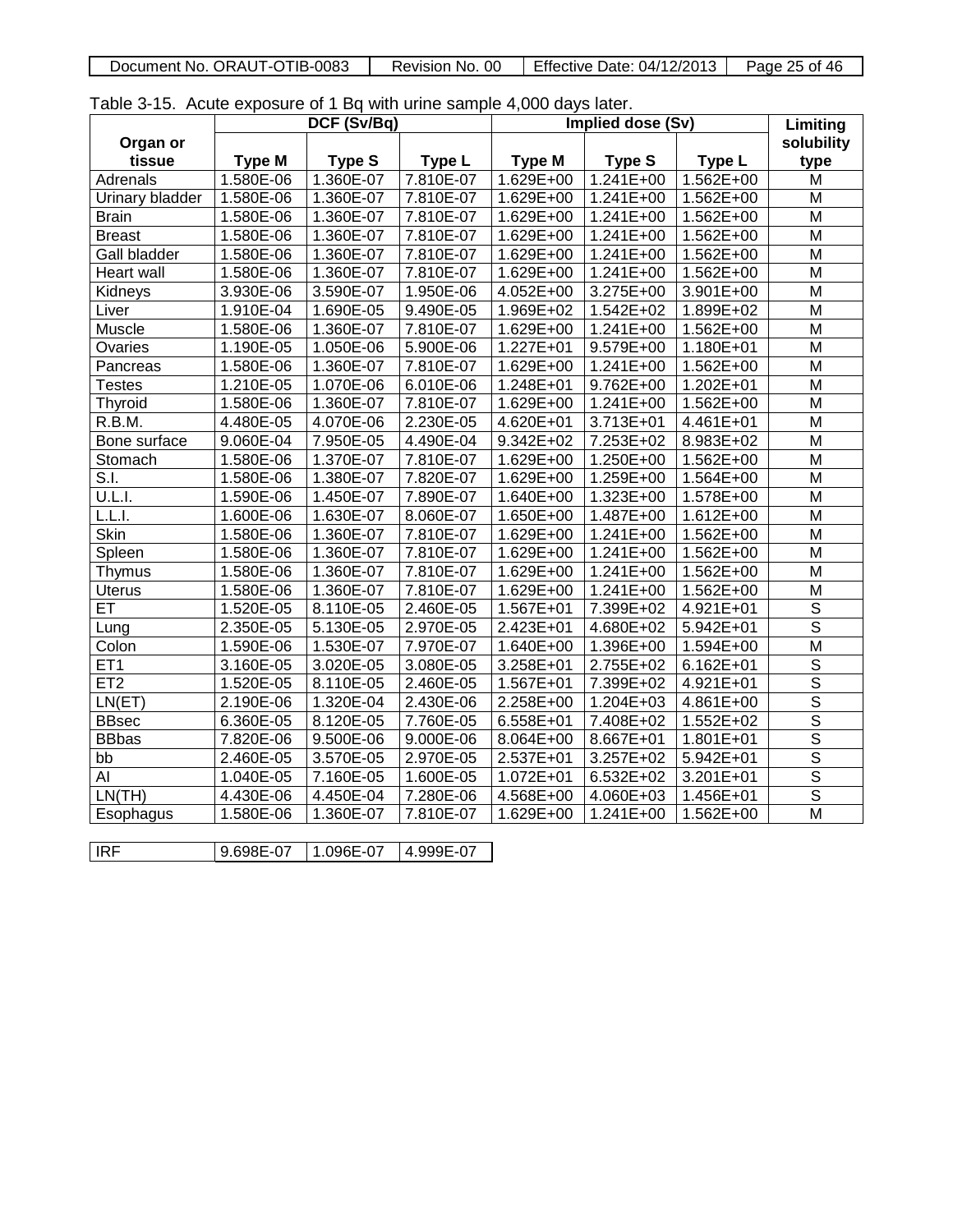|  | Document No. ORAUT-OTIB-0083 | Revision No. 00 | $\degree$   Effective Date: 04/12/2013 | Page 26 of 46 |
|--|------------------------------|-----------------|----------------------------------------|---------------|
|--|------------------------------|-----------------|----------------------------------------|---------------|

Table 3-16. Acute exposure of 1 Bq with urine sample 10,000 days later.

|                 |               | DCF (Sv/Bq)   |           | Implied dose (Sv) |               | Limiting      |                         |
|-----------------|---------------|---------------|-----------|-------------------|---------------|---------------|-------------------------|
| Organ or        |               |               |           |                   |               |               | solubility              |
| tissue          | <b>Type M</b> | <b>Type S</b> | Type L    | <b>Type M</b>     | <b>Type S</b> | Type L        | type                    |
| Adrenals        | 1.580E-06     | 1.360E-07     | 7.810E-07 | 2.872E+00         | 2.047E+00     | 2.812E+00     | M                       |
| Urinary bladder | 1.580E-06     | 1.360E-07     | 7.810E-07 | 2.872E+00         | 2.047E+00     | 2.812E+00     | M                       |
| <b>Brain</b>    | 1.580E-06     | 1.360E-07     | 7.810E-07 | 2.872E+00         | 2.047E+00     | 2.812E+00     | M                       |
| <b>Breast</b>   | 1.580E-06     | 1.360E-07     | 7.810E-07 | 2.872E+00         | 2.047E+00     | 2.812E+00     | M                       |
| Gall bladder    | 1.580E-06     | 1.360E-07     | 7.810E-07 | 2.872E+00         | 2.047E+00     | $2.812E+00$   | M                       |
| Heart wall      | 1.580E-06     | 1.360E-07     | 7.810E-07 | 2.872E+00         | 2.047E+00     | 2.812E+00     | M                       |
| Kidneys         | 3.930E-06     | 3.590E-07     | 1.950E-06 | 7.144E+00         | 5.402E+00     | 7.021E+00     | M                       |
| Liver           | 1.910E-04     | 1.690E-05     | 9.490E-05 | 3.472E+02         | 2.543E+02     | 3.417E+02     | M                       |
| Muscle          | 1.580E-06     | 1.360E-07     | 7.810E-07 | 2.872E+00         | 2.047E+00     | 2.812E+00     | M                       |
| Ovaries         | 1.190E-05     | $1.050E-06$   | 5.900E-06 | 2.163E+01         | 1.580E+01     | 2.124E+01     | M                       |
| Pancreas        | 1.580E-06     | 1.360E-07     | 7.810E-07 | 2.872E+00         | 2.047E+00     | 2.812E+00     | M                       |
| <b>Testes</b>   | 1.210E-05     | 1.070E-06     | 6.010E-06 | 2.199E+01         | 1.610E+01     | 2.164E+01     | M                       |
| Thyroid         | 1.580E-06     | 1.360E-07     | 7.810E-07 | 2.872E+00         | 2.047E+00     | 2.812E+00     | M                       |
| R.B.M.          | 4.480E-05     | 4.070E-06     | 2.230E-05 | 8.144E+01         | 6.125E+01     | 8.029E+01     | M                       |
| Bone surface    | 9.060E-04     | 7.950E-05     | 4.490E-04 | 1.647E+03         | 1.196E+03     | $1.617E + 03$ | M                       |
| Stomach         | 1.580E-06     | 1.370E-07     | 7.810E-07 | 2.872E+00         | 2.062E+00     | 2.812E+00     | M                       |
| S.I.            | 1.580E-06     | 1.380E-07     | 7.820E-07 | 2.872E+00         | 2.077E+00     | 2.815E+00     | M                       |
| U.L.I.          | 1.590E-06     | 1.450E-07     | 7.890E-07 | 2.890E+00         | 2.182E+00     | 2.841E+00     | M                       |
| L.L.l.          | 1.600E-06     | 1.630E-07     | 8.060E-07 | 2.908E+00         | 2.453E+00     | 2.902E+00     | M                       |
| Skin            | 1.580E-06     | 1.360E-07     | 7.810E-07 | 2.872E+00         | 2.047E+00     | 2.812E+00     | M                       |
| Spleen          | 1.580E-06     | 1.360E-07     | 7.810E-07 | $2.872E + 00$     | 2.047E+00     | 2.812E+00     | M                       |
| Thymus          | 1.580E-06     | 1.360E-07     | 7.810E-07 | 2.872E+00         | 2.047E+00     | 2.812E+00     | M                       |
| <b>Uterus</b>   | 1.580E-06     | 1.360E-07     | 7.810E-07 | 2.872E+00         | 2.047E+00     | 2.812E+00     | M                       |
| ET              | 1.520E-05     | 8.110E-05     | 2.460E-05 | $2.763E + 01$     | 1.220E+03     | 8.857E+01     | $\overline{\mathsf{s}}$ |
| Lung            | 2.350E-05     | 5.130E-05     | 2.970E-05 | 4.272E+01         | 7.720E+02     | 1.069E+02     | $\overline{\mathsf{s}}$ |
| Colon           | 1.590E-06     | 1.530E-07     | 7.970E-07 | 2.890E+00         | 2.302E+00     | 2.869E+00     | $\overline{\mathsf{M}}$ |
| ET <sub>1</sub> | 3.160E-05     | 3.020E-05     | 3.080E-05 | 5.744E+01         | 4.545E+02     | 1.109E+02     | $\overline{\mathsf{s}}$ |
| ET <sub>2</sub> | 1.520E-05     | 8.110E-05     | 2.460E-05 | 2.763E+01         | 1.220E+03     | $8.857E+01$   | $\overline{s}$          |
| LN(ET)          | 2.190E-06     | 1.320E-04     | 2.430E-06 | 3.981E+00         | $1.986E + 03$ | 8.749E+00     | $\overline{\mathsf{s}}$ |
| <b>BBsec</b>    | 6.360E-05     | 8.120E-05     | 7.760E-05 | 1.156E+02         | 1.222E+03     | 2.794E+02     | $\overline{\mathsf{s}}$ |
| <b>BBbas</b>    | 7.820E-06     | 9.500E-06     | 9.000E-06 | 1.421E+01         | 1.430E+02     | 3.240E+01     | $\overline{s}$          |
| bb              | 2.460E-05     | 3.570E-05     | 2.970E-05 | 4.472E+01         | 5.372E+02     | 1.069E+02     | $\overline{\mathsf{s}}$ |
| AI              | 1.040E-05     | 7.160E-05     | 1.600E-05 | 1.890E+01         | 1.077E+03     | 5.761E+01     | $\overline{s}$          |
| LN(TH)          | 4.430E-06     | 4.450E-04     | 7.280E-06 | 8.053E+00         | 6.697E+03     | 2.621E+01     | $\overline{\mathsf{s}}$ |
| Esophagus       | 1.580E-06     | 1.360E-07     | 7.810E-07 | 2.872E+00         | 2.047E+00     | 2.812E+00     | $\overline{\mathsf{M}}$ |
|                 |               |               |           |                   |               |               |                         |

**IRF** 5.501E-07 6.645E-08 2.778E-07

#### **4.0 A DISCUSSION OF DISSOLUTION MODELS**

The standard (left) and alternate (right) representations of the dissolution model in the ICRP Publication 66 human respiratory tract model (HRTM) are shown below in Figure 4-1 (ICRP 1994).

These two models are mathematically equivalent; that is, values for the parameters in the models can be selected so that identical rates of dissolution and absorption into the blood stream will result. The alternate form of the dissolution model can be used to represent the fraction *F*(*t*) of the initial contents of the rapid and slow compartments that has not yet dissolved as:

$$
F(t) = f_r e^{-k_r t} + (1 - f_r) e^{-k_s t}
$$
 (4-1)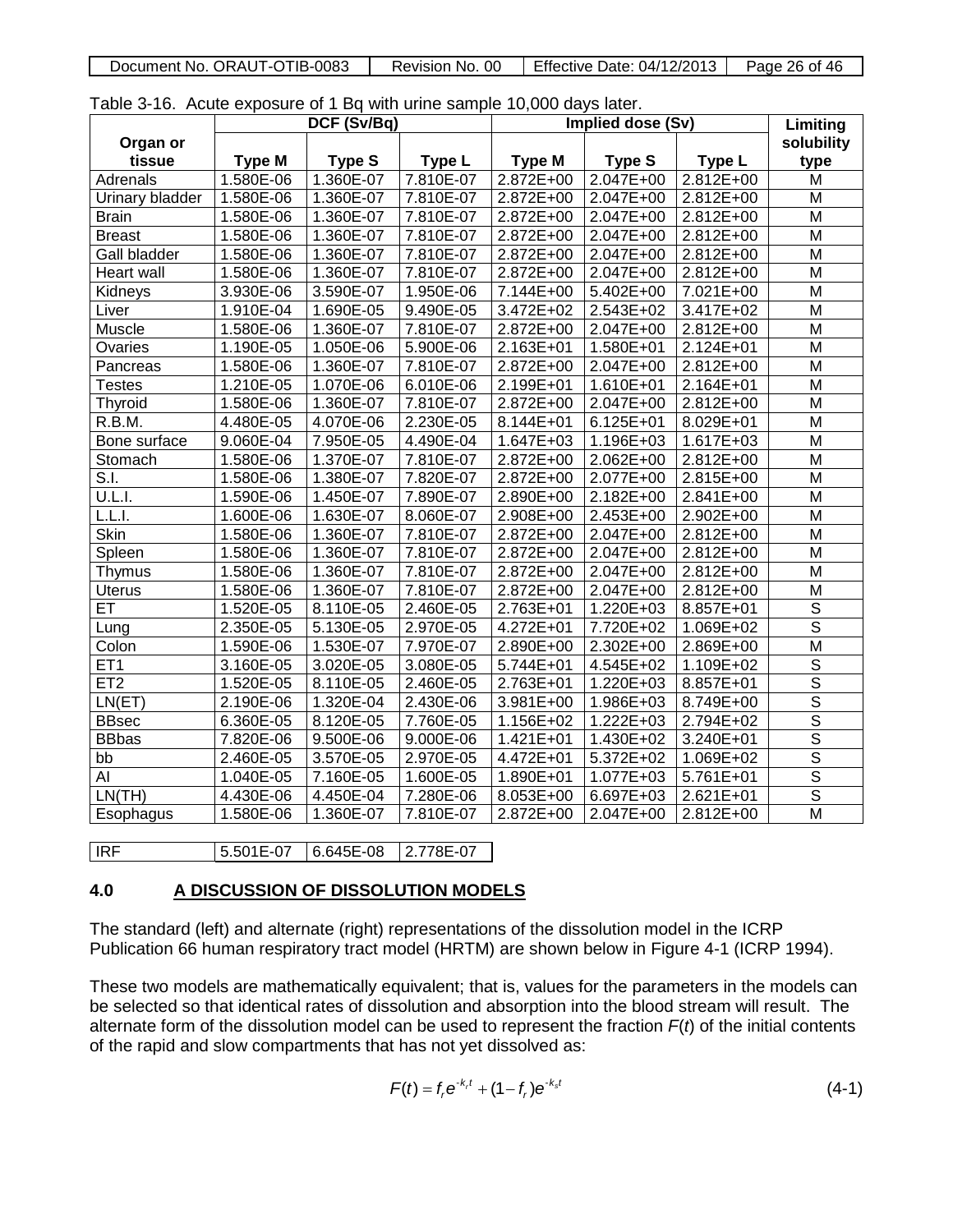

Publication 66 dissolution model (ICRP 1994).

As discussed below, this formulation is useful for incorporating experimental dissolution data into the HRTM.

An in vitro lung solubility test is a method for estimating the rate at which inhaled material will dissolve in the lungs. The static method (Ansoborlo et al. 1999) consists of placing a sample of the material of interest between two permeable membranes. The test assembly is immersed in simulated lung fluid and allowed to sit for a period of time, during which some of the material between the membranes dissolves and goes into solution. After a prescribed length of time the test assembly is placed in fresh simulated lung fluid and the old fluid is analyzed to measure how much material has dissolved. This procedure is repeated over time and the undissolved fraction *F*(*t*) at each time is plotted versus time. For example, the dissolution data for <sup>238</sup>Pu from an actual incident (Cheng et al. 2004) at LANL is shown in Figure 4-2 along with theoretical curves for type M and type S  $^{238}$ Pu.

The experimental data were fit with a sum of two exponentials, the coefficients and rate constants of which correspond to the coefficients and rate constants of the dissolution model  $F(t)$  (e.g.,  $f<sub>r</sub> = 0.023$ ).

In a dissolution test on material that dissolved exactly like standard type M material, the dissolution curve in Figure 4-3 would be produced (note the linear-log scales). The parameters of the type M dissolution model, along with the parameters of other models, are presented in Table 4-1.

Two important characteristics of this curve are:

- Approximately 10% of the material dissolves rapidly (in less than a day), which is why the curve starts out at 0.9 on the *y*-axis rather than 1.0.
- Essentially all of the material dissolves in about 1,000 days.

The instantaneous rate at which the material is dissolving as a function of time is shown in Figure 4-4. (The curve in Figure 4-4 is the negative of the derivative of the curve in Figure 4-3 in relation to time.)

When material dissolves it goes to the bloodstream and part of it goes to the urine. Therefore, the urinary excretion rate of the material, 238Pu in this case, would be expected to be highest shortly after the intake and then decrease monotonically. This is indeed what happens. The large rapidly dissolving fraction and overall high dissolution rate are what makes it relatively easy to detect intakes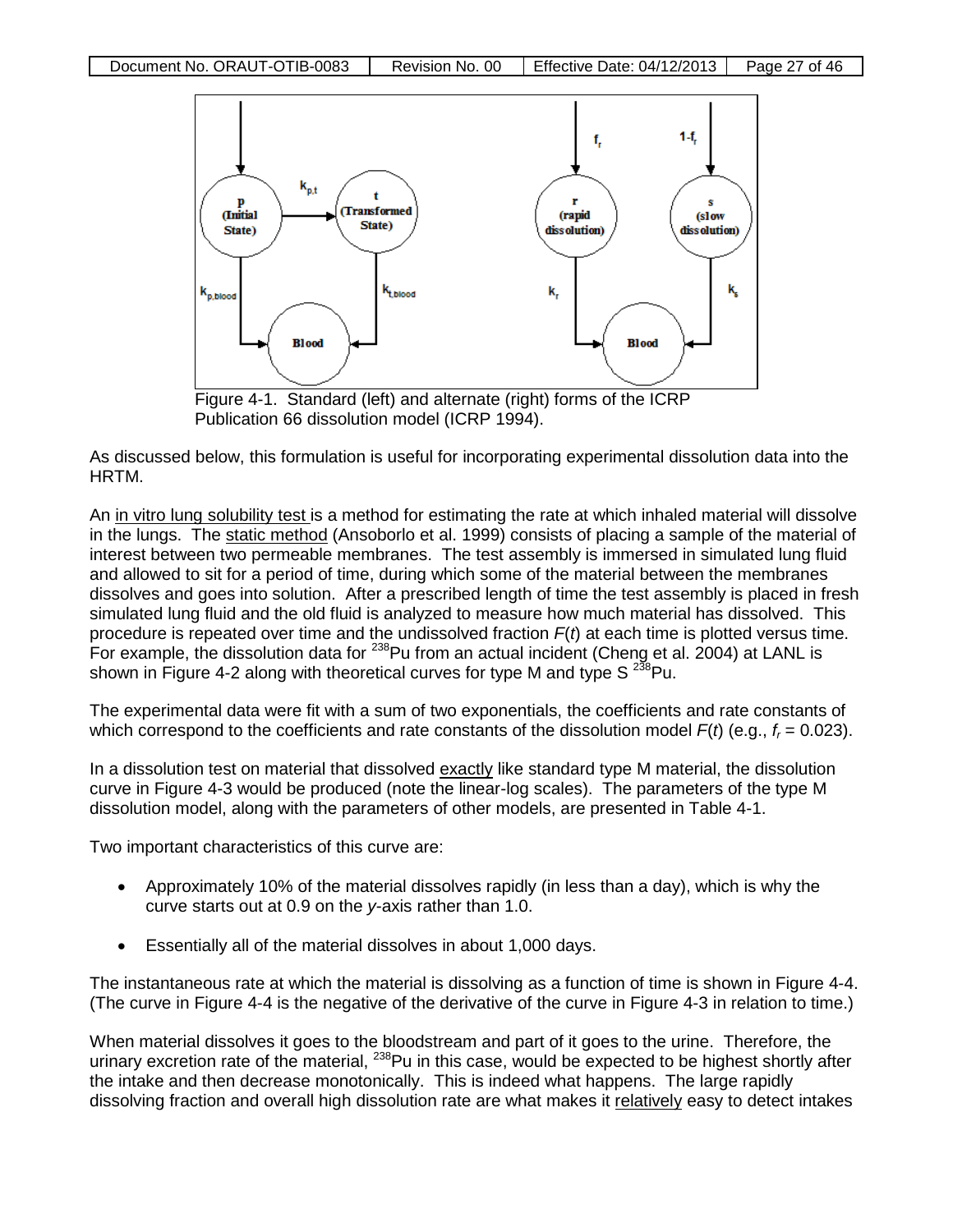

Figure 4-2. <sup>238</sup>Pu dissolution curve.



Figure 4-3. Dissolution curve for type M material.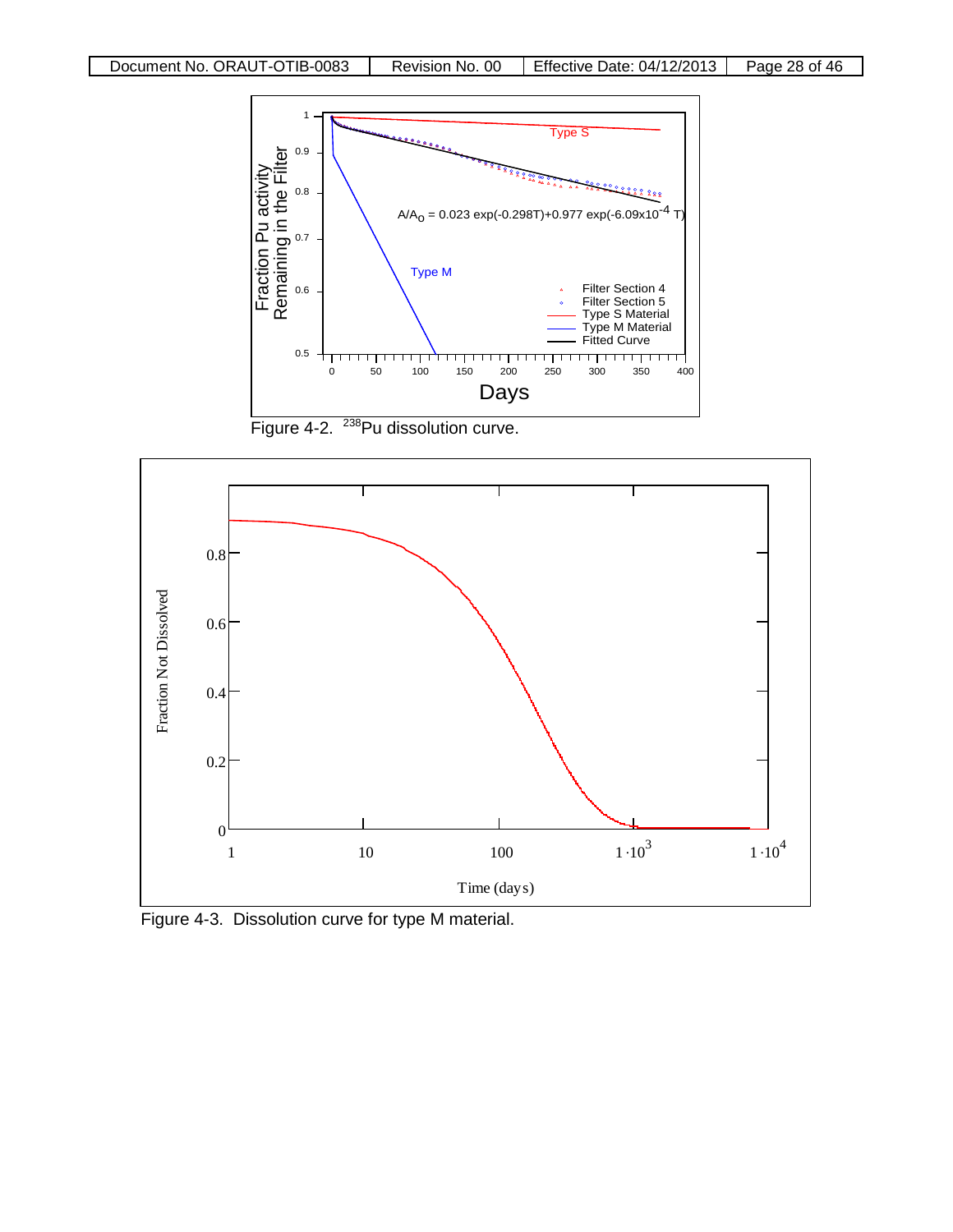| Document No. ORAUT-OTIB-0083 | Revision No. 00 | Effective Date: 04/12/2013 | Page 29 of 46 |
|------------------------------|-----------------|----------------------------|---------------|
|                              |                 |                            |               |

| <b>IMBA</b> | OTIB-83                   | М       |        |             |            |
|-------------|---------------------------|---------|--------|-------------|------------|
| Spt         | $K_{\text{pt}}$           | 90      | 100    | 0.00189     | 0.02       |
| St          | $K_{t, blood}$            | 0.005   | 0.0001 | 0.000257    | 0.003341   |
| Sp          | $K_{p, blood}$            | 10      | 0.1    | 1.00E-06    | 1.00E-06   |
| Sr          | K,                        | 100     | 100.1  | 0.001891    | 0.02       |
| Ss          | $\mathsf{k}_{\mathsf{s}}$ | 0.005   | 0.0001 | 0.000257    | 0.003341   |
| Fr          |                           | 0.09995 | 0.001  | $-0.156671$ | $-0.20048$ |

Table 4-1. Summary of dissolution rate constants in both the standard and alternate forms (with IMBA notation).



Figure 4-4. Rate of dissolution for type M material.

of type M  $^{238}$ Pu by urine bioassay. The corresponding curves for type S material are given in Figures 4-5 to 4-7, with Figure 4-6 being Figure 4-5 with an expanded scale on the *y*-axis.

The plot in Figure 4-6 shows that the rapidly dissolving fraction for type S material is approximately 100 times smaller (0.1  $\div$  0.001 = 100) than the rapidly dissolving fraction for type M. This, combined with the much lower dissolution rate (compare the scale of the y-axis in Figure 4-7 to that of Figure 4-4) means that the urinary excretion rate after an intake of type S<sup>238</sup>Pu will be much lower than that after an intake of type  $M^{238}$ Pu.

The dissolution model developed by James et al. (2003) for the <sup>238</sup>Pu cermet inhaled by the LANL workers in 1971 is referred to here as type J (see Section 4 for more details). The parameters for type J material are given in Table 4-1, and the dissolution curves expected from an *in vitro* lung solubility test of this material are given in Figures 4-8 to 4-10. Two important aspects of these curves are:

• Very little of the type J material dissolves in the first few months after the intake. In other words, type J material has essentially no rapidly dissolving fraction. Comparison of Figure 4-6 (type S) to Figure 4-9 (type J) makes this clear.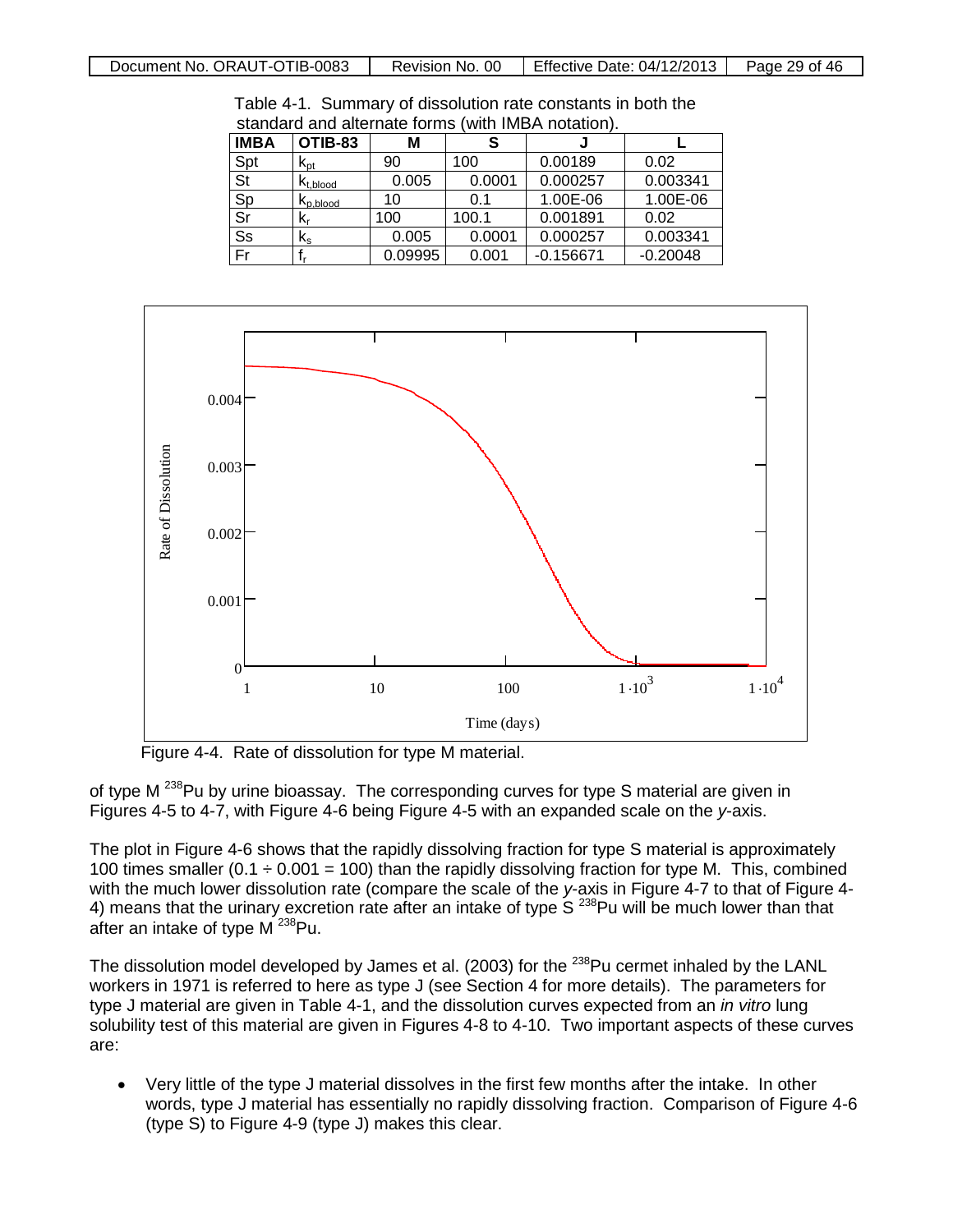| Document No. ORAUT-OTIB-0083 | Revision No. 00 | Effective Date: 04/12/2013 | Page 30 of 46 |
|------------------------------|-----------------|----------------------------|---------------|

• The rate of dissolution is very low initially, increases over time, and peaks about 1,000 days after intake (Figure 4-8).

The practical implication of this behavior is that the urinary excretion rates after an intake of type J 238 Pu will be very low initially, increase over time, and peak at about 1,000 days after intake (the time of the peak in Figure 4-8). The nonmonotonic dissolution results in a nonmonotonic urinary excretion curve. This is illustrated in Figure 4-11, which shows the <sup>238</sup>Pu urinary excretion data for one of the 1971 LANL workers modeled with the type J model.



Figure 4-5. Dissolution curve for type S material.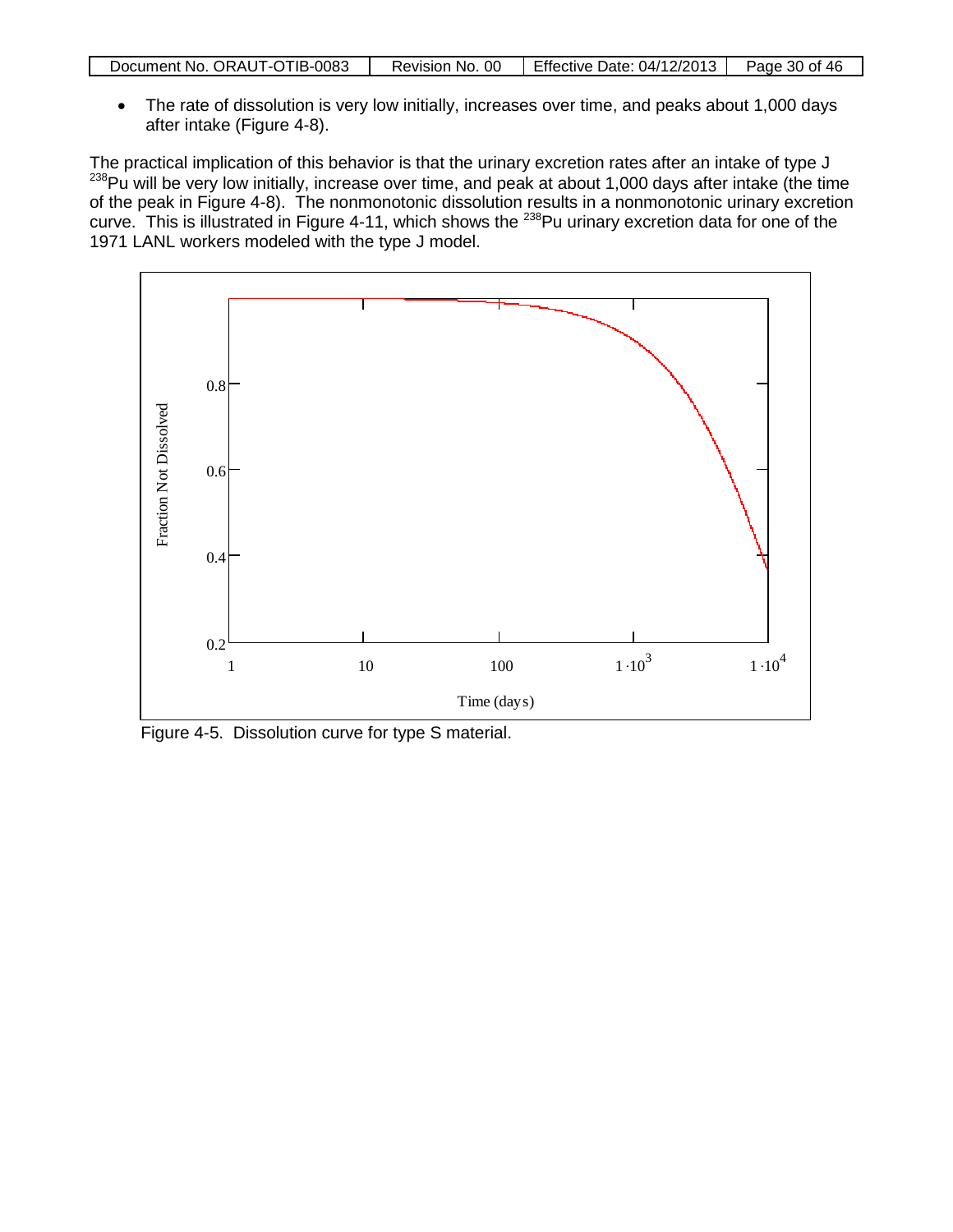

Figure 4-6. Dissolution curve for type S material (expanded *y-*axis).



Figure 4-7. Rate of dissolution for type S material.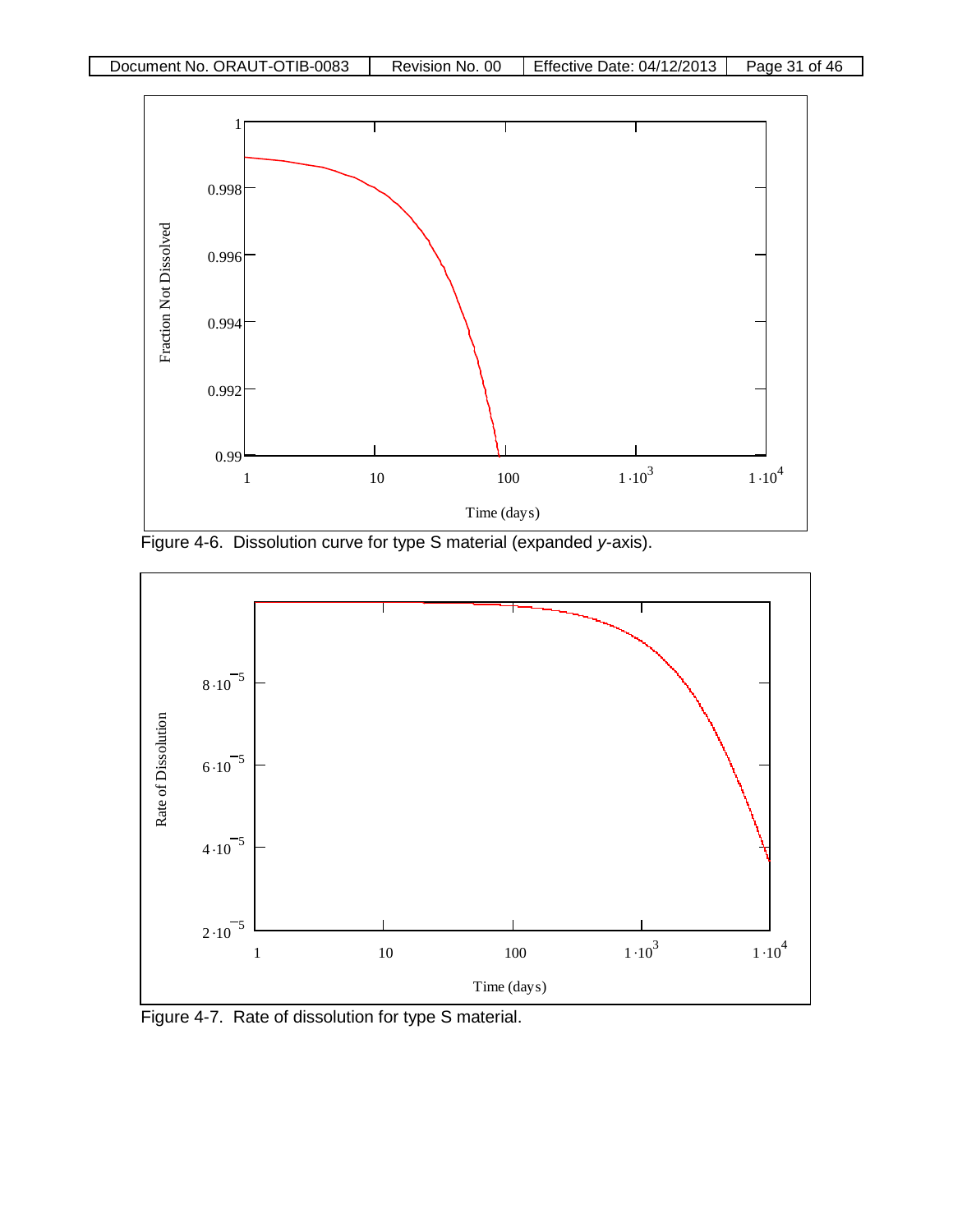

Figure 4-8. Dissolution for type J material.



Figure 4-9. Dissolution curve for type J material (expanded *y-*axis).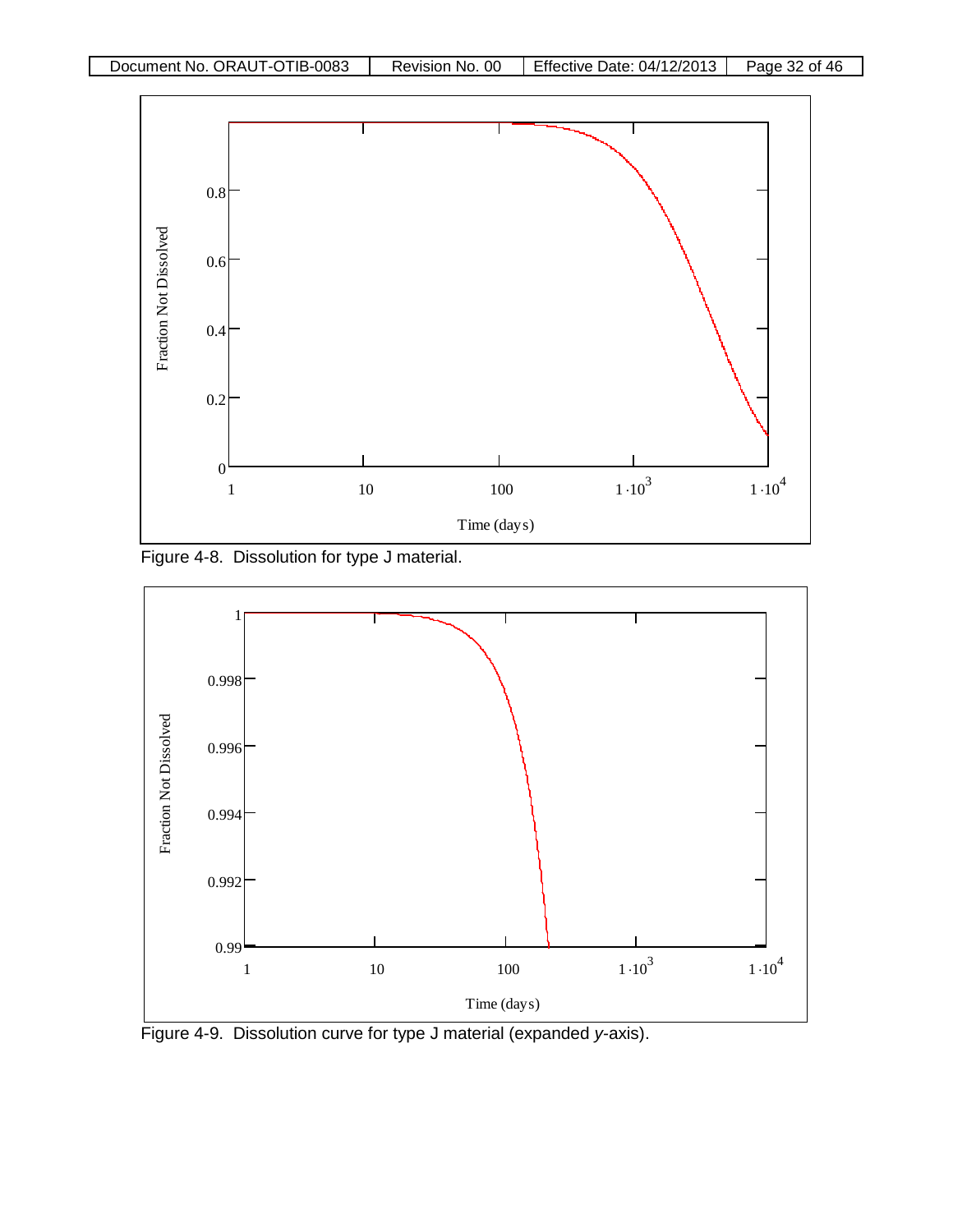

Figure 4-10. Dissolution rate for type J material.



Figure 4-11. Urine data from 1971 LANL case modeled with type J<sup>238</sup>Pu.

The dissolution model for the <sup>238</sup>Pu oxide that was inhaled by the Mound workers in 1968 (as described by Woods and Sheehan 1971) is referred to here as type L. The parameters for type L material were estimated by starting with the type J parameters and modifying them iteratively until an acceptable fit to the urinary excretion data was obtained. The parameters for type L material are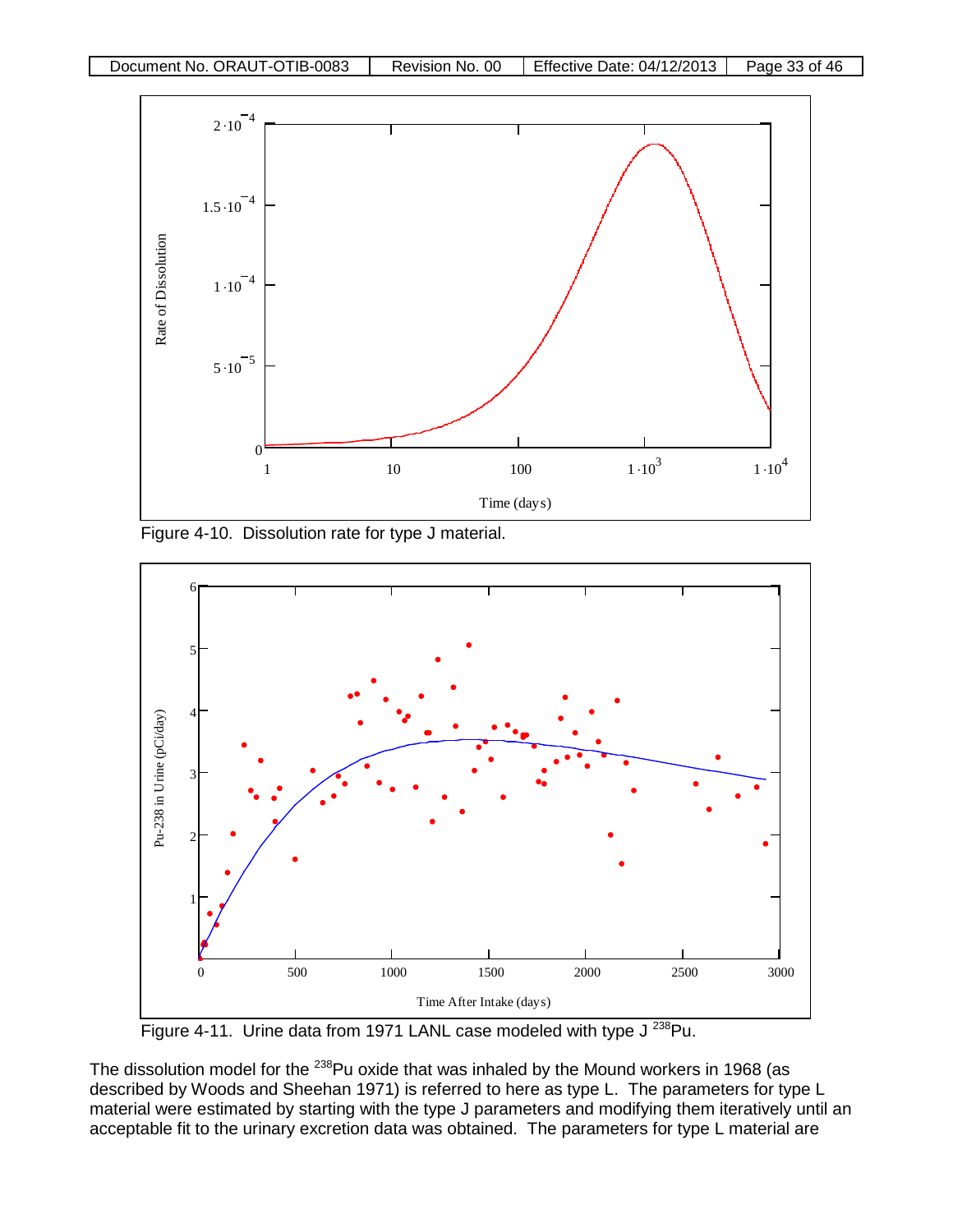| Document No. ORAUT-OTIB-0083 | Revision No. 00   Effective Date: 04/12/2013 | Page 34 of 46 |
|------------------------------|----------------------------------------------|---------------|
|                              |                                              |               |

given in Table 4-1, and the fits to the urine bioassay data are shown in Figures 4-12 to 4-16. (The value of *kr* for Case 1 is 2 times the value given in Table 4-1 for Type L material; that is, the initial dissolution rate for Case 1 was twice that of the other four cases.)

The expected dissolution curves from an *in vitro* lung solubility test of type L material are given in Figures 4-17 through 4-19. The dissolution rate curve for type L material (Figure 4-19) resembles the dissolution rate curve for type J material (Figure 4-10) in that it is nonmonotonic. Perhaps for this reason the two types of material are frequently discussed together as if they were the same.

However, if the dissolution rate curves for type L and type J material are presented on the same plot (Figure 4-20) the differences in the materials becomes apparent:

- Type L material has a much higher rapidly dissolving fraction than type J material.
- The dissolution rate for type L is much higher than for type J.
- The dissolution rate (and therefore the urinary excretion rate) for type L peaks in about 100 days versus 1,000 days for type J.

High specific activity <sup>238</sup>Pu materials experience self-irradiation damage and fragmentation to some extent even if the materials do not happen to be in the lung (Icenhour 2005). This results in the eventual formation of more soluble <sup>238</sup>Pu compounds as the initially insoluble material ages (ORAUT 2008), which in turn tends to support a higher short-term urinary excretion rate. The practical



Figure 4-12. Fit of type  $L^{238}$ Pu to urine data from Case 1.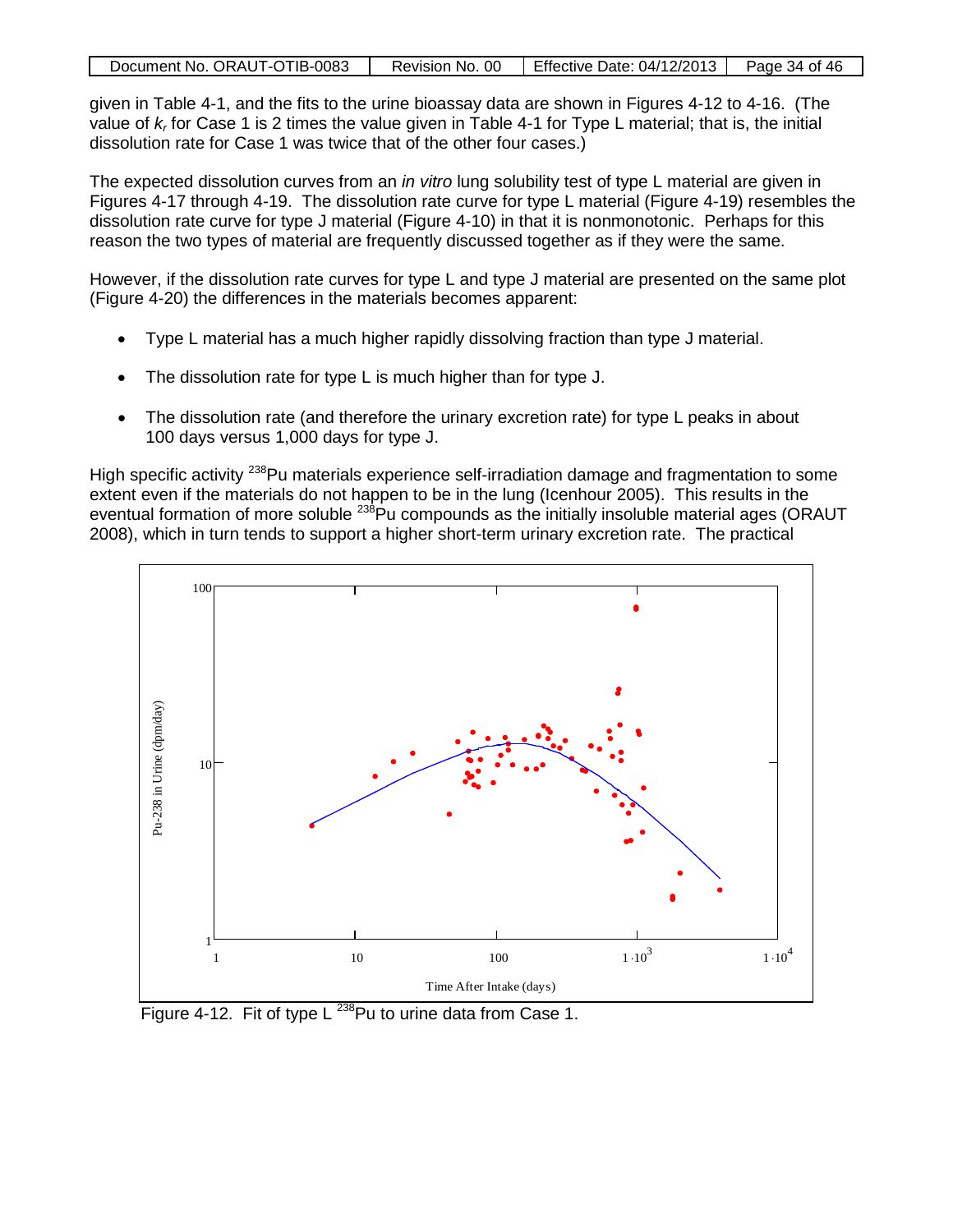

Figure 4-13. Fit of type L<sup>238</sup>Pu to urine data from Case 2.



Figure 4-14. Fit of type L<sup>238</sup>Pu to urine data from Case 3.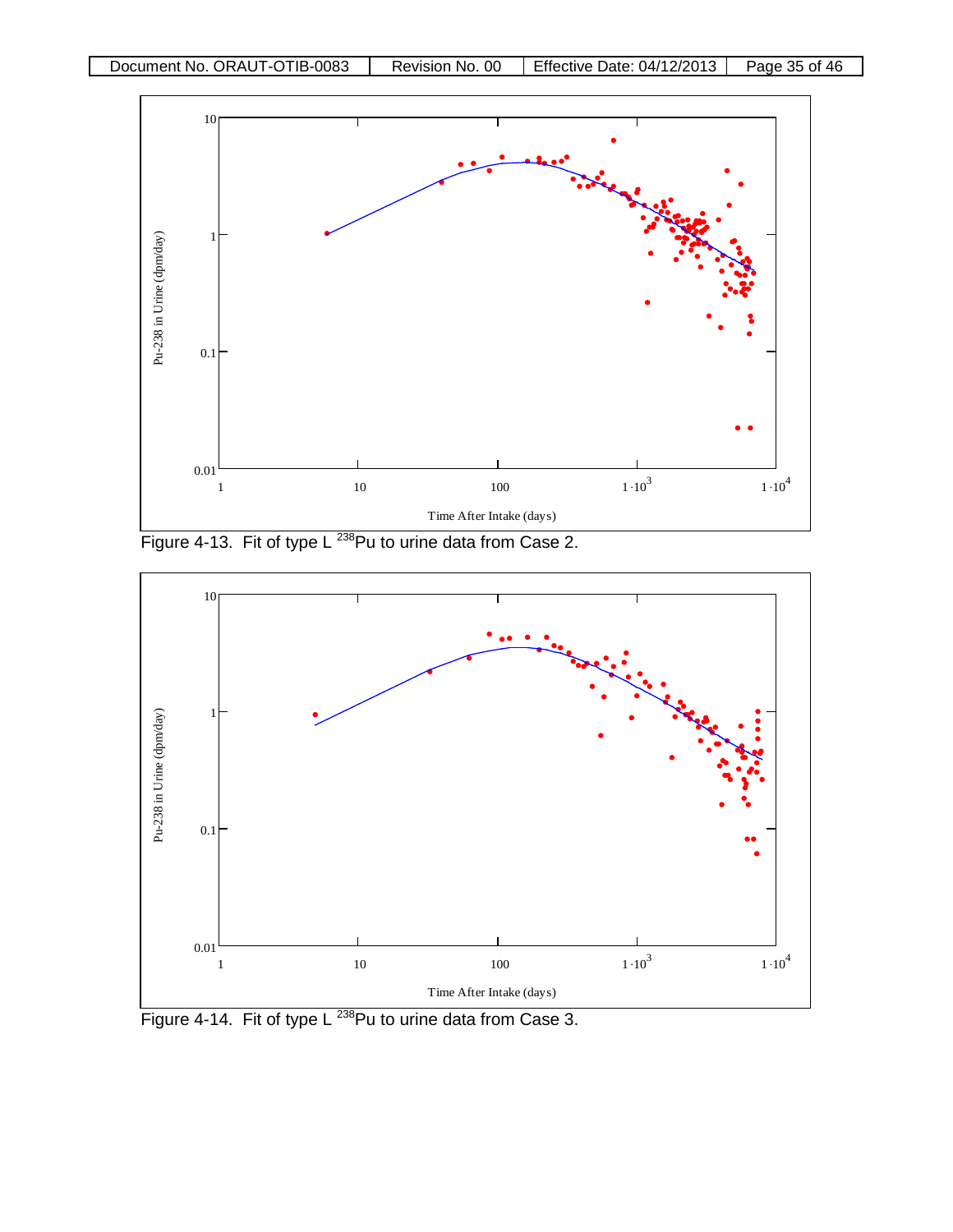

Figure 4-15. Fit of type L<sup>238</sup>Pu to urine data from Case 4.



Figure 4-16. Fit of type L<sup>238</sup>Pu to urine data from Case 5.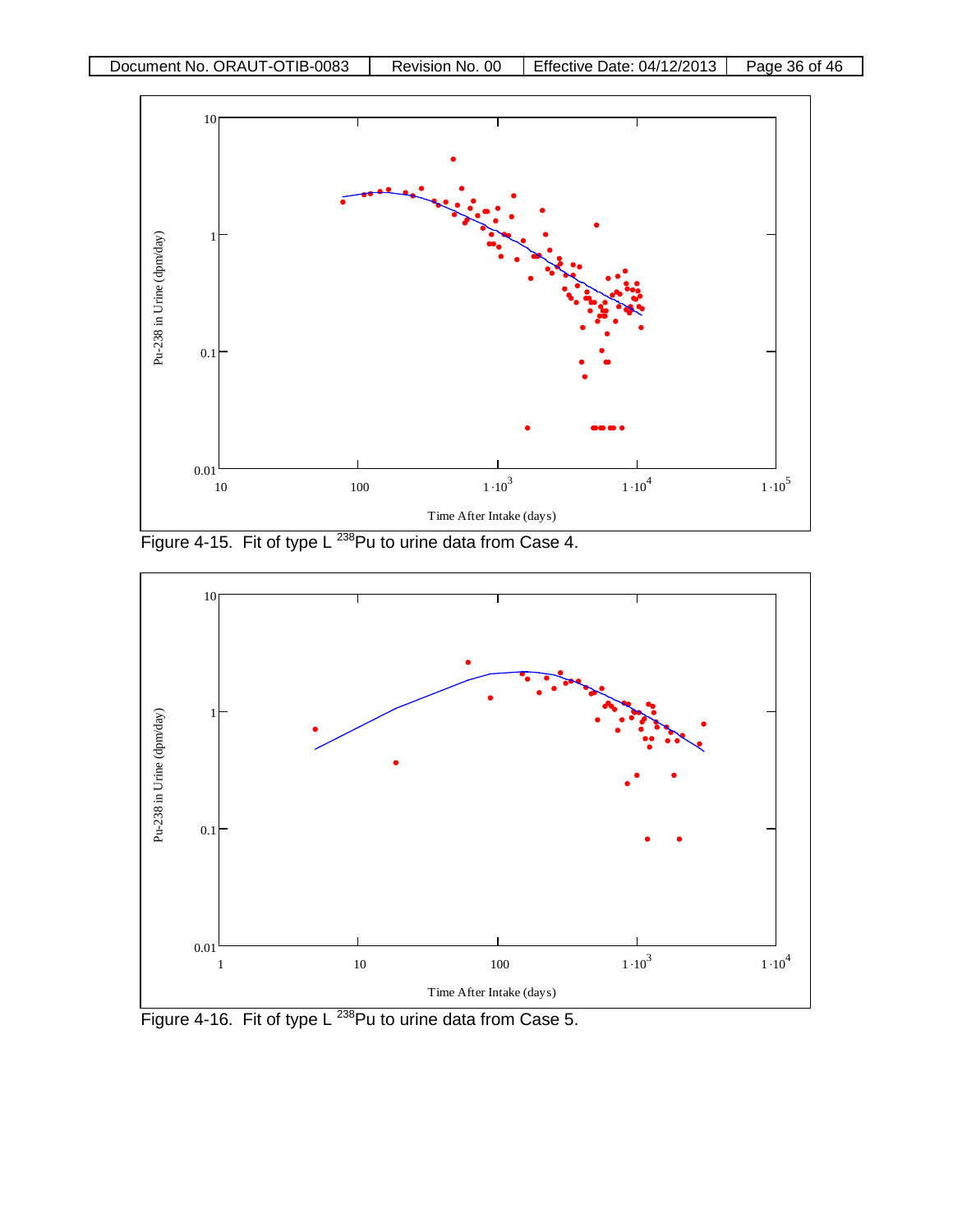

Figure 4-17. Dissolution curve for type L material.



Figure 4-18. Dissolution curve for type L material (expanded *y-*axis).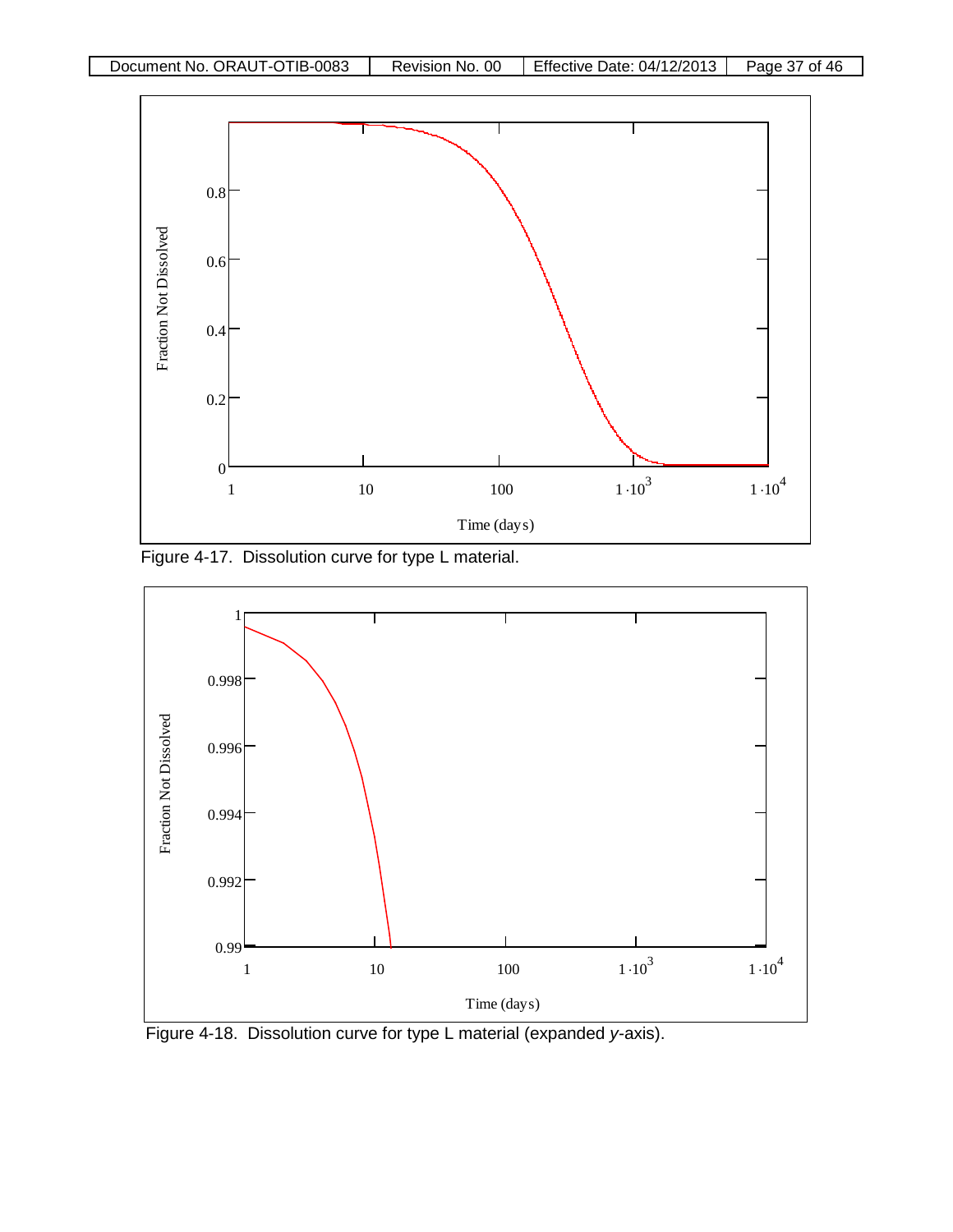

Figure 4-19. Rate of dissolution for type L material.



Figure 4-20. Comparison of rate of dissolution curves for types J (in red) and L (in blue) material.

consequence of this is that, even if it is present, type L or J<sup>238</sup>Pu eventually partially degrade into more soluble forms that more closely resemble standard dissolution types.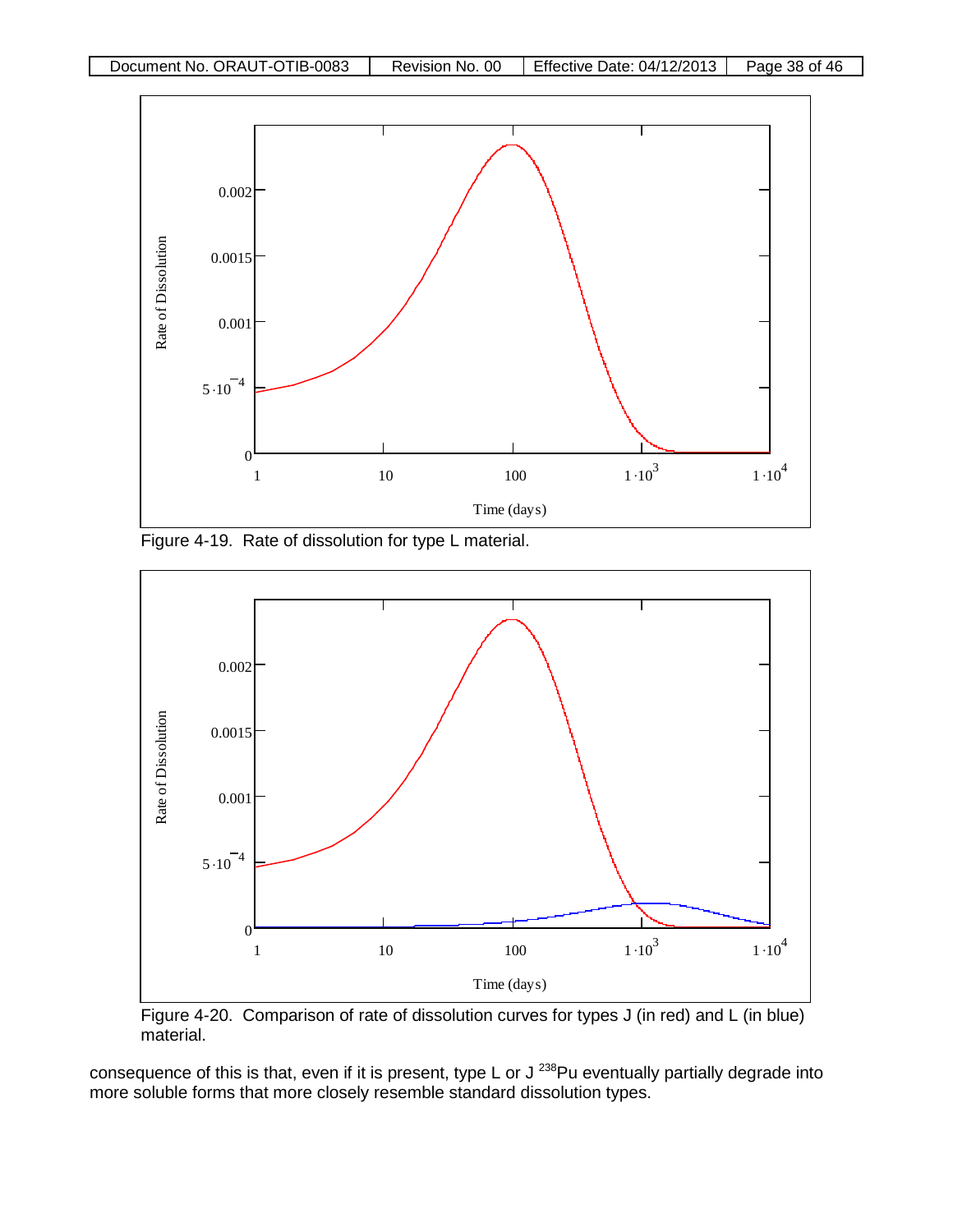| Document No. ORAUT-OTIB-0083 | Revision No. 00 | <b>Effective Date: 04/12/2013</b> | Page 39 of 46 |
|------------------------------|-----------------|-----------------------------------|---------------|

In summary, parameters for a dissolution model (type L material) based on exposures of Mound personnel is presented here.

#### **5.0 A DISCUSSION OF THE WING-9 PLUTONIUM-238 CERMET**

One of the primary industrial applications of <sup>238</sup>Pu uses its high specific activity in a radioisotopic thermoelectric generator (RTG) to generate heat, which is in turn converted to electricity. These RTGs are used when a reliable, compact source of electricity is needed (e.g., deep space missions). One type of RTG was fabricated out of an extremely stable ceramic <sup>238</sup>Pu (DOE 1993, Section 2.2.1.2) that was designed to survive reentry into the earth's atmosphere from space. In 1971, seven individuals in Wing-9 at LANL were working with such an RTG in a glovebox when they were inadvertently exposed to airborne material that was released through a hole in the glove. The material was described as a ceramic <sup>238</sup>Pu with a molybdenum binder. There are few other details on the specifics of this event; the available information comes from brief descriptions in the open literature like those by Miller, Inkret, and Martz (1999), Guilmette, Griffith, and Hickman (1994), and Hickman et al. (1995).

Discussions with individuals who were involved in the event that were published in 1995 indicate that they were disassembling Systems for Nuclear Auxiliary Power (SNAP)-19 RTGs, which were used on the Pioneer deep space probes and the Transit navigation satellites (LANL 1995, pp. 137, 145). SNAP-19s were constructed from <sup>238</sup>Pu cermet (DOE 1993, Table II.3). A "cermet" is a composite material composed of a metal and a ceramic, which are molybdenum and high-fired plutonium oxide, respectively, in this case. A cermet is produced by coating high-fired plutonium oxide with molybdenum and then heating the mixture under extreme pressure. The cermet is technically the chunk of material, not the ingredients that go into it. This means that to be exposed to a plutoniumbearing cermet, there must be a mechanism that generates a respirable airborne aerosol from the chunk of material.

The principal investigator present during the Wing 9 event wrote a report in 1975 in which he discussed the results of studies on the degradation of the capsule that was used to keep the plutonium from dispersing as a result of a launch accident (Mulford 1975). The RTG that was the source of the contamination that night was designated<sup> $1$ </sup> TF-1, and it had been subjected to a fairly violent vibration test meant to reproduce launch conditions and then destructively analyzed (cut open) (Mulford 1975). Some contamination was always produced in a test like this, but if the cermet disks did not fit snugly in the outer capsule a relatively large amount of respirable cermet aerosol could be produced (Johnson 2008). It appears that TF-1 was subjected to a vibration test that created powdered cermet of respirable size in the RTG. The RTG was cut open, and it released the cermet powder into the hot cell. Because of over pressurization in the containment (the operation had to be performed in an inert atmosphere) and a leak in a manipulator boot, the respirable aerosol was released into the cold area where the seven workers were exposed.

Three different models are known to have been used to evaluate the urinary excretion data from the workers involved in the Wing 9 incident. For the first, LANL developed an in-house model that was described briefly by Miller, Inkret, and Martz (1999), but it has not been published in a peer-reviewed journal. The model is based on ICRP Publication 30 models (1979) but uses rate functions rather than rate constants; that is, the rate constants in the model change over time. For the second, Hickman used a modified Mewhinney "beagle" model to evaluate the urinary excretion data from the LANL workers. This is a custom compartmental model based on neither the Publication 30 nor the Publications 66 and 68 (ICRP 1994, 1995) models. In the third, James et al. (2003) modeled the urinary excretion and autopsy data from one of the individuals involved in the LANL incident. They

<span id="page-38-0"></span> <sup>1</sup> Indicating that it was for a Transit satellite rather than a Pioneer probe.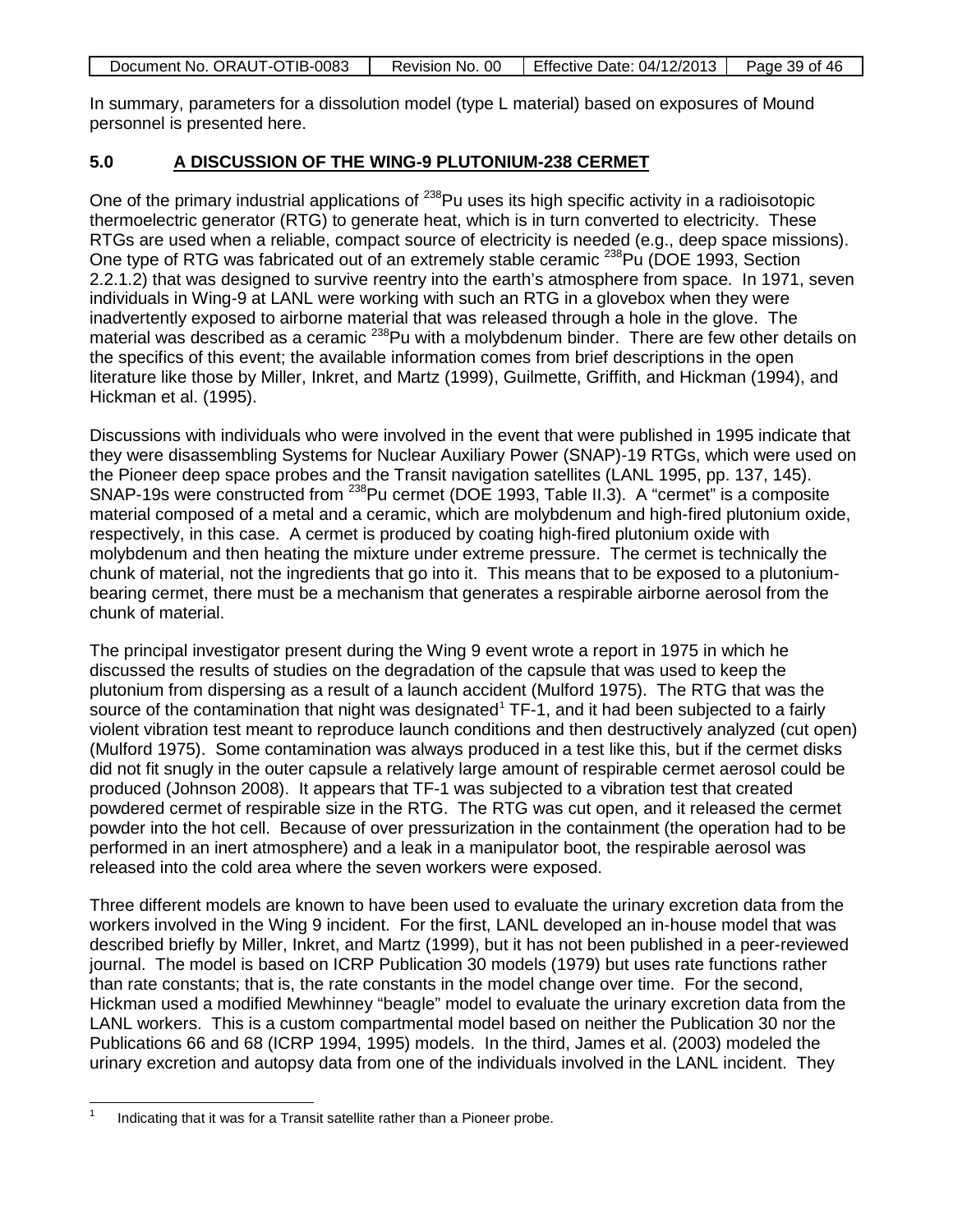| Document No. ORAUT-OTIB-0083<br>Revision No. 00   Effective Date: 04/12/2013 | Page 40 of 46 |
|------------------------------------------------------------------------------|---------------|
|------------------------------------------------------------------------------|---------------|

found that the case could be adequately modeled using the standard Publications 66 and 68 biokinetic model with the modified dissolution function shown in Figure 5-1 (as entered into IMBA).

| Absorption Model<br>– ∥□∥×                                                                                                                                                                         |
|----------------------------------------------------------------------------------------------------------------------------------------------------------------------------------------------------|
| <b>Standard Representation</b><br>Alternative Representation                                                                                                                                       |
| Spt<br><b>Initial state</b><br><b>Transformed state</b><br>FbSp<br>FbSt<br>$(1-Fb)$ Sp<br>$(1-Fb)$ St<br><b>Bound material</b><br>Sb<br>Blood                                                      |
| Initial dissolution rate: Sp<br><b>TE-6</b><br>Transformation rate: Spt<br>Fraction to bound state: Fb<br>0.00189<br>Uptake rate from bound<br>Final dissolution rate: St<br>0.000257<br>state: Sb |
| Select<br>f1<br>$TE-7$<br>Type $\underline{S}$<br>Type E<br>Type M<br>Help<br>User Defined<br>Clear<br>QK<br><b>User Defined</b><br>Cancel                                                         |

Figure 5-1. Type J dissolution parameters in IMBA.

The James et al. (2003) model is considered to be the most appropriate of the three because:

- The model uses a custom dissolution function within the framework of the standard ICRP Publications 66 and 68 models (ICRP 1994, 1995). The use of custom dissolution functions is the approach recommended in ICRP (2000, Section 5.5.2) and it allows the model to be implemented in IMBA.
- The custom dissolution function is based on human urinary excretion and autopsy data.
- The model was published in a peer-reviewed journal; it is not an in-house model.
- As shown below, the model provides an acceptable fit to the urinary excretion data of six of the seven the workers exposed the ceramic <sup>238</sup>Pu at LANL in 1971 (the urine data for the seventh worker are not available).

Fits to six of the LANL ceramic <sup>238</sup>Pu cases are shown in Figures 5-2 through 5-7.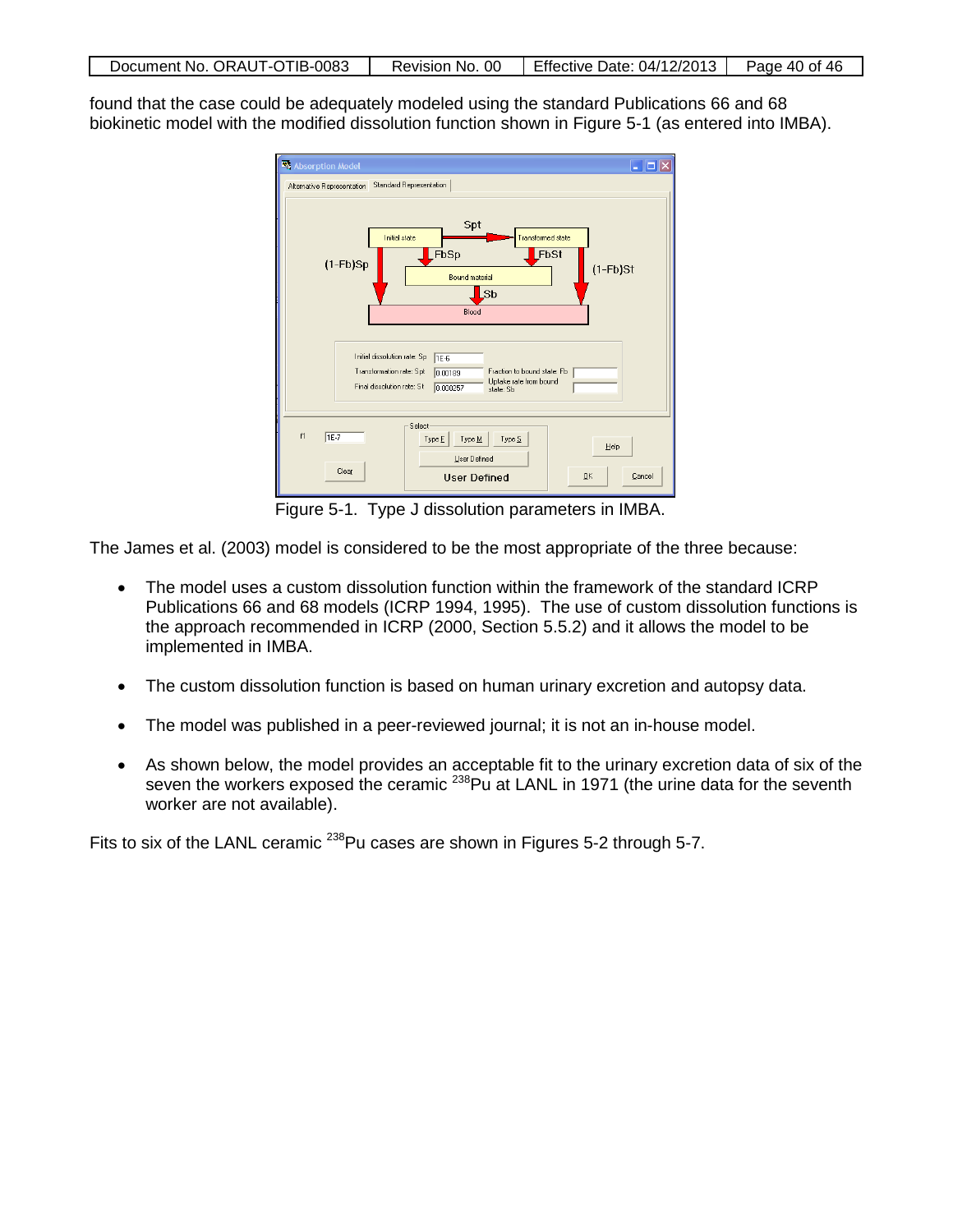

Figure 5-2. Fit to urinary excretion from LANL Case 1 with type J plutonium.



Figure 5-3. Fit to urinary excretion from LANL Case 2 with type J plutonium.



Figure 5-4. Fit to urinary excretion from LANL Case 3 with type J plutonium.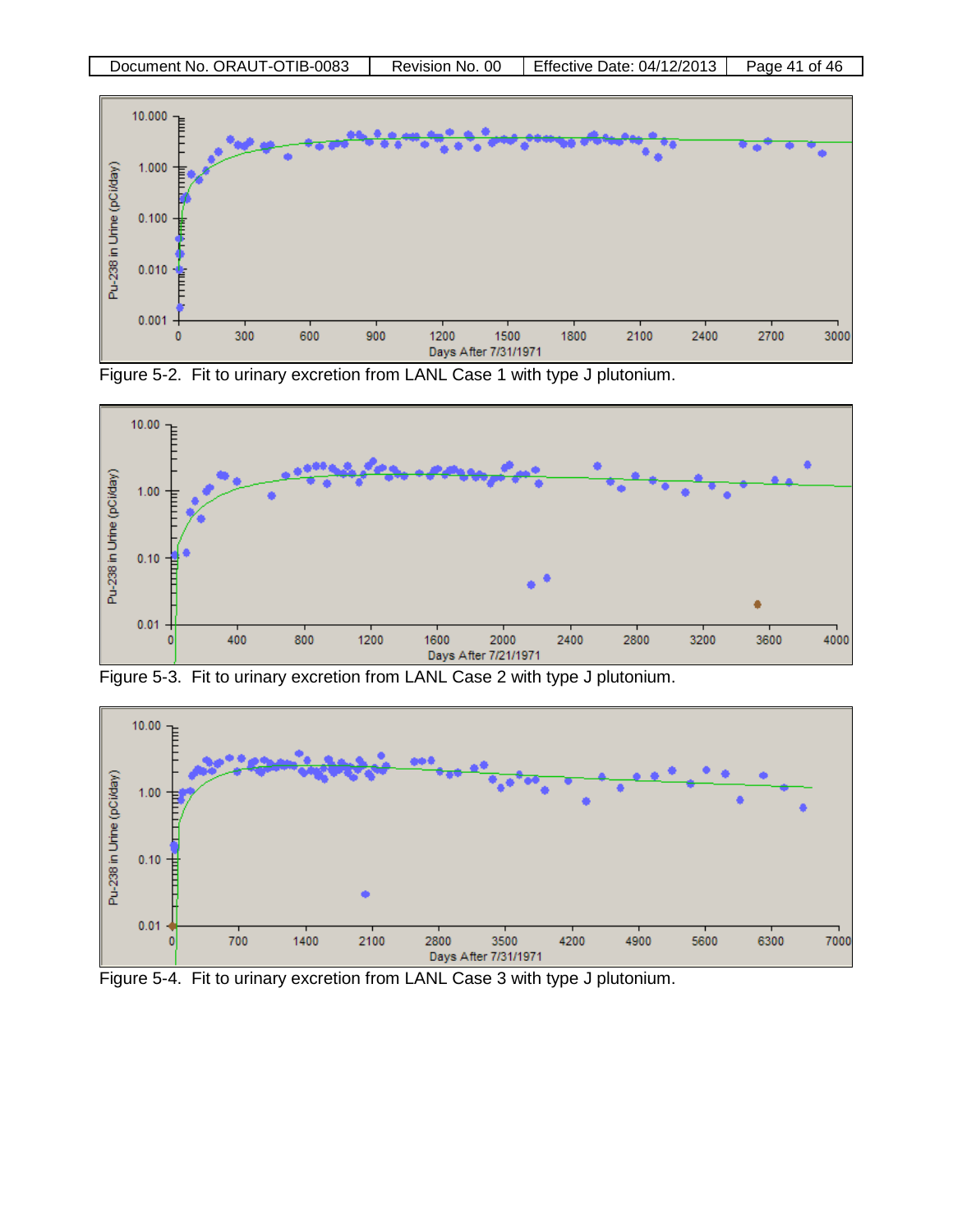

Figure 5-5. Fit to urinary excretion from LANL Case 4 with type J plutonium.



Figure 5-6. Fit to urinary excretion from LANL Case 5 with type J plutonium.



Figure 5-7. Fit to urinary excretion from LANL Case 6 with type J plutonium.

No other known occupational exposure cases with urinary excretion patterns that exhibited the extreme initial insolubility in the LANL Wing 9 cases have been observed at LANL or elsewhere in the DOE complex<sup>[2](#page-41-0)</sup>. For example, a LANL case with an excretion pattern similar to what might be

<span id="page-41-0"></span><sup>&</sup>lt;sup>2</sup> This is in agreement with comments made by [Name Redacted], the former [Title Redacted] at LANL, and the personal experiences of [Name Redacted], the former [Title Redacted] at SRS.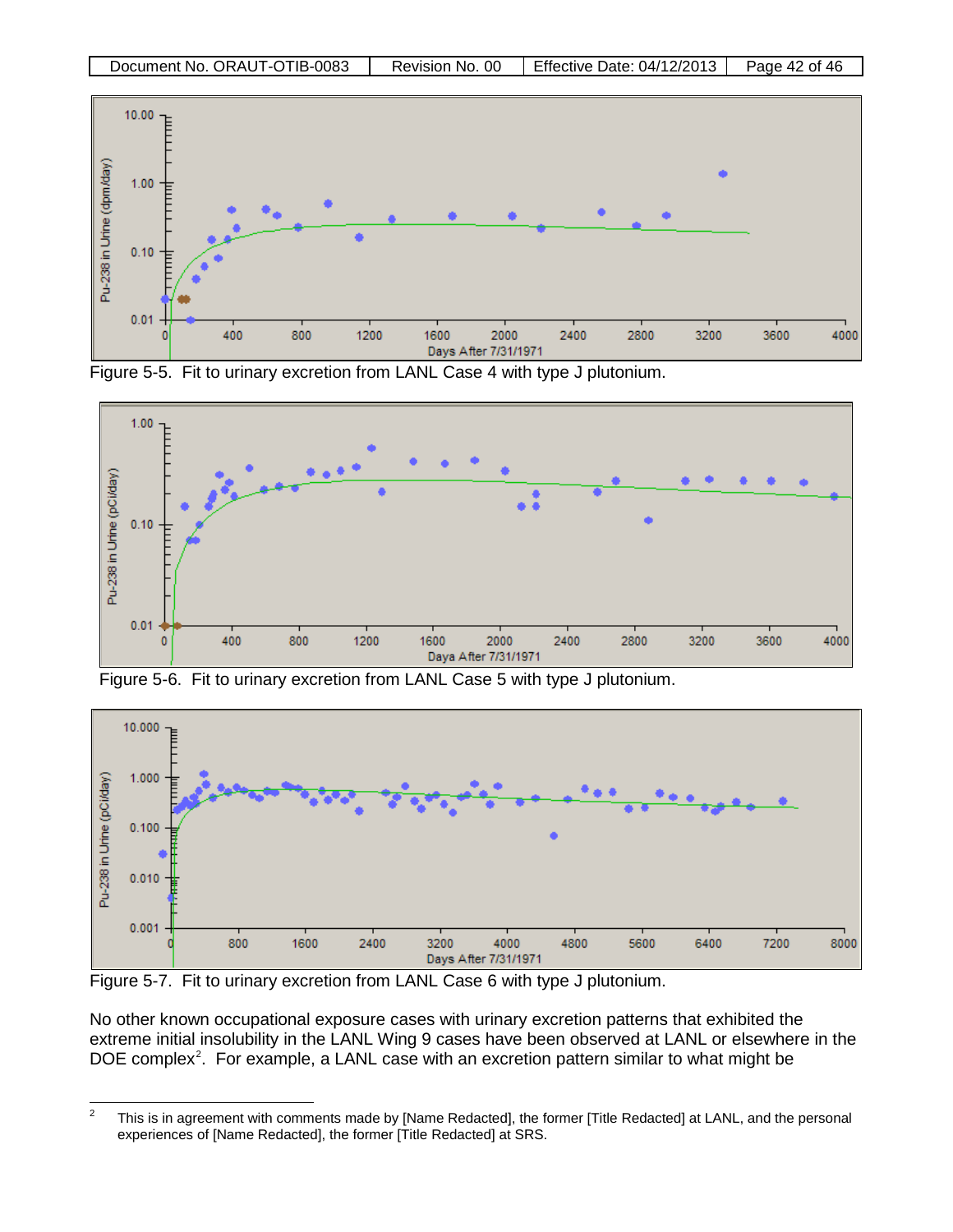|  | Document No. ORAUT-OTIB-0083 | Revision No. 00 | Effective Date: $04/12/2013$ | Page 43 of 46 |
|--|------------------------------|-----------------|------------------------------|---------------|
|--|------------------------------|-----------------|------------------------------|---------------|

expected from type J material was described by Miller et al. (2002) and is shown in Figures 5-8 and 5- 9.[3](#page-42-0)



Figure 5-8. Fit of type  $J^{238}$ Pu to urinary excretion data. The intake was a known incident that occurred on October 31, 1980 (red arrow on the plot).

The observed urinary excretion shortly after the intake (0.02 pCi/day on 11/3/1980), which is key in detecting intakes by urine bioassay, is over 20 times higher than what the type J model predicts on the same day (9.43E-4 pCi/day). The main point here is that  $^{238}$ Pu compounds can exhibit a range of solubility characteristics and that the behavior of the LANL<sup>238</sup>Pu cermet in the Wing 9 incident, especially the initial solubility, should be considered to be extreme rather than typical.

 $\overline{a}$ 

<span id="page-42-0"></span> $3$  There is a considerable amount of variability in the daily excretion rates, which suggests that these were not true 24-hour urine samples.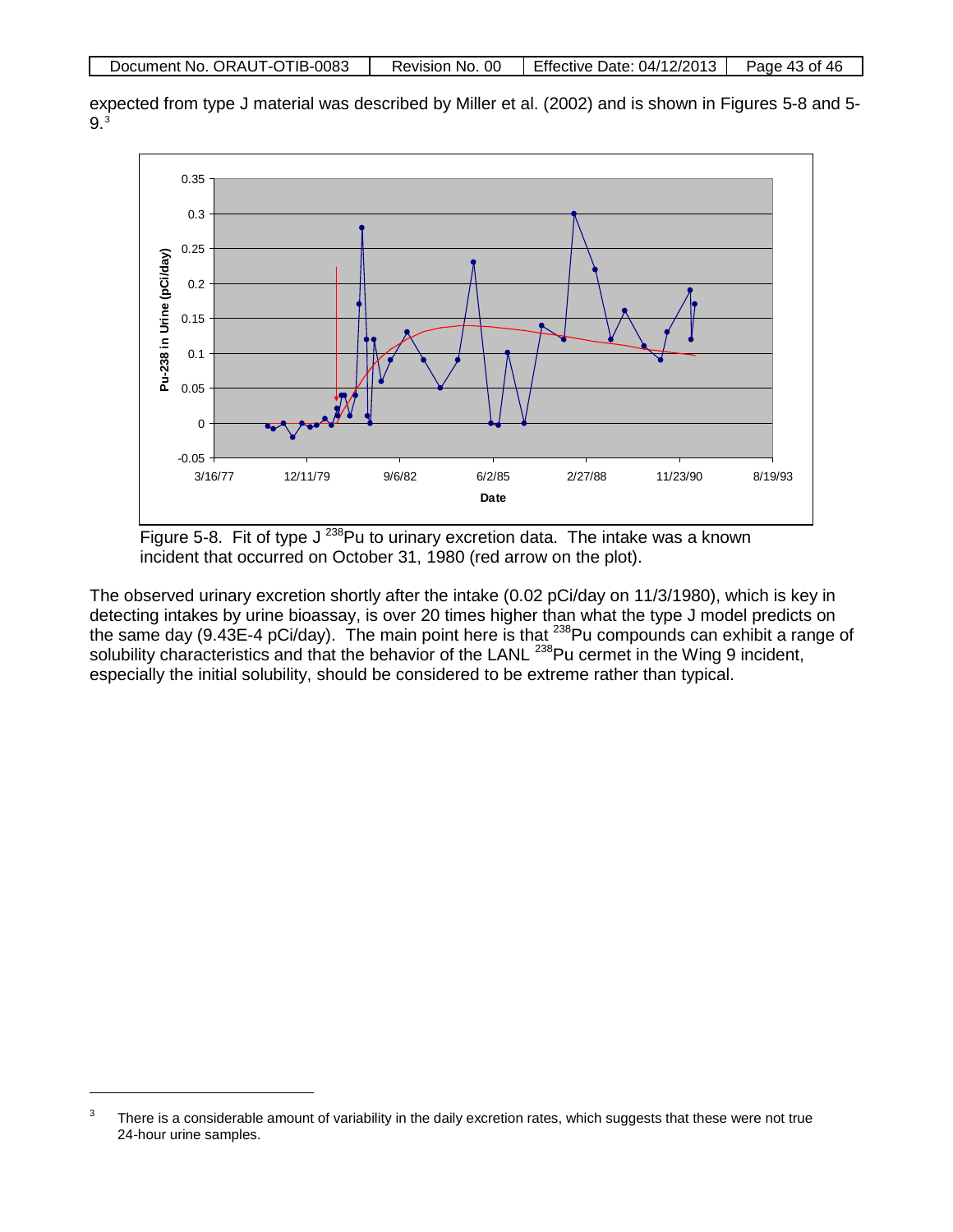

Figure 5-9. Figure 5-8 with expanded time scale to show details at time of intake.

## **6.0 ATTRIBUTIONS AND ANNOTATIONS**

All information requiring identification was addressed via references integrated into the reference section of this document.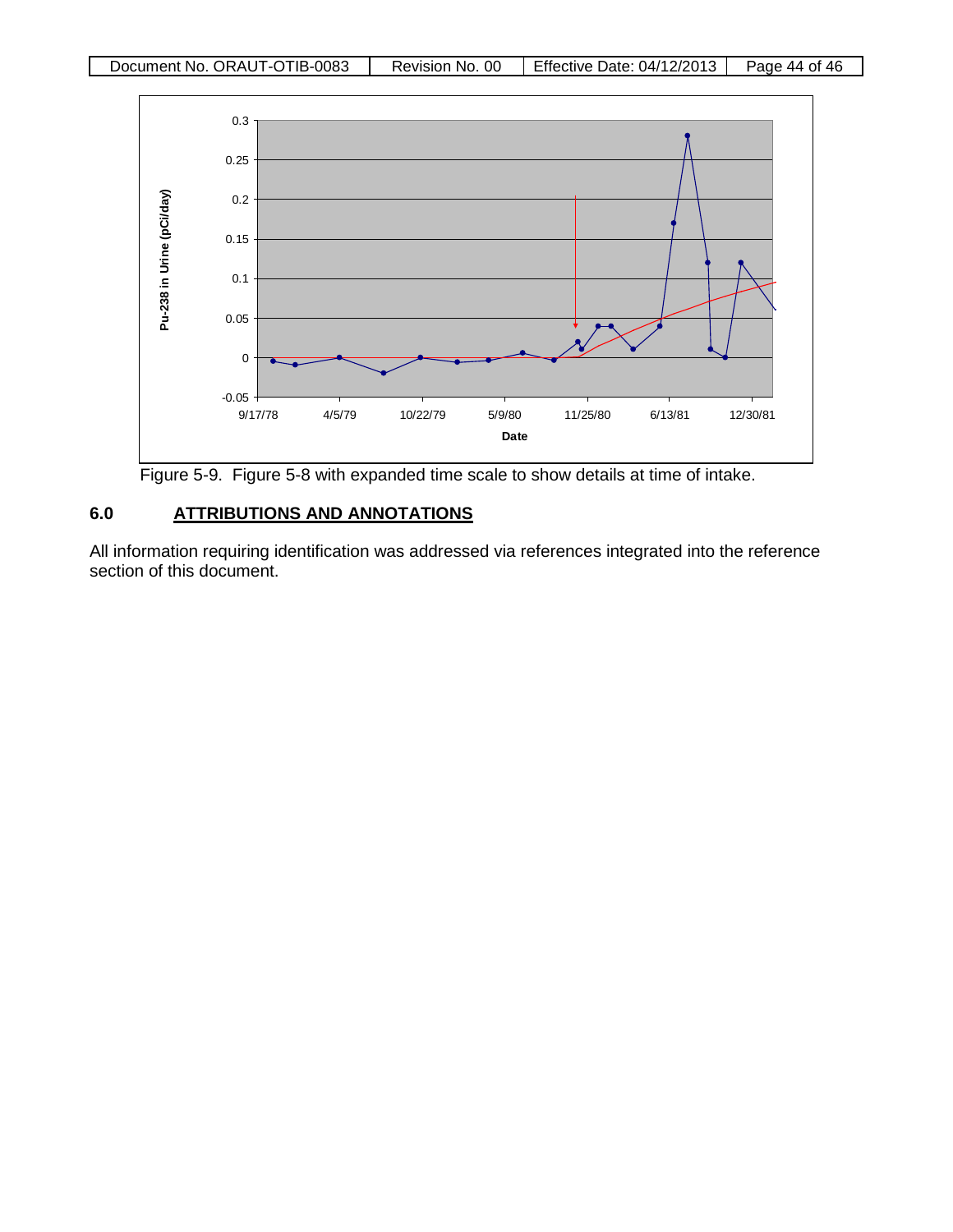| Document No. ORAUT-OTIB-0083 | Revision No. 00 | Effective Date: $04/12/2013$ | Page 45 of 46 |
|------------------------------|-----------------|------------------------------|---------------|
|                              |                 |                              |               |

#### **REFERENCES**

- Ansoborlo, E., M. H. Hengé-Napoli, V. Chazel, R. Gibert, and R. A. Guilmette, 1999, "Review and Critical Analysis of Available In Vitro Dissolution Tests," *Heath Physics*, volume 77, number 6, pp. 638–645.
- Cheng, Y. S., R. A. Guilmette, Y. Zhou, J. Gao, T. Labone, J. J. Whicker, and M. D. Hoover, 2004, "Characterization of Plutonium Aerosol Collected During an Accident," *Health Physics*, volume 87, number 6, pp. 596–605. [SRDB Ref ID: 25247]
- DOE (U.S. Department of Energy), 1993, *Operable Unit 9, Site Scoping Report: Volume 7 - Waste Management*, Final (Rev. 0), EG&G MOUND-29-01-01-07-07-9502080001, Albuquerque Field Office, Albuquerque, New Mexico, February. [SRDB Ref ID: 11877].
- Guilmette, R. A., W. C. Griffith, and A. W. Hickman, 1994, "Intake Assessment for Workers Who Have Inhaled Pu-238 Aerosols," *Radiation Protection Dosimetry*, volume 53, numbers 1–4, pp. 127– 131. [SRDB Ref ID: 120904]
- Hickman, A. W., W. C. Griffith, G. S. Roessler, and R. A. Guilmette, 1995, "Application of a Canine 238Pu Biokinetics/Dosimetry Model to Human Bioassay Data," *Health Physics*, volume 68, number 3, pp. 359–370.
- Icenhour, A. S., 2005, *Transport of Radioactive Material by Alpha Recoil*, ORNL/TM-2005/22, UT-Battelle, Oak Ridge National Laboratory, Oak Ridge, Tennessee, May.
- ICRP (International Commission for Radiological Protection), 1979, *Limits for Intakes of Radionuclides by Workers*, Publication 30, Part 1, Pergamon Press, Oxford, England. [SRDB Ref ID: 22733]
- ICRP (International Commission for Radiological Protection), 1994, *Human Respiratory Tract Model for Radiological Protection*, Publication 66, Pergamon Press, Oxford, England. [SRDB Ref ID: 22732]
- ICRP (International Commission for Radiological Protection), 1995, *Dose Coefficients for Intakes of Radionuclides by Workers*, Publication 68, Pergamon Press, Oxford, England. [SRDB Ref ID: 22731]
- ICRP (International Commission for Radiological Protection), 1998, *Individual Monitoring for Internal Exposure of Workers*, Publication 78, Pergamon Press, Oxford, England. [SRDB Ref ID: 36902]
- ICRP (International Commission on Radiological Protection), 2000, "Supporting Guidance 3: Guide for the Application of the ICRP Human Respiratory Tract Model," *Annals of the ICRP*, volume 32, numbers 1–2.
- James, A. C., R. E. Filipy, J. J. Russell, and J. F. McInroy, 2003, "USTUR Case 0259 Whole Body Donation: A Comprehensive Test of the Current ICRP Models for the Behavior of Inhaled 238PuO2 Ceramic Particles," *Health Physics*, volume 84, number 1, pp. 2-33. [SRDB Ref ID: 77731]
- LANL (Los Alamos National Laboratory), 1995, "On the Front Lines, Plutonium Workers Past and Present Share Their Experiences," *Los Alamos Science*, number 23, University of California, Los Alamos, New Mexico.